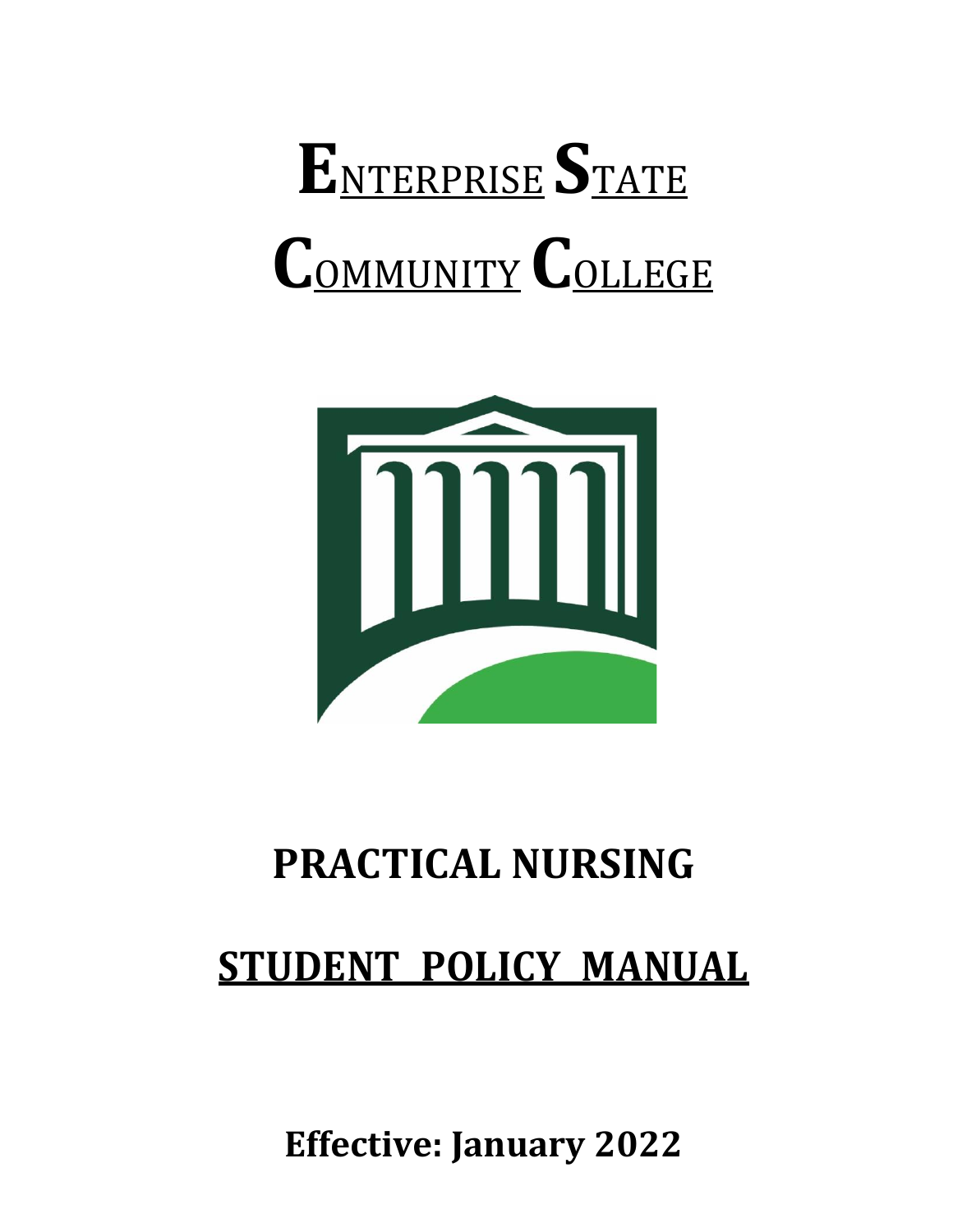#### **TABLE OF CONTENTS**

| <b>DESCRIPTION</b>                                 | <b>PAGE</b>             |
|----------------------------------------------------|-------------------------|
| Welcome                                            | 3                       |
| History                                            | 3                       |
| Approval/Accreditation                             | $\overline{\mathbf{4}}$ |
| <b>Concept Based Curriculum</b>                    | $\boldsymbol{4}$        |
| Mission/Philosophy                                 | 4                       |
| PN Program Outcomes                                | 5                       |
| <b>Conceptual Framework</b>                        | 6                       |
| PN End of Program Student Learning Outcomes        | 7                       |
| <b>ESCC PN Bridge Program Curriculum</b>           | $8-9$                   |
| <b>Practical Nursing Student Representatives</b>   | 10                      |
| <b>Admission Policy</b>                            | 11                      |
| <b>Progression Policy</b>                          | 12                      |
| Reinstatement                                      | $12 - 13$               |
| Transfer Policy (Alabama Community College System) | 13                      |
| <b>Transient Student Policy</b>                    | 14                      |
| <b>Auditing Policy</b>                             | 14                      |
| <b>Course Availability</b>                         | 14                      |
| <b>Student Academic Grievances</b>                 | 14                      |
| Incomplete Grades                                  | 14                      |
| Attendance                                         | 15                      |
| <b>Testing Policy</b>                              | 15                      |
| <b>Clinical Preparation</b>                        | 16                      |
| Inclement Weather                                  | 16                      |
| <b>Health Policy</b>                               | $17-19$                 |
| <b>Student Medication Error Policy</b>             | 19                      |
| <b>CPR Certification</b>                           | 20                      |
| Health Insurance                                   | 20                      |
| Liability Insurance                                | 21                      |
| <b>Essential Functions</b>                         | 21-24                   |
| <b>Background Screening Policy</b>                 | 25-28                   |
| <b>Substance Abuse Policy</b>                      | 28-31                   |
| Professional Appearance & Uniform Guidelines       | 31-33                   |
| Confidentiality                                    | 33                      |
| No Compensation                                    | 33                      |
| Behavior in the Classroom/Clinical/Lab             | 34                      |
| Cell Phone/Electronic Device Use                   | 35                      |
| Social Media                                       | 35-36                   |
| <b>Communication Channels</b>                      | 36                      |
| <b>Grading Policy</b>                              | 37                      |
| <b>Comprehensive Assessment</b>                    | 37                      |
| Travel                                             | 37                      |
| Copy Policy                                        | 37                      |
| Visitors                                           | 38                      |
| Parking                                            | 38                      |
| Telephone                                          | 38                      |
| Human Rights & Nondiscrimination                   | 38-39                   |
| <b>Application for Nursing Licensure</b>           | 39                      |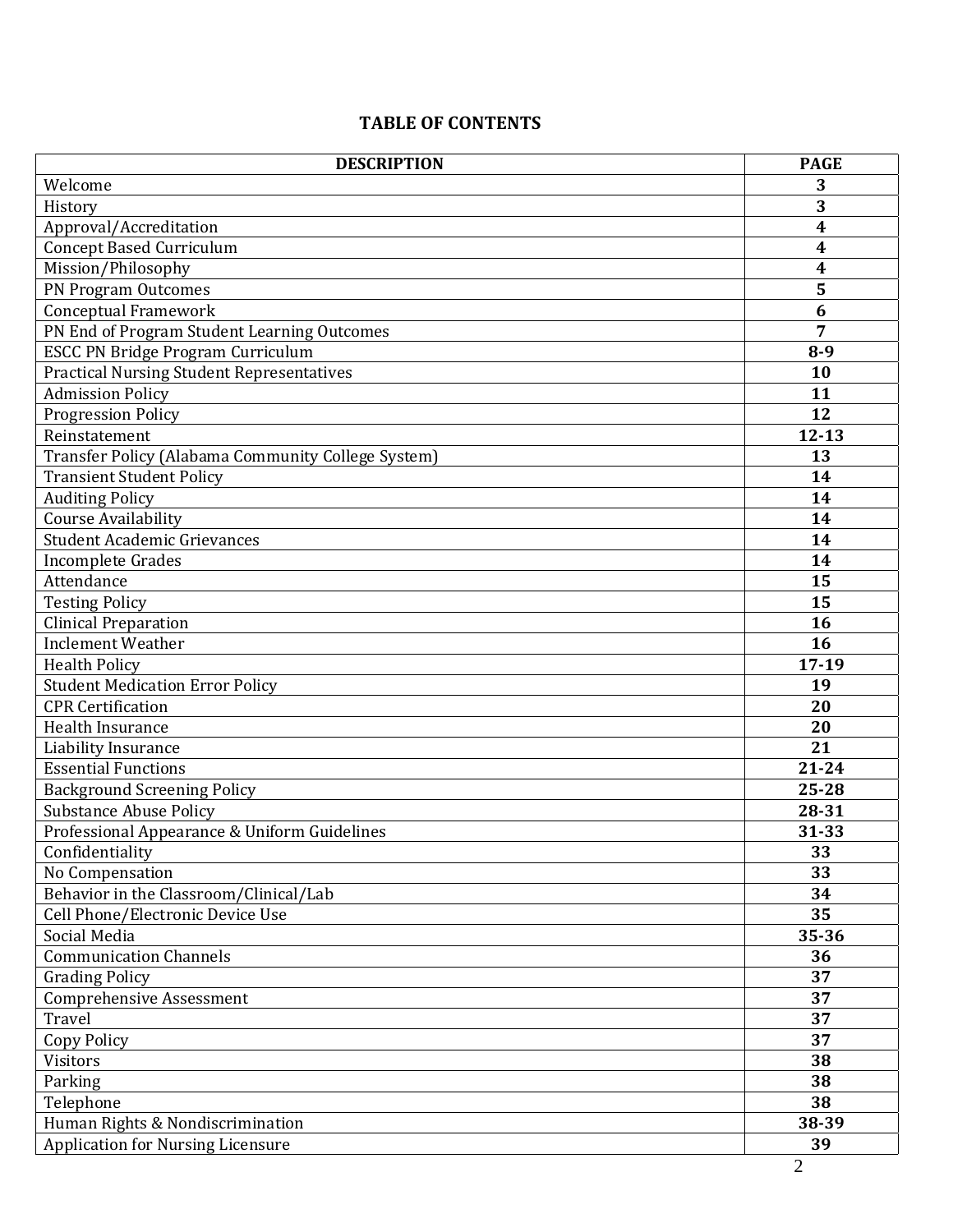#### **WELCOME**

Congratulations and welcome to the Enterprise State Community College (ESCC) Practical Nursing (PN) program! We are honored that you chose our nursing program and we look forward to serving your education needs. Nursing school is challenging but you will find the career opportunities very rewarding. Your instructors are a major resource and will provide many learning opportunities for you. Your success, however, will depend largely upon how much initiative you take in utilizing those learning opportunities. Follow the direction of your instructors, practice time management, stay organized, and come to class prepared and the road to completion is achievable.

The faculty and staff welcome you to the program and wish you success in your endeavors.

| <b>Name</b>                                   | Telephone             | E-mail Address     |
|-----------------------------------------------|-----------------------|--------------------|
| Phillips, Amy, Nursing Program<br>Coordinator | 347-2623<br>ext. 2267 | aphillips@escc.edu |

#### **HISTORY**

Enterprise State Community College (ESCC) Practical Nursing Program will accept its first class in January 2022. The Practical Nursing Program will begin with the admission of students with a certification in medical assistant or a license in paramedics.

Enterprise was selected as the site for one of the original twelve state junior colleges when the public junior college system was established in 1963. Area citizens and civic groups raised money for the purchase of a 100-acre campus site, donated library materials, and provided a number of scholarships— thus, beginning a history of college and community cooperation for which Enterprise State Community College is noted.

The Alabama Aviation College (AAC) at Ozark originated in 1960 as a part of the Ozark City Board of Education's educational program. In 1962, the institution's aviation maintenance program was certified by the Federal Aviation Administration, and in 1963, the institution became a state vocational trade school. In February 2003, the Alabama State Board of Education approved the reorganization of Enterprise State Junior College with the Alabama Aviation College at Ozark, and in November 2009, the Alabama State Board of Education approved a name change to Enterprise State Community College with the aviation programs marketed as the Alabama Aviation College, a unit of Enterprise State Community College.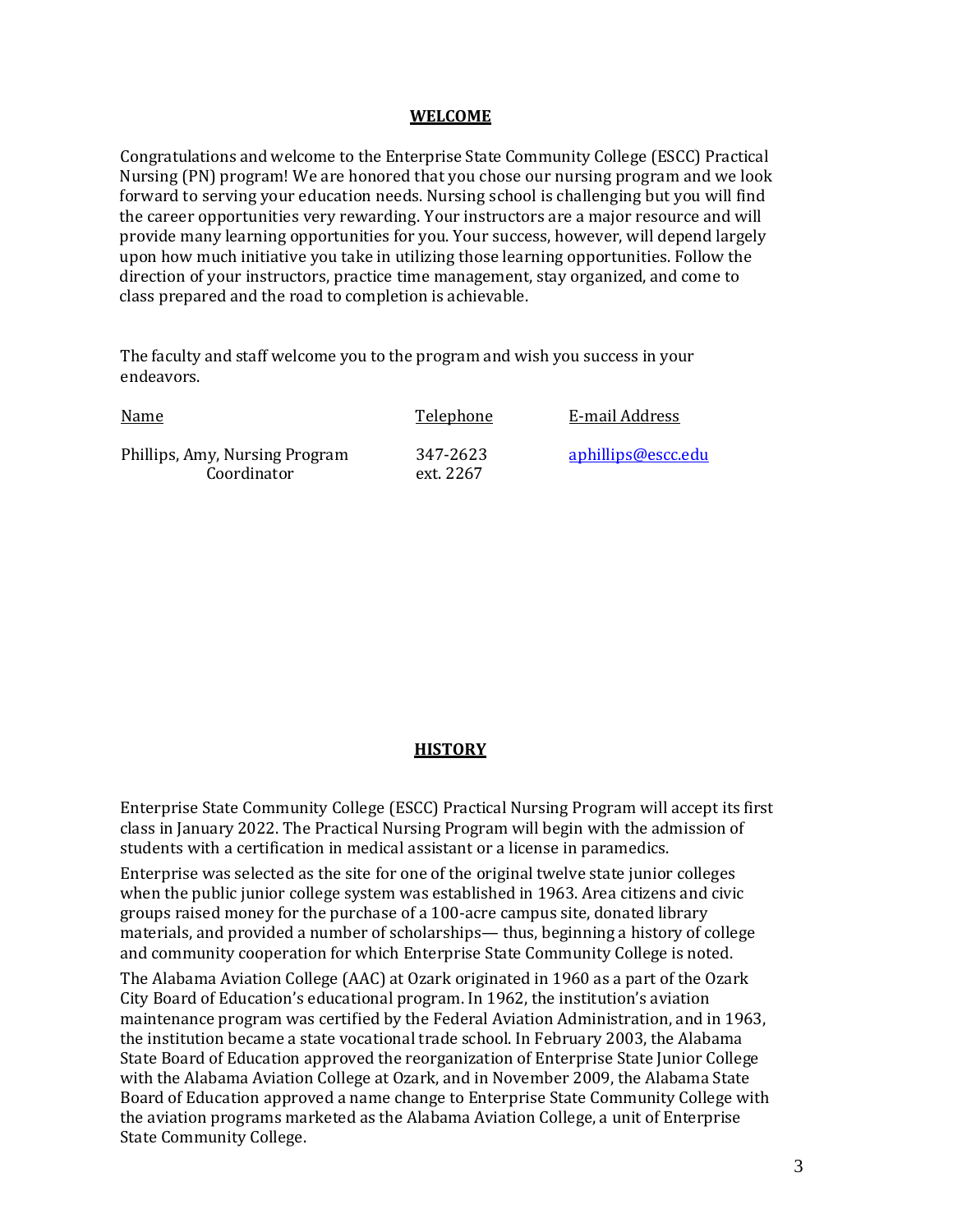#### **Approval/Accreditation**

The PN program has been granted program approval by the Alabama Board of Nursing and will be seeking initial program accreditation by the Accreditation Commission for Education in Nursing (ACEN). The Alabama Board of Nursing and the Accreditation Commission for Education in Nursing can be contacted at:

#### **Alabama Board of Nursing**

RSA Plaza, Suite 250 770 Washington Avenue Montgomery, Alabama 36104 Telephone 1-800-656-5318 Fax (334) 293-5201 Website: **[http://www.abn.state.al.us](http://www.abn.state.al.us/)**

**Accreditation Commission for Education in Nursing**

3390 Peachtree Road, NE, Suite 1400 Atlanta, Georgia 30326 Telephone: (404)-975-5000 Fax (404) 975-5020 Website: **[http://www.acenursing.org](http://www.acenursing.org/)**

#### **Concept Based Curriculum**

As directed by the Alabama Community College System, a concept based state-wide nursing curriculum was implemented Fall 2016 and the PN program at ESCC will follow this curriculum. Additionally, the standardized state-wide nursing philosophy and organizing framework was adopted for the PN programat ESCC.

#### **Mission**

 The mission of the nursing programs of the Alabama Community College System is to prepare graduates to practice safe, competent, patient-centered care in an increasingly complex and rapidly changing health care system. We seek to provide full and equal access to opportunities for educational success to meet the community needs.

#### **Philosophy**

We believe that nursing is a dynamic profession, blending science with the use of evidence based practice and clinical reasoning and the art of caring and compassion to provide quality, patient centered cared.

We believe learning is an interactive process in which faculty and students share responsibility to meet program outcomes. We believe in using educational methods that are current and supportive of students in the teaching and learning environment, with the presentation of information from simple to complex.

Nursing is guided by standards of practice and standards of professional performance. Standards reflect the values and priorities of the nursing profession. Therefore, we have integrated competencies from the Quality and Safety Education for Nurses (QSEN) and National League of Nursing (NLN) into our philosophy as part of our core values.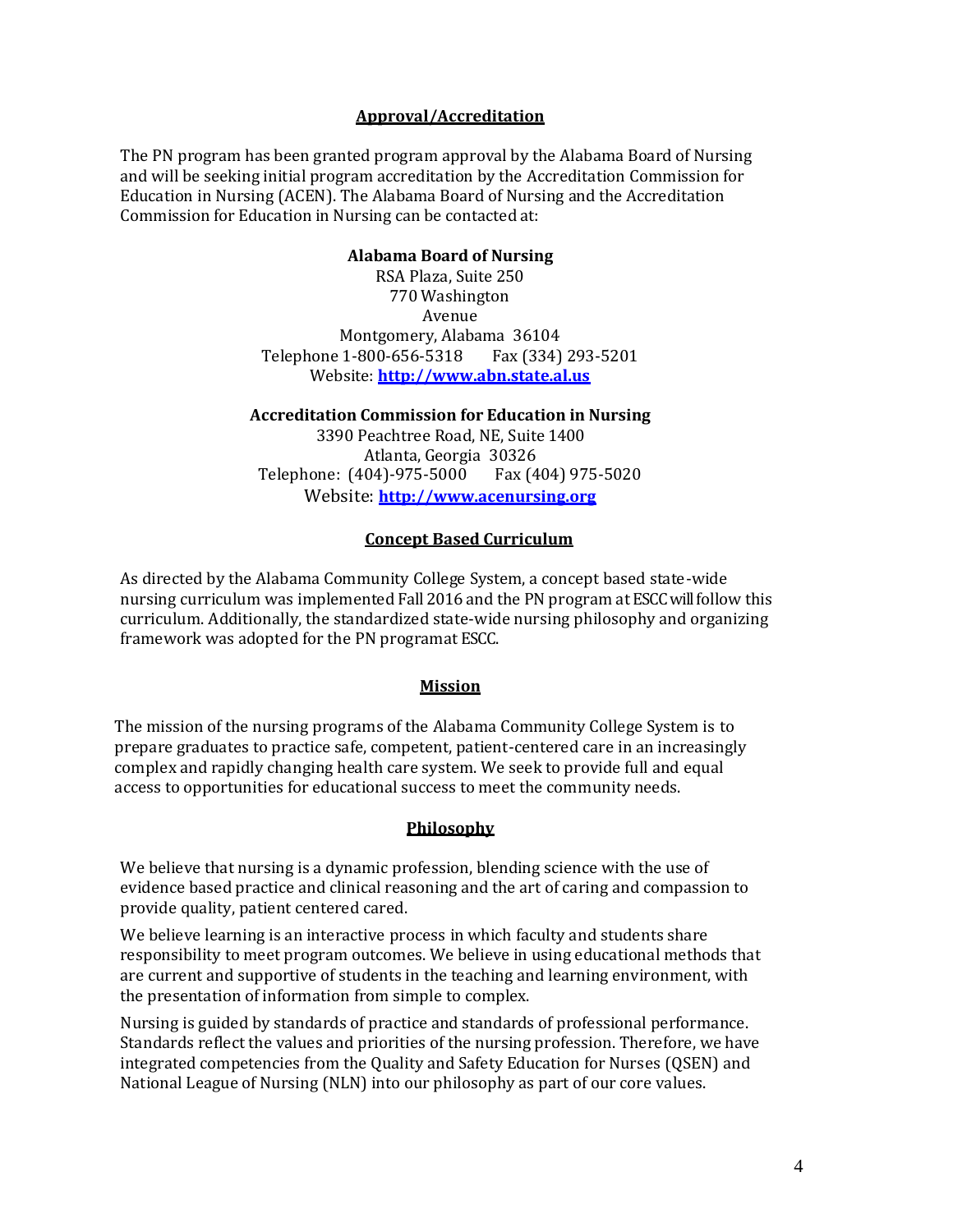#### **ESCC Practical Nursing Program Outcomes**

#### 1. **Performance on Licensure Exam**

Graduates as a composite of first time writers, shall achieve no less than eighty percent (80%) pass rate on board selected national licensure exam as defined by the Alabama Board of Nursing. The program's most recent annual licensure examination pass rate will be at least 80% for all first-time test-takers during the same 12-month period as defined by the Accreditation Commission for Education in Nursing (ACEN).

#### 2. **Program Completion**

At least 40% of the students admitted will graduate within 150% of the time of the stated program length, as delineated below:

Paramedic/CMA/CCMA to PN Certificate– one semester

#### 3. **Job Placement**

 At least 90% of the graduates will report employment as a practical nurse within 12 months of program graduation.

#### 4. **Graduate and Employer Surveys**

 Graduate and employer surveys are not mandated. Programs may continue to use the surveys as additional tools for assessing and evaluating program outcomes.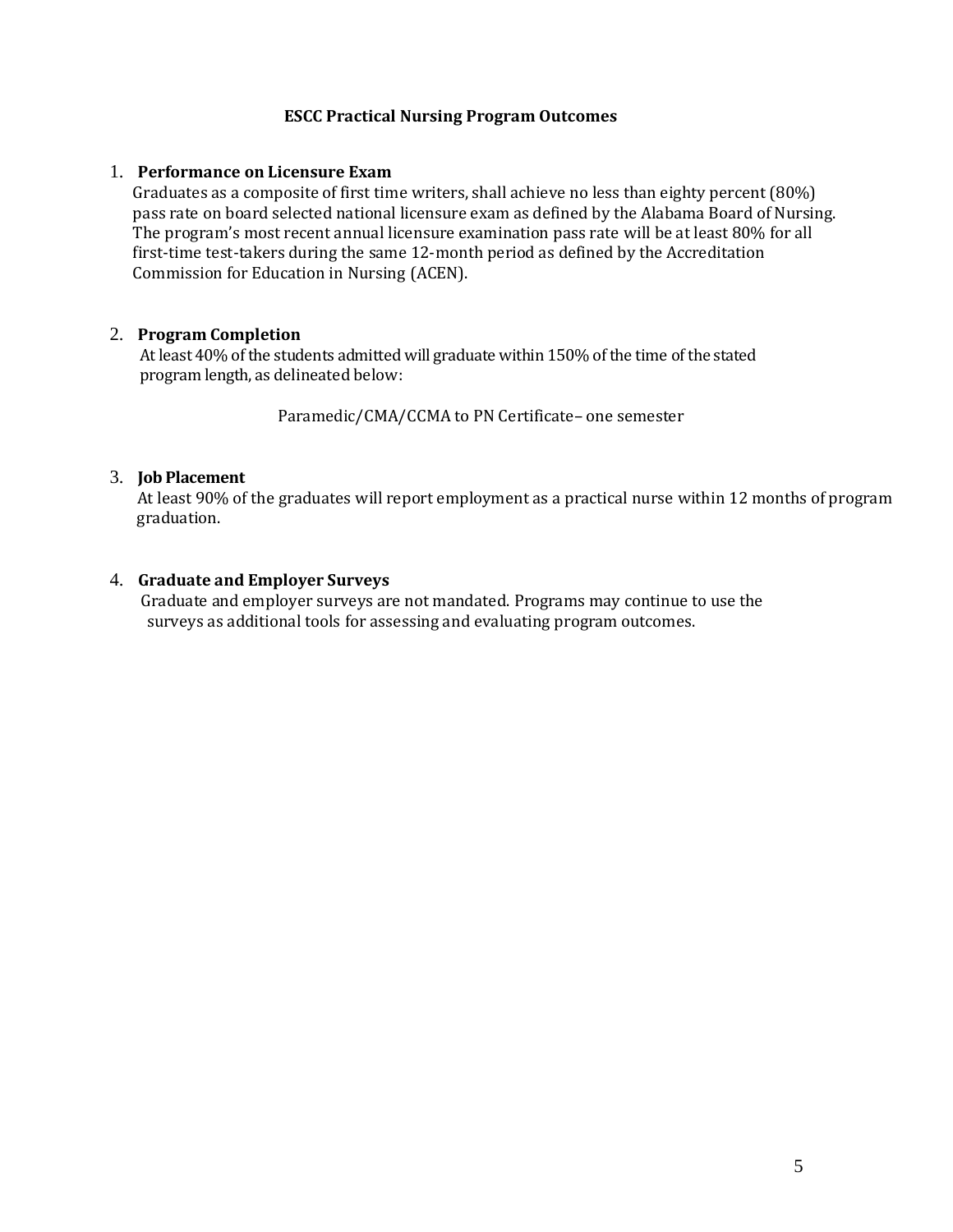### **Conceptual Framework**



The conceptual framework derived from the philosophy forms a basis for the organization and structure of the nursing curriculum. This framework serves as a guide for nursing instruction in the attainment of student learning outcomes.

The framework consists of concepts that encompass the qualities of a successful graduate nurse. NLN competencies were chosen because they specifically define the competencies of the graduate nurse. QSEN competencies reflect current contemporary practice. Concepts interlace NLN and QSEN competencies to achieve the goal of providing graduate nurses with the tools needed to provide holistic care to in an everchanging health care delivery system. Each competency includes knowledge, skills and attitudes to serve as a basis for consistent performance expectations across academic and practice settings.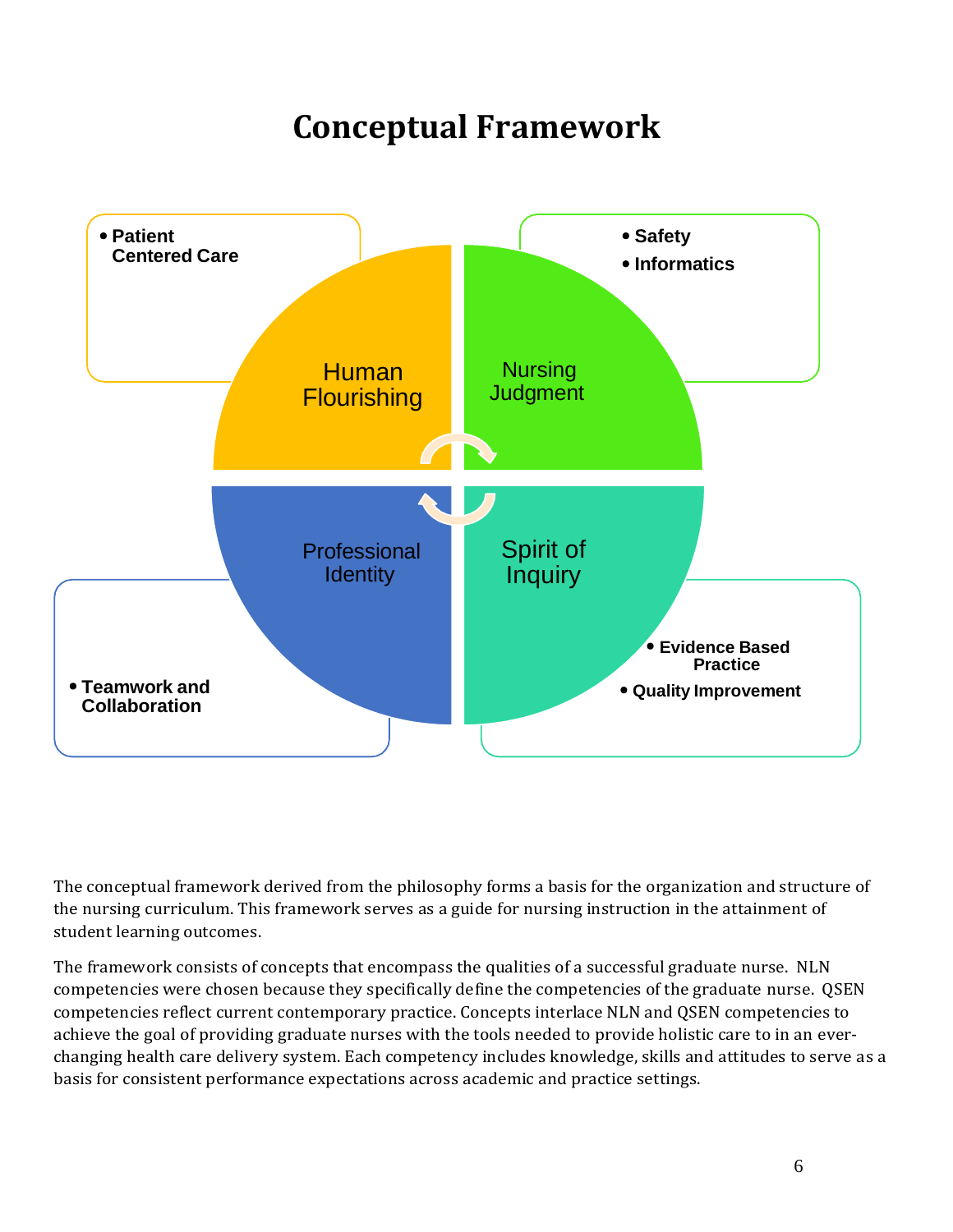#### Concept Based Curriculum Practical Nursing End-of-Program Student Learning Outcomes/Graduate Competencies

#### **Human Flourishing**

Promote the human dignity, integrity, self-determination, and personal growth of patients, oneself, andmembers of the health care team (NLN, 2010).

#### **Patient-Centered Care**

Advocate for the patient and family in the provision of compassionate and coordinated care to support thehealth, safety, and well-being of patients and families (QSEN, 2012).

#### **Nursing Judgment**

Provide a rationale for judgments used in the provision of safe, quality care and for decisions that promotethe health of patients within a family context (NLN, 2010).

#### **Informatics**

Incorporate information and technology within own scope of practice to support safe processes of care(QSEN, 2012).

#### **Safety**

Demonstrate the effective use of strategies to reduce risk of harm to self or others (QSEN, 2012).

#### **Professional identity**

Demonstrate awareness of good practice, boundaries of practice, and professional identity formation including knowledge and attitudes derived from self-understanding and empathy, ethical questions and choices that are gleaned from a situation, awareness of patient needs, and other contextual knowing (NLN,2014).

#### **Teamwork and Collaboration**

Function competently within own scope of practice as a member of the health care team (QSEN, 2012).

#### **Spirit of Inquiry**

By collaborating with health care team members, utilize evidence, tradition, and patient preferences inpredictable patient care situations to promote optimal health status (NLN, 2014).

#### **Quality Improvement**

Utilize various sources of information to review outcomes of care identifying potential areas forimprovement of the quality and safety of care (QSEN, 2012).

#### **Evidence-Based Practice**

Implement evidence-based practice in the provision of individualized health care (QSEN, 2012).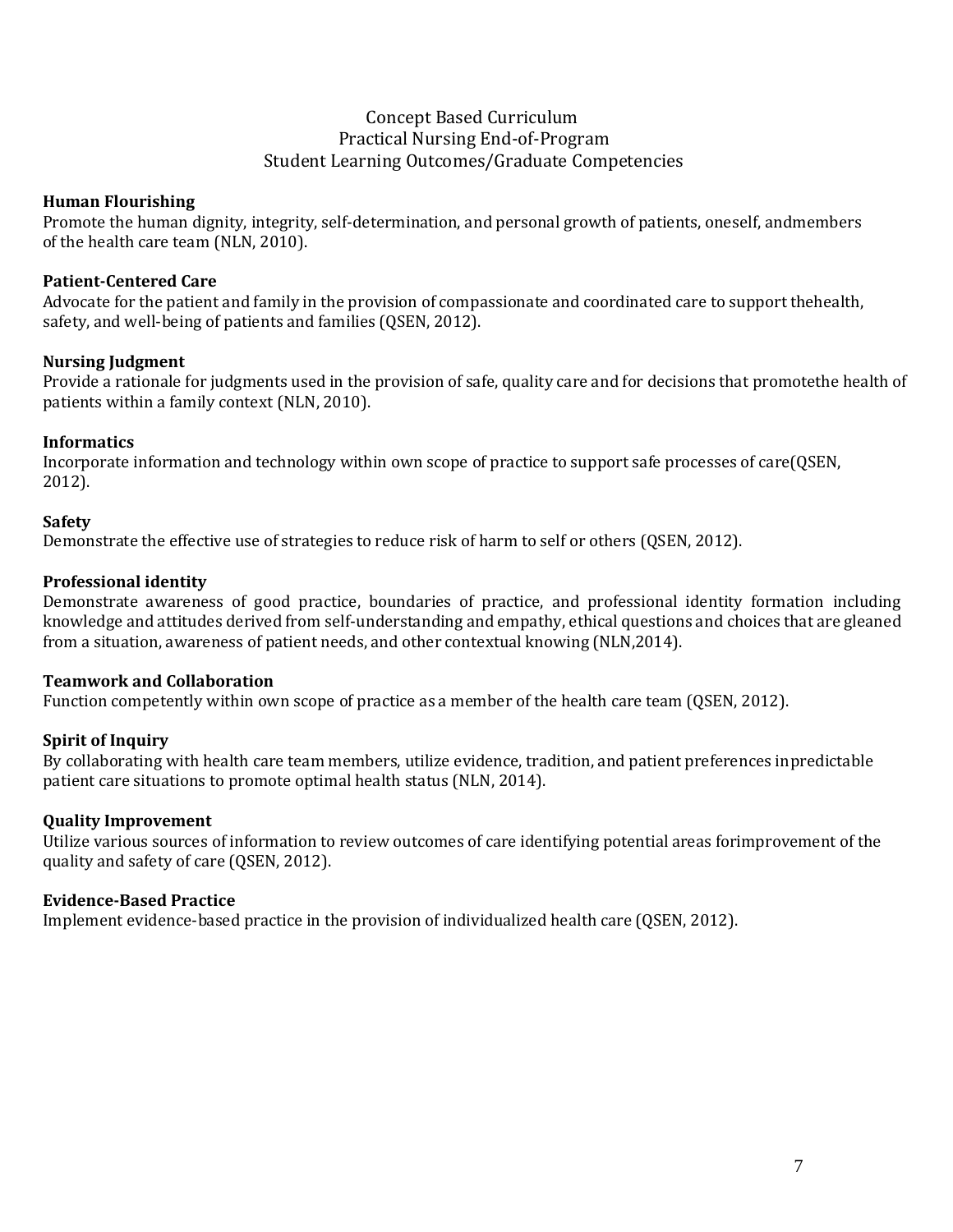| <b>Nursing</b>                                  |                |                                      |                               |                                   |                                    |                                        |                                 |                                     |
|-------------------------------------------------|----------------|--------------------------------------|-------------------------------|-----------------------------------|------------------------------------|----------------------------------------|---------------------------------|-------------------------------------|
| <b>Concept Based</b>                            |                |                                      |                               |                                   |                                    |                                        |                                 |                                     |
| <b>Curriculum</b>                               |                | Weekly<br>Theory<br>Contact<br>Hours | Lab<br>Credit<br><b>Hours</b> | Weekly<br>Lab<br>Contact<br>Hours | Clinical<br>Credit<br><b>Hours</b> | Weekly<br>Clinical<br>Contact<br>Hours | Total<br>Credit<br><b>Hours</b> | Weekly<br>Total<br>Contact<br>Hours |
| Pre-Requisites                                  |                |                                      |                               |                                   |                                    |                                        |                                 |                                     |
| MTH 100 (or Higher)                             | $\overline{3}$ | 3                                    | $\mathbf{0}$                  | 0                                 | $\mathbf{0}$                       | 0                                      | 3                               | 3                                   |
| BIO 201 - A&P I                                 |                | 3                                    | $\mathbf{1}$                  | $\overline{2}$                    | 0                                  | 0                                      | $\overline{a}$                  | 5                                   |
| ENG 101 - English                               |                | 3                                    | $\overline{0}$                | 0                                 | $\mathbf{0}$                       | 0                                      | 3                               | $\overline{3}$                      |
| PSY 210 - Human Growth and Development          |                | 3                                    | $\Omega$                      | 0                                 | $\Omega$                           | 0                                      | $\overline{3}$                  | $\overline{\mathbf{3}}$             |
| <b>BIO 202 A&amp;P II</b>                       |                | 3                                    | $\mathbf{1}$                  | $\overline{2}$                    | $\Omega$                           | $\Omega$                               | $\overline{4}$                  | 5                                   |
| SPH 106 or 107 - Speech                         |                | 3                                    | $\mathbf 0$                   | 0                                 | 0                                  | 0                                      | $\overline{3}$                  | $\overline{\mathbf{3}}$             |
| Total                                           |                | 18                                   | $\overline{2}$                | 4                                 | $\mathbf{0}$                       | 0                                      | 20                              | 22                                  |
| PN Bridge Program                               |                |                                      |                               |                                   |                                    |                                        |                                 |                                     |
| ORI 106 - Transition to College and Career      | $\mathbf{1}$   | $\mathbf{1}$                         | $\overline{0}$                | $\mathbf 0$                       | $\mathbf{0}$                       | 0                                      | $\mathbf{1}$                    | $\mathbf{1}$                        |
| <b>NUR 118 -HC Transition for Allied Health</b> | 6              |                                      |                               |                                   |                                    |                                        |                                 |                                     |
| Professional                                    |                | 6                                    | $\mathbf{1}$                  | 3                                 | $\overline{2}$                     | 6                                      | 9                               | 15                                  |
| NUR 115 - Evidence Based Clinical Reasoning     |                | $\mathbf{1}$                         | $\overline{0}$                | $\mathbf 0$                       | $\mathbf{1}$                       | $\overline{3}$                         | $\overline{2}$                  | $\pmb{4}$                           |
| <b>Total</b>                                    | 8              | 8                                    | $\mathbf{1}$                  | 3                                 | $\overline{\mathbf{3}}$            | 9                                      | 12                              | 20                                  |
| <b>Program Total</b>                            | 26<br>390      | 26                                   | 3                             | $\overline{\mathbf{z}}$           | 3                                  | 9                                      | 32                              | 42                                  |
| Academic and Nursing Theory Contact Hours       |                |                                      |                               |                                   |                                    |                                        |                                 |                                     |
| Academic and Nursing Lab Contact Hours          |                |                                      |                               |                                   |                                    |                                        |                                 |                                     |
| <b>Nursing Clinical Contact Hours</b>           |                |                                      |                               |                                   |                                    |                                        |                                 |                                     |
| <b>Total Program Contact Hours</b>              | 630            |                                      |                               |                                   |                                    |                                        |                                 |                                     |
|                                                 |                |                                      |                               |                                   |                                    |                                        |                                 |                                     |

#### **Practical Nursing Credit Hours: Practical Nursing Contact Hours:**

Total 32 Nursing Clinical 135

Nursing 11 Nursing Theory 105 Academic Theory 285 Academic 21 **Academic 21** Nursing Lab 45 Academic Lab 60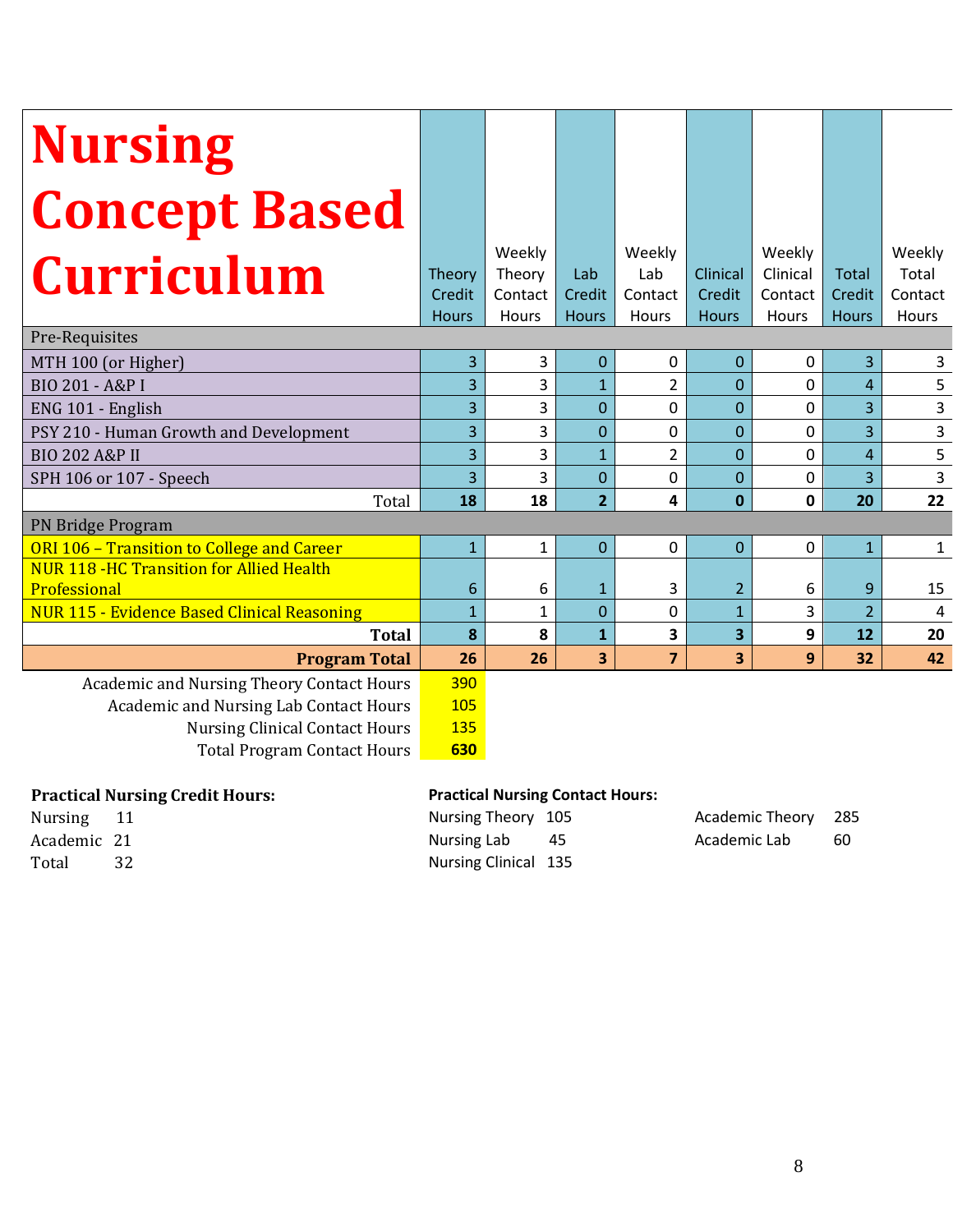#### **Bridge Program (CMA/CCMA or Licensed Paramedic to PN)**

In addition to the general admission requirements for the College and the nursing program, admission to the Practical Nursing Bridge Program for CMA/CCMA or Paramedic to PN requires:

- a. Applicant meets all nursing program general admission standards.
- b. An unencumbered or non-restricted license as a Paramedic in Alabama or an active CMA (AAMA) or CCMA (NHA) certification as a medical assistant.
- c. Submission of complete application for PN bridge program by posted deadline.
- d. Completion of prerequisite general education courses with a minimum grade of"C". Courses are:

Prerequisite Courses:

- MTH 100 (or Higher-Level Math) (3 credithours)
- BIO 201 Human Anatomy and Physiology I (4 credit hours)
- BIO 202 Human Anatomy and Physiology II (4 credit hours)
- **ENG 101 English Composition (3 credit hours)**
- PSY 210 Human Growth and Development (3 credit hours)
- $SPH 106$  or  $107$  Speech (3 credit hours)

#### **Total Prerequisites = 20 credit hours**

| Course                         | <b>Theory</b> | Lab | <b>Clinical</b> | <b>Credit</b> |
|--------------------------------|---------------|-----|-----------------|---------------|
| NUR 115- Evidence Based        |               |     |                 |               |
| <b>Clinical Reasoning</b>      |               |     |                 |               |
| NUR 118-Healthcare Transition  |               |     |                 |               |
| for Allied Health Professional |               |     |                 |               |
| ORI 106- Transition to College |               |     |                 |               |
| and Career                     |               |     |                 |               |
| <b>Semester Total</b>          |               |     |                 |               |

**A course grade of "C" or higher is required for all nursing and academic pre-requisite courses.**

#### **General Policies and Information**

#### **College Activities**

Students have the opportunity to participate in College wide activities which serve to broaden the total academic experience and appeal to a variety of interests. Activities are discussed in the ESCC Academic Catalog, described on the ESCC website, and posted on bulletin boards and/or announced in class and in Canvas. College sponsored clubs and organizations provide opportunities to share similar interests and work toward common goals. You are encouraged to participate. Nursing students particularly may be interested in belonging to the National Association for Practical Nurse Education and Service (NAPNES).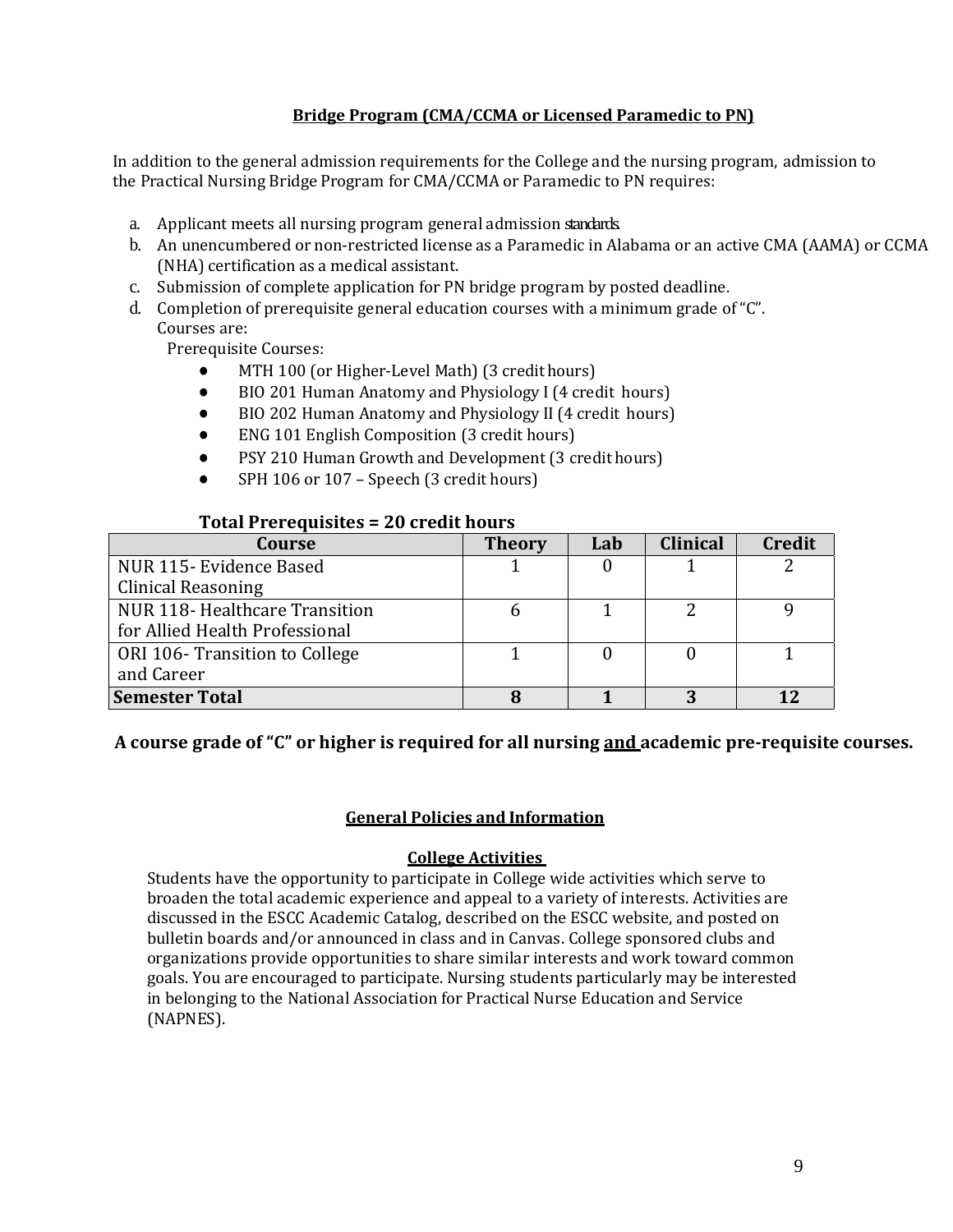#### **Nursing Program Activities**

Two (2) student representatives will be nominated by their classmates to represent each class and a faculty member will serve as an advisor. Student representatives have the primary role of liaising with faculty, staff, and students as a way of enhancing communication and student involvement in decision-making processes. Student representatives will be invited to participate in the decision-making processes during nursing faculty meetings and other meetings surrounding special topics. Student representatives may be responsible for coordinating special events for individual nursing courses.

#### **Student Success**

The Practical Nursing Division is committed to the success of every student. To facilitate success throughout the program, the College offers resources for each student to succeed. Learning resources include the Learning Resources Center, Student Success & Counseling Center, skills laboratory, computer laboratory, tutoring, and TRIO Student Support Services.

#### **Responsibility in Teaching and Learning**

The main purpose of instruction is to promote student learning. This means that teachers direct all matters dealing with courses. That does not mean that teachers bear the sole responsibility for students' education. Students need to follow a teachers' guidance, study, do homework, and prepare for class to master the information and skills being taught. Students cannot expect a good grade in a course without putting in several hours of studying for each hour of scheduled class time. The recommended amount of student time is 2 hours per day for each hour of class.

Extra-curricular activities, including jobs, will not affect teachers' expectations and should not interferewith students' preparation for classes. Teachers should use their expertise and experience to prepare and present the subject of a course in the best possible way.

Teachers (that is, *anyone* who teaches) will do their best to provide a disciplined yet comfortable and supportive classroom environment. They will encourage questions and questioning, although studentsshould remember that insight often comes from struggling with a problem rather than being given theanswer.

**The ultimate responsibility for learning lies with the student.** Although faculty members will teach,guide, assist, and encourage, learning is the responsibility of the student. Learning is hard work, and full-time students should consider "studenting" to be a full-time job. A college's priority is their students. While students pay tuition to attend school, the tuition provides the student access to the expertise of the faculty members. Students are responsible for evaluating their instructors honestly and candidly to contribute to each teacher's effectiveness and professional growth.

#### **Participation in Program of Learning**

Students have the opportunity to participate in the development, conduct, and evaluation of the program. The students may contribute through semester evaluation of the course work and instructors, through participation in faculty meetings, and through evaluation of the program and curriculum after completion of the program.

The semester evaluations are distributed each semester to all college students and solicits anonymous comments regarding course content, instructors, instructional tools, assigned coursework, and examinations. Students are asked to evaluate the entire curriculum at the completion of the program.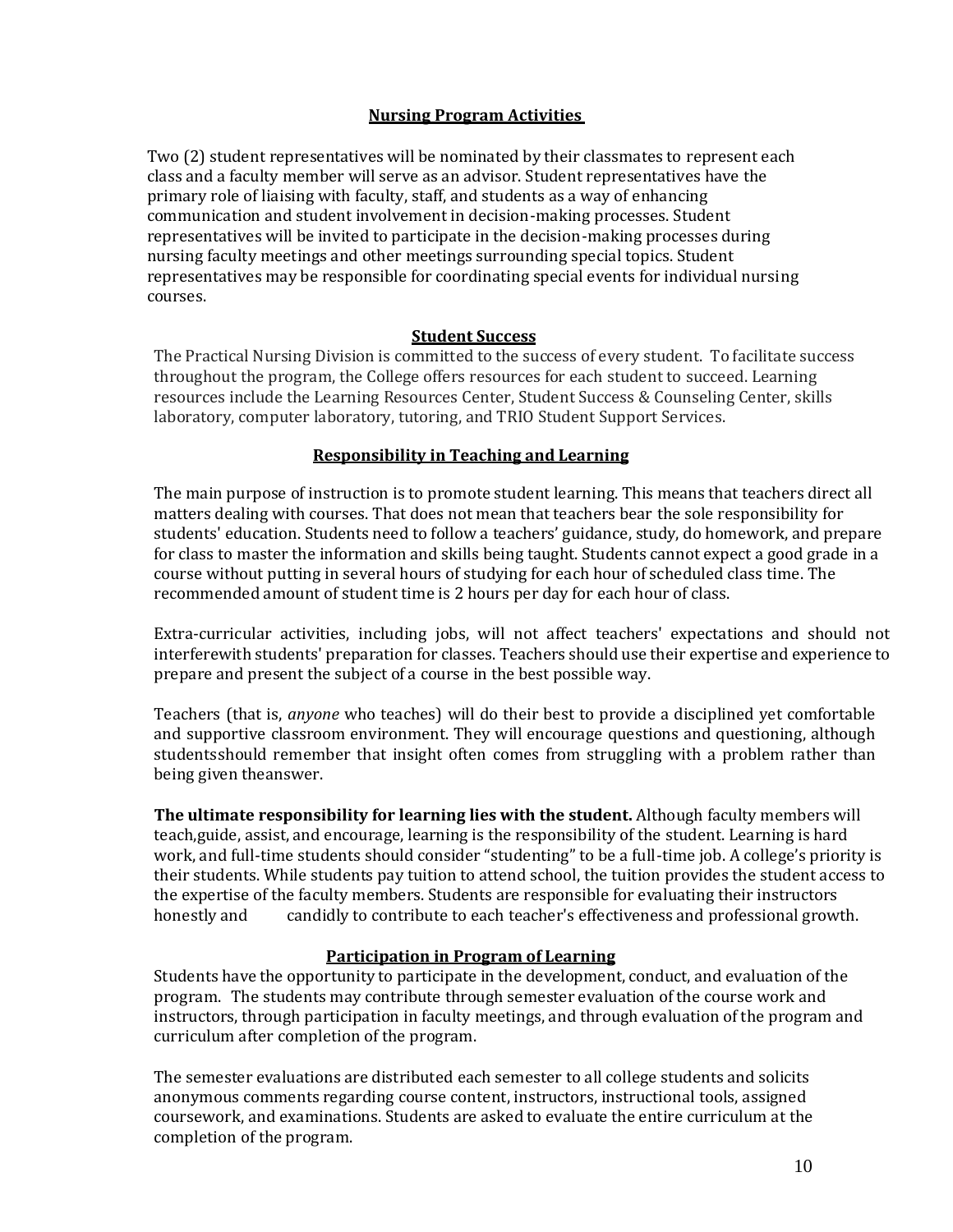#### **Changes To Program - Informing Students**

Policies and procedures are communicated to students by the PN student policy manual, course learning management system, the ESCC Academic Catalog, and the ESCC website. This manual is revised regularly to provide current and accurate information is provided the location of the manual on the ESCC web site. Annual updates are required; however, changes may occur during the academic year.

Changes in program, policies, and procedures will be announced to each class by the instructors and copies describing such changes will either be distributed to each student individually or posted on bulletin boards in the classrooms, or outside the faculty office and on the course learning managementsystem (Canvas). Instructors and the Nursing Program Coordinator will be available to answer questions regardingany changes.

Students are required to submit documentation upon entry into the program that they have read and understand the student policy manual.

#### **Course Management System – Web Based Materials**

Courses in the Health Sciences division are augmented using the course management system known as Canvas. Students will be expected to access these materials as outlined in the course syllabus. For students who do not have a computer at home, computers and printing services are available in the Learning Resources Center. Students will be expected to acquire these resources.

#### **Admission Policy for Paramedic/CMA/CCMA to PN Bridge Program**

#### **MINIMUM ADMISSION REQUIREMENTS**

- 1. Unconditional admission to the college.
- 2. Receipt of completed application for the Practical Nursing Program by deadline.
- 3. A minimum of 2.50 GPA for academic courses- ENG 101, MTH 100, BIO 201, BIO 202, SPH 106/107, & PSY 210 –from a regionally accredited institution.
- 4. Cumulative GPA must be a minimum 2.0 at ESCC or transferring institution.
- 5. Completion of the following pre-requisite courses for CMA/CCMA/Paramedic to PN Bridge-
	- Prerequisite Courses with a grade of "C" or higher:
		- MTH 100 (or Higher-Level Math) (3 credithours)
		- BIO 201 Human Anatomy and Physiology I (4 credit hours)
		- BIO 202 Human Anatomy and Physiology II (4 credit hours)
		- ENG 101 English Composition (3 credit hours)
		- PSY 210 Human Growth and Development (3 credit hours)
		- SPH 106 or 107 Speech (3 credit hours)
- 6. Good standing with the college.
- 7. Meeting the essential functions required for nursing with and without reasonable accommodations.
- 8. Completion of the ATI Test of Essential Academic Skills (TEAS ®) taken within three years of the application deadline.
- 9. Proof of:
	- Active, unencumbered or non-restricted CMA (AAMA) or CCMA (NHA) certification as a Medical Assistant, **OR**
	- active, unencumbered or non-restricted Alabama Paramedic licensure at the time of application.

Admission to the Practical Nursing Program is competitive, and the number of students is limited by the number of faculty and clinical facilities available. Meeting minimal requirements does not guarantee acceptance.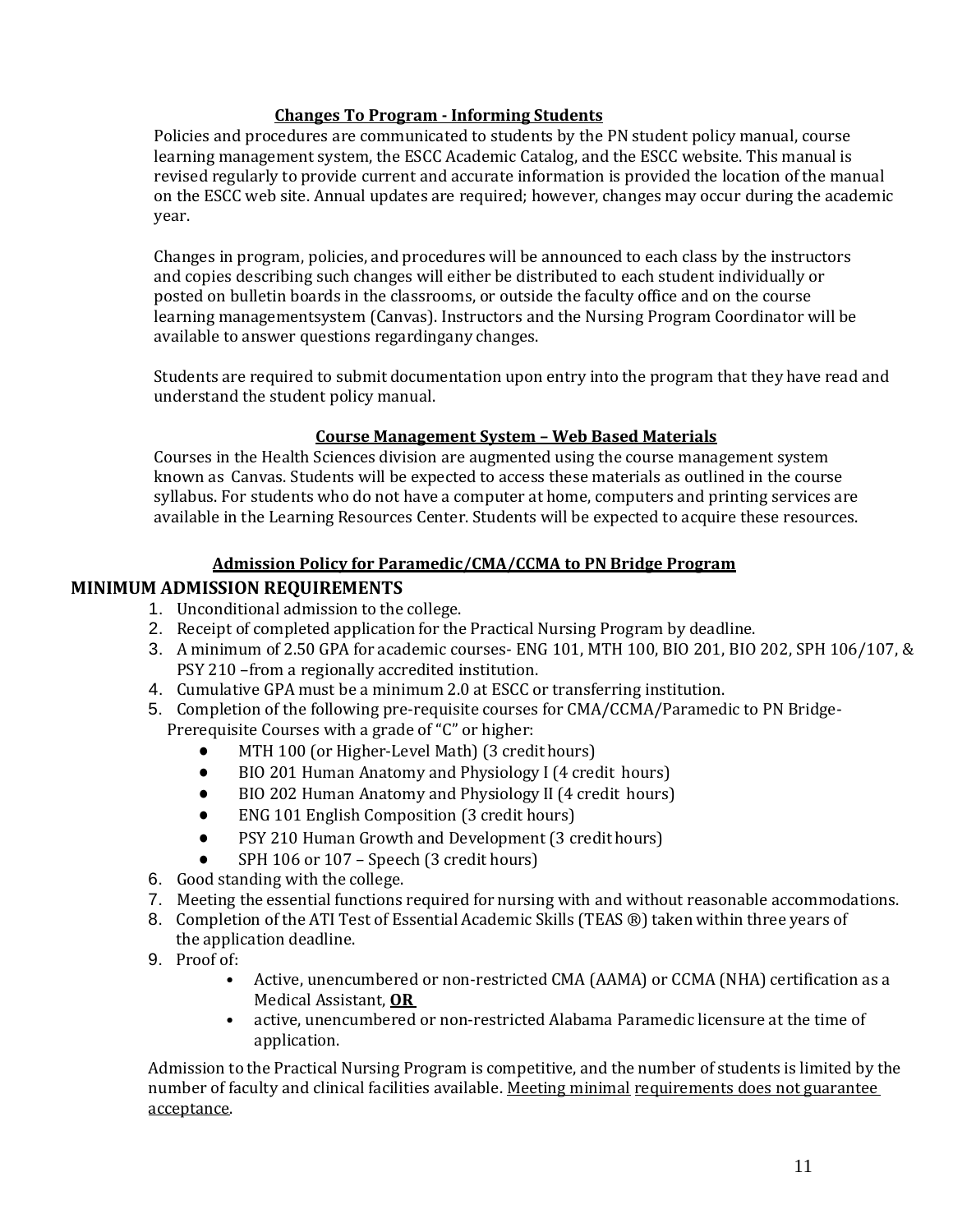#### **Progression Policy**

In order to progress in the nursing program, the student must:

- 1. Achieve a grade of C or better in all required general education and nursing courses.
- 2. Be acceptable by clinical agencies for clinical experiences.
- 3. Maintain ability to meet essential functions for nursing with or without reasonable accommodations.
- 4. Maintain program health requirements.

The following policies apply to situations in which a student fails to progress according to the defined Practical Nursing curriculum.

- 1. A total of **two** unsuccessful attempts in **two** separate semesters (D, F, or W)in the nursing program will result in dismissal from the program.
- 2. A student may be **reinstated** to the nursing program only one time. The **reinstatement** is not guaranteed due to limitations in clinical spaces. All nursing program admission standards must be met. Reinstatement must occur within one year from the semester of withdrawal or failure.
- 3. A student must have a minimum 2.0 cumulative GPA at the current institution to be considered for **Reinstatement.**
- 4. If the student has a documented extenuating circumstance that should be considered related to a withdrawal or failure, then this student may request a hearing before the Admission Committee or other appropriate college committee for a decision on repeating a course or readmission to the program.

#### **Definitions:**

- **Reinstatement:** Students who have a withdrawal or failure in a nursing course and are eligible to return to that course will be considered for reinstatement to the program.
- **Readmission:** Students not eligible for program reinstatement may apply for program admission as a new student and must submit all application criteria. If accepted as a new student, the student must take, or retake, all nursing program courses.

#### **Reinstatement**

Students who experience non-progression in the nursing program and who desire reinstatement in the program must apply for reinstatement to the program. A student must request reinstatement within one year from the term of non-progression to be eligible for reinstatement. Students dismissed from the program for disciplinary reasons and/or unsafe client care in the clinical area will not be allowed reinstatement to the nursing program. Reinstatement to the program will be allowed one time only. Reinstatement to the nursing program is based on space availability and is not guaranteed. Selection for reinstatement is based on GPA in nursing program required courses. Students must adhere to nursing curriculum and program policies and procedures in effect at the time of reinstatement. Reinstatement can be denied due to,but not limited to, any of the following circumstances:

- 1. Space unavailability;
- 2. Refusal by clinical agencies to accept the student for clinical experiences;
- 3. Twelve months have elapsed since the student enrollment in a nursing course.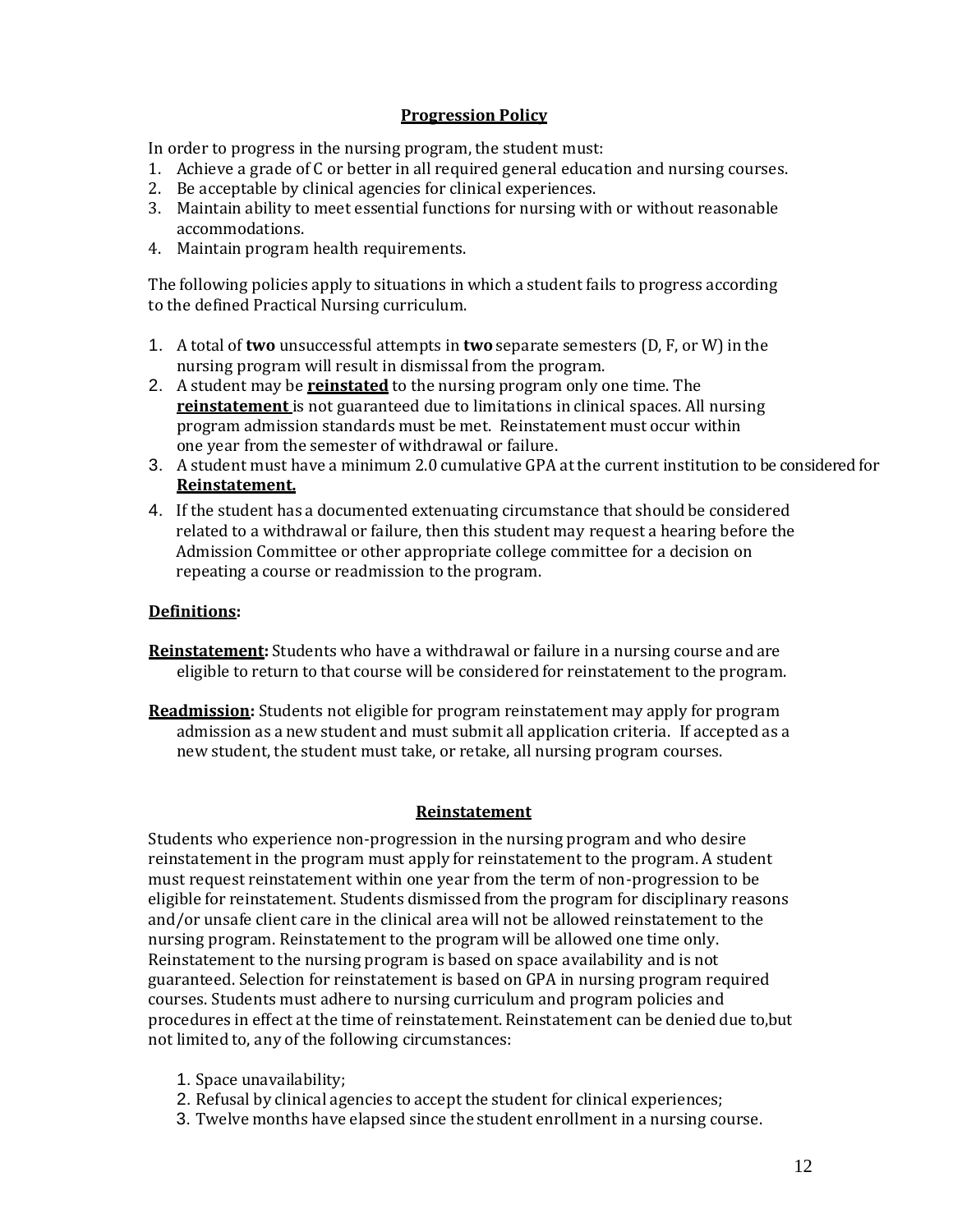#### **Criteria for Reinstatement**

1. Demonstrate a 2.0 GPA in nursing program required courses **and**

overall 2.0 cumulative GPA at current institution.

(The academic required courses are ENG 101, MTH 100, PSY 210, SPH 106 or 107,

BIO 201 and BIO 202)

- 2. Student has had no more than one non-progression since program admission.
- 3. Meet acceptability criteria for placement at clinical agencies for clinical experiences.
- 4. Demonstrate ability to meet essential functions for nursing with or without reasonable accommodations.
- 5. Demonstrate current health requirements and CPR at the health care provider level.

#### **Process for Reinstatement**

1. Students should first schedule an appointment with a nursing faculty/advisor to discuss eligibility for reinstatement.

2. Students must apply for reinstatement to the nursing program and submit theapplication by published deadlines.

3. Students must apply for readmission to the college if not currently enrolled.College readmission must be accomplished by published deadlines.

4. Update all immunizations, CPR, drug testing and background screening as required for clinical experiences.

#### **Transfer Policy**

The transfer policy applies only to students desiring to transfer between Alabama Community College System institutions utilizing the nursing concept-based curriculum (CBC). It. It does not apply to students wishing to transfer from other institutions.

#### Criteria for Transfer

- 1. Must meet minimum admission standards for the nursing program.
- 2. Must possess a grade of C or better in all nursing program required courses taken at another institution and possess a minimum of a 2.0 cumulative GPA at time of transfer.
- 3. Dean/Director of previous nursing program must provide a letter of eligibility for progression in previous nursing program.
- 4. Must comply with all program policy requirements at accepting institution.
- 5. Complete at least 25% of the nursing program required courses for degree /certificate at the accepting institution.
- 6. Must meet acceptability criteria for placement at clinical agencies for clinical experience.
- **7.** Acceptance of transfer students into nursing programs is limited by the number of faculty and clinical facilities available. **Meeting minimal standards does not guarantee acceptance.**
- 8. Student selection for transfer is based on GPA in nursing program required courses.
- 9. The last nursing course in which a student was enrolled cannot be more than 12 months old.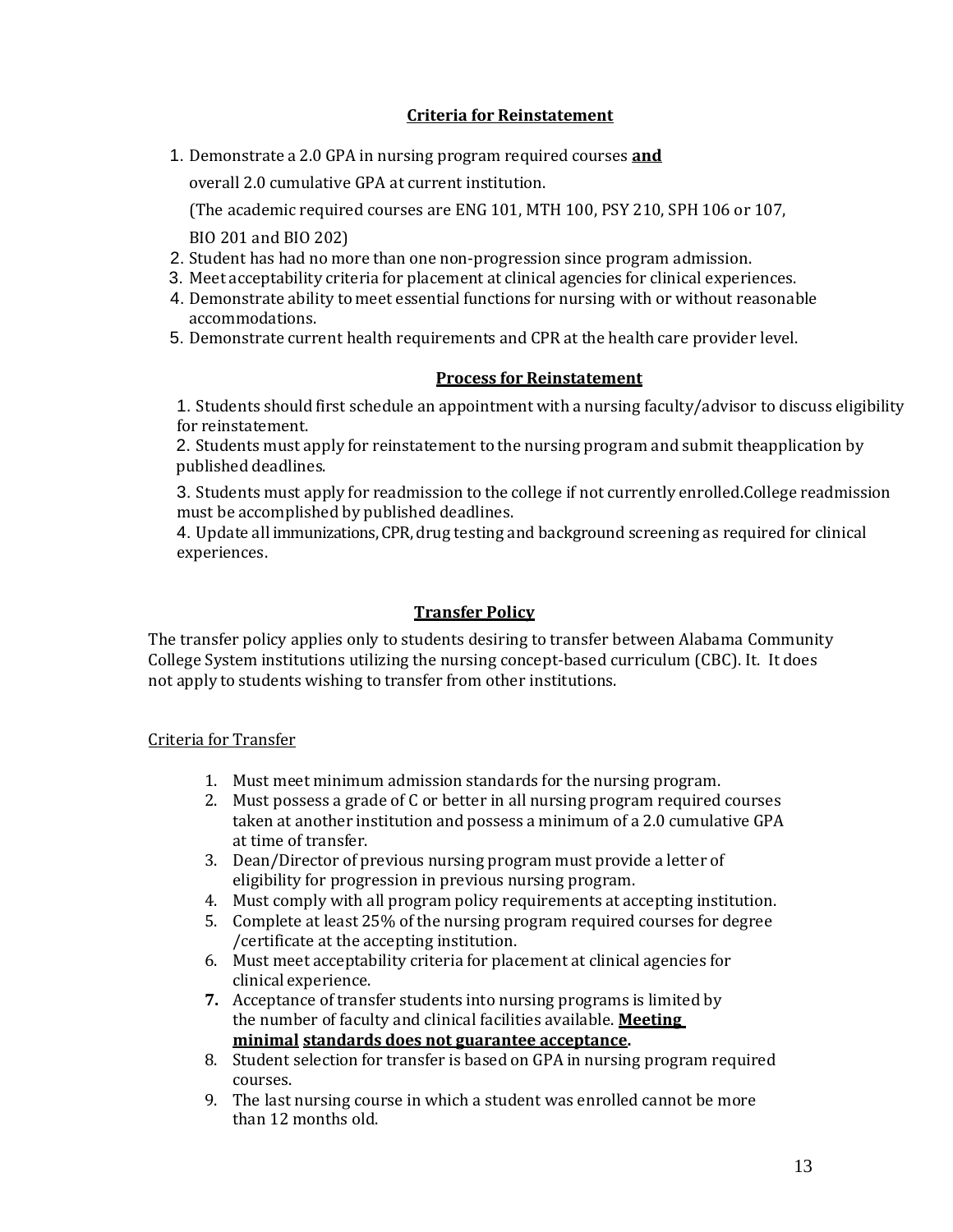#### **Transient Student Policy**

The transient policy applies only to students desiring to transfer between Alabama Community College System institutions utilizing the nursing concept based curriculum (CBC). It does not apply to students wishing to transfer from other institutions.

#### Criteria for Transient Status

- 1. Must meet minimum admission standards for the nursing program.
- 2. Must possess a grade of C or better in all nursing program required courses taken at another institution and possess a minimum of a 2.0 cumulative GPA.
- 3. Dean/Director of previous nursing program must provide a letter of eligibility for progression in previous nursing program.
- 4. A student enrolled at another institution must secure permission from that institution by submitting an application for admission to the College and aTransient Student Form completed by an official (Nursing Program Dean/Director) of the primary institution.
- 5. Transient students must complete a Transcript Request Form at the end of the term before a transcript will be issued to the primary institution.
- 6. Must comply with all program policy requirements at accepting institution.
- 7. Must meet acceptability criteria for placement at clinical agencies for clinical experience.
- 8. Acceptance of transient student into a nursing program is limited by the number of faculty and clinical facilities available. **Meeting minimal standards does not guarantee acceptance**.
- 9. Student selection for transient status is based on GPA in nursing program required courses.
- 10. The last nursing course in which a student was enrolled cannot be more than 12 months old.

#### **Auditing Policy**

There shall be no auditing allowed for any practical nursing class.

#### **Course/Clinical Availability**

Students need to be aware that a minimum number of students may be needed for each course section for classes to be considered. Therefore, placement at a specific clinical site is not guaranteed. If at all possible, consolidation measures will be utilized to prevent and/or decrease any delay in student progression.

#### **Student Academic Grievances**

The College has established policies and procedures to resolve student academic grievances that result from the acts or omissions of faculty members or administrators.This resolution should be achieved at the lowest level and in the most equitable way possible. The burden of proof rests with the complainant.

When students believe they have an academic grievance, they should first seek to resolve it by discussions with the faculty member or administrator involved. If no agreement is reached or dissatisfaction results, the complaint should be taken to the next highest level.

#### **Incomplete Grades**

Refer to current ESCC Academic Catalog-Student policy manual.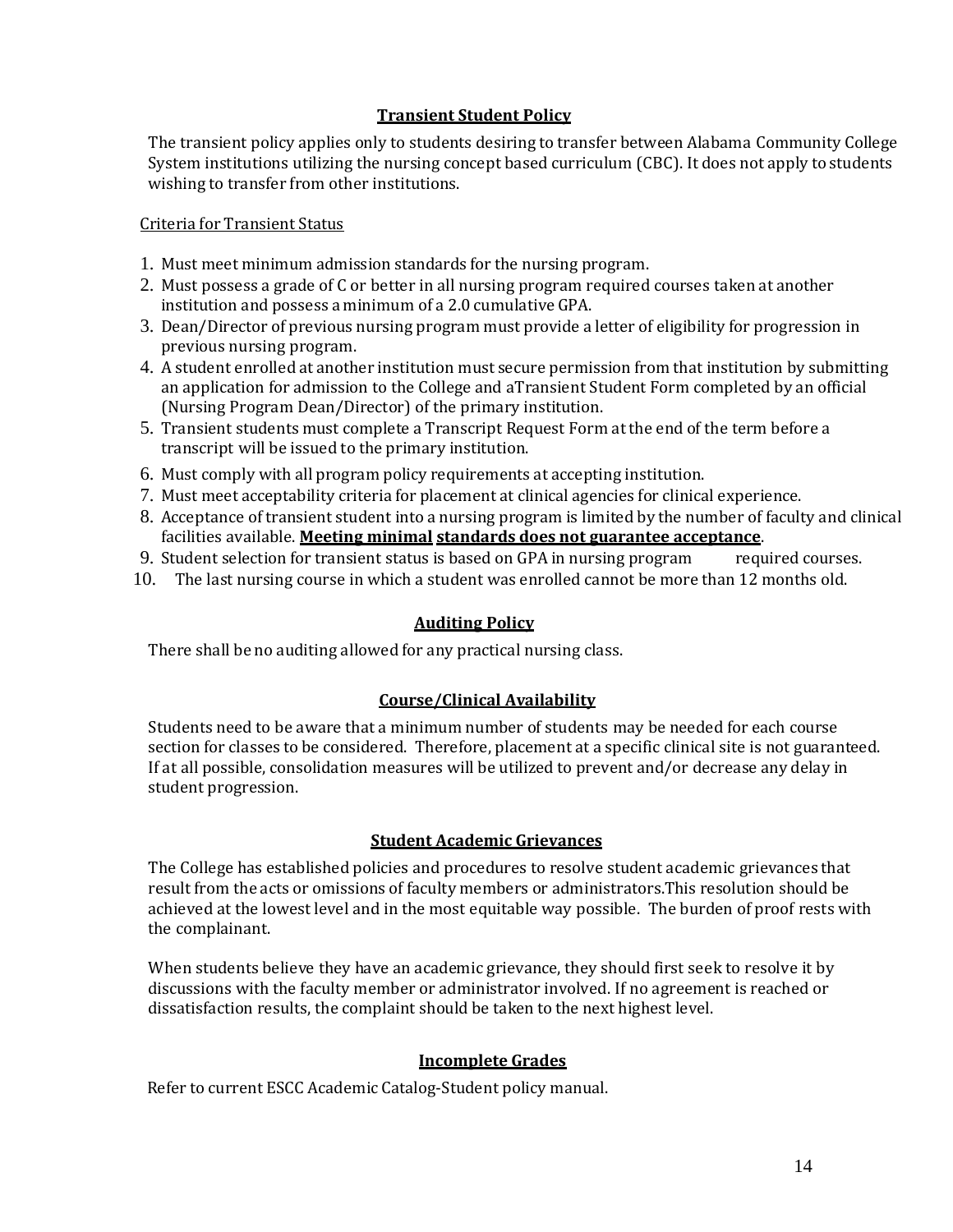#### **Attendance**

#### *Classroom*

Students are expected to attend all classes for which they are registered. Each student should recognize at the beginning of his/her college career that a mature acceptance of his/her academic responsibilities is a requisite for accomplishment in college; this applies particularly to class attendance. Any class sessions missed, regardless of cause, reduces the academic opportunities of the student. When a student is absent, the student is responsible for all materials covered in class and for any assignments made in class. The attendance policy for each course is located in the course syllabi and will be discussed at the beginning of each term.

#### *Clinical*

Clinical attendance is mandatory as students must meet the required clinical hours for each course. It is expected the student will assume responsibility for punctual and regular clinical attendance. When it is impossible for the student to attend a clinical session, it is the student's responsibility to notify the instructor through the established means of communication and the assigned unit at least 60 minutes prior to the beginning of the clinical experience. If the student is to be late, the instructor of assigned unit should be notified as soon as possible. Chronic tardiness is not tolerated. Refer to specific attendance policies in each course with a clinical component. A CLINICAL ABSENCE MUST BE EXCUSED in order to avoid a grade penalty of "U" for the entire clinical day.

**EXCUSED ABSENCE**: Illness/injury/death or other extenuating circumstances. A written note from physician is to be brought to appropriate faculty on day of return to class/clinical for illness/injury. Extenuating circumstances are evaluated on an individual basis and requires documentation.

**UNEXCUSED ABSENCES**: Any absence other than those cited above.

#### **EXAMS/QUIZZES:**

a. A student with an **EXCUSED ABSENCE** will follow test policy as described below. The student is responsible for submitting the excused absence validation to the appropriate instructor upon return to school from the absence. There will be **NO EXCEPTION**to this policy. The absence will be counted as unexcused if validation is not submitted.

**TESTING POLICY: IF THE STUDENT HAS AN EXCUSED ABSENCE FOR THE MISSED EXAMINATION, THE CONTENT MISSED MAY BE TESTED UPON STUDENT'S RETURN TO SCHOOL (WITHIN 10 SCHOOL DAYS OF RETURN) WITH A DISCUSSION/SHORT ANSWER EXAM.THIS SCORE WILL BE RECORDED FOR THE** *EXCUSED MISSED* **EXAMINATION. THE EXCUSED ABSENCE** *MUST* **BE COMMUNICATED TO THE INSTRUCTOR** *PRIOR* **TO EXAMINATION TO BE MISSED AND WRITTEN EXCUSE SUBMITTED TO SAME INSTRUCTOR UPON FIRST DAY OF RETURN TO SCHOOL.**

- b. EXAMS MISSED WITH AN UNEXCUSED ABSENCE AND WITHOUT PRIOR ARRANGEMENT WITH INSTRUCTOR WILL BE GIVEN A GRADE OF "0".
- c. UNANNOUNCED QUIZZES, TO INCLUDE IN-CLASS ACTIVITIES, MAY BE GIVEN AND GRADED AT THE DISCRETION OF THE INSTRUCTOR. IF AN UNANNOUNCED QUIZ OR ACTIVITY IS MISSED, THERE WILL BE NO MAKE-UPS GIVEN AND A "0" WILL BE GIVEN FOR MISSED WORK.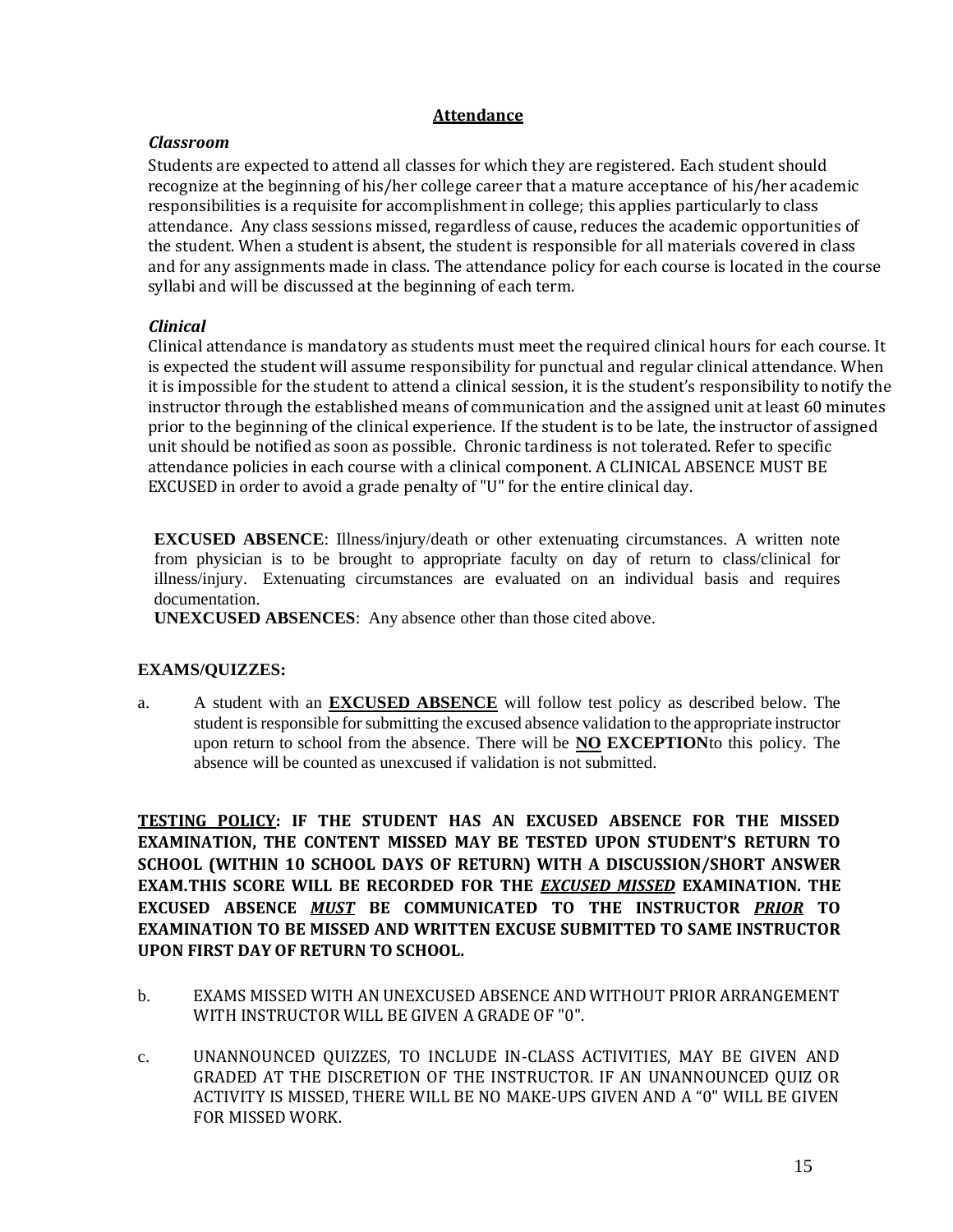- d. Students will be given an opportunity to review each unit exam, as announced & conducted by instructor, if the student chooses **NOT** to review the exam at that time; he/she forfeits the same opportunity to do so after the next unit exam is administered. There will be no overall review of Unit exams at end of semester before the course's Final exam.
- e. If a student arrives late/tardy on any Unit Exam day or Final Exam day, he/she may not be allowed to take the exam. If the student furnishes a valid excuse, the faculty will then decide if the student will be allowed to take the exam.
- f. All assigned skills, if any, must be passed in order for a student to pass nursing course and progress to next nursing course. See laboratory modules/course information for the specific criteriato be measured**. An assignment completion date will be announced by each course leader in class or via CANVAS. Students accept responsibility for attending all classes and doing anywork the instructor may prescribe.**

#### **CLINICAL PREPARATION:**

- a. The student must come to the clinical area prepared to give competent client care. If a student comes to the clinical facility unprepared to give safe, competent client care, the instructor willrequire the student to leave the clinical area and the student will receive "U's" in every clinical performance area for the day.
- b. An "U" score will be given for any act or (failure to act) which jeopardizes the patient in any way.

#### c. **A STUDENT MAY BE DROPPED FROM THE PROGRAM AS A RESULT OF:**

- 1. UNSAFE CLINICAL PERFORMANCE; and/or
- 2. EVIDENCE OF DISHONESTY; and/or
- 3. Non-negative DRUG SCREEN TEST or BACKGROUND CHECK
- **(A GRADE OF "D" WILL BE RECORDED FOR THE COURSE GRADE)**

#### CLINICAL SIMULATION LAB:

The student must come to the simulation lab prepared to participate in assigned simulation. If a student comes to the simulation lab unprepared to give safe, competent care, the instructor will require the student to leave the clinical simulation area and the student will receive "U's" for clinicalperformance areas.

#### **Inclement Weather**

Students should listen for closing announcements on local radio and TV stations. Emergency announcements can also be found on the ESCC web site (http://www.Enterprise [State.edu/student\\_services/campus\\_safety/ESCC\\_alert.aspx\)](http://www.wallace.edu/student_services/campus_safety/wcc_alert.aspx) and social media outlets. If clinical is canceled due to inclement weather, every effort will be made to notify students in a timely manner. In the event the College is closed for day classes, all scheduled day clinicals are canceled. If the College is open for evening classes then evening clinicals will be held as scheduled. Since students reside in various locations with differing weather patterns and road conditions, it is the responsibility of the student to determine if he/she can travel safely to the clinical site. Clinicals may be rescheduled as deemed necessary.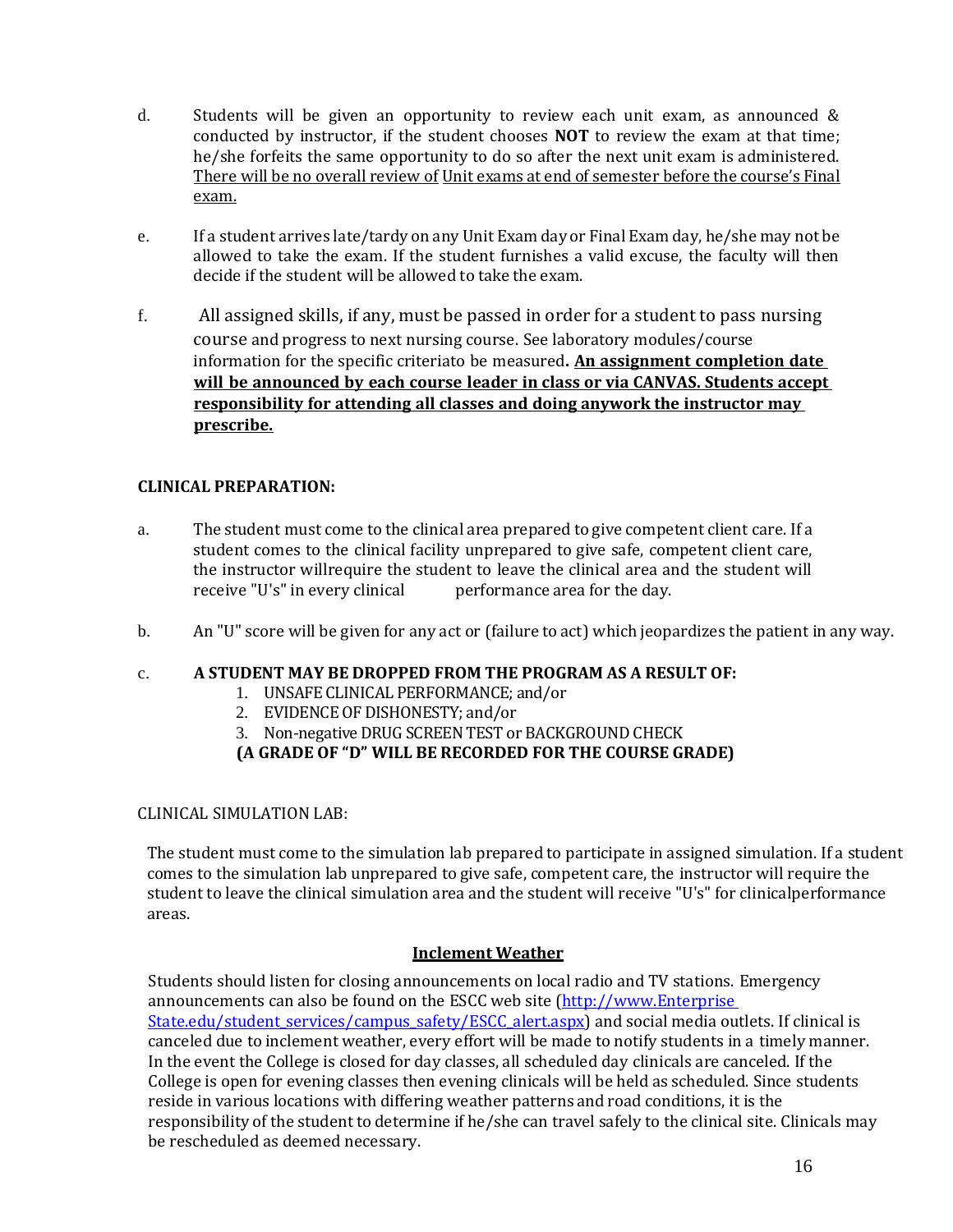#### **Health Policy**

Health professions are strenuous, both physically and psychologically. The student's ability to handle these demands must be established. It is also imperative that students not expose clients or agency personnel to communicable disease or safety risk due to the student's inability to handle the physical or psychological stress of client care.

PN students must provide validation of health and documentation of up-to-date immunization status in order to participate in clinical experiences. Student Health Forms must be completed and turned in to the Practical Nursing Program Office by the announced deadline. The student is responsible for the cost of any medical evaluation, titers, immunizations, and/or treatment.

Updates to health records/CPR will be required while a student is enrolled in the PN program. **Any updates will be due prior to the beginning of the next semester in which the student is in enrolling.** For example, a TB skin test is required annually. If the test expires in March of the spring semester, the update will be due no later than the first week of class in January.

The following are required for all students:

- *1.* **Essential Functions / Physician's Statement**  The *Health Record and Statement of Essential Function Form* must be signed by the student and signed by a physician, physician's assistant, or a nurse practitioner. Students returning to the PN program after an absence of one year or more must update the *Health Record and Statement of Essential Function Form*
- *2.* **PPD or Tuberculosis (TB Skin Test)**  Documentation of a two-step TB skin test, consisting of one test followed by a second test 7-21 days later. The results cannot be more than four (4) weeks apart. TB skin tests are good for a period of one (1) year from the administration date. An annual one-step TB skin test will be required thereafter. Students who have tested positive for TB in the past or who are unable to receive the TB skin test (example previous receipt of BCG vaccine) must submit documentation of a clear chest x-ray. Completion of an annual *Tuberculosis Questionnaire* will also be required.
- *3.* **Hepatitis B Titer**  Documentation of titer results for Hepatitis B. Results must be within the past twenty (20) years. If results are non-immune (negative), the student is instructed to seek the advice of a medical provider for recommended follow-up and must sign a *Hepatitis B Vaccination Release / Waiver Form*. **Titer results are required. Vaccination records will NOT be accepted in place of titer results.**
- *4.* **MMRV Titers**  Documentation of titer results for MMRV Measles (Rubeola), Mumps, Rubella, and Varicella (Chicken Pox). If results are non-immune (negative), the student is instructed to seek the advice of a medical provider for recommended follow-up and must sign a *Measles, Mumps, Rubella, Varicella Release / Waiver Form.* **Titer results are required. Vaccination records will NOT be accepted in place of titer results.**
- *5.* **Tetanus (Tdap) Vaccination**  Documentation of an adult Tdap (tetanus, diphtheria, and pertussis) vaccination required. If the vaccination is over ten (10) years old, documentation of a Td (tetanus and diphtheria) or Tdap booster is also required. An update is required every ten (10) years.

The student must follow the Infection Control Policies of each clinical facility as related to screeningprocedures.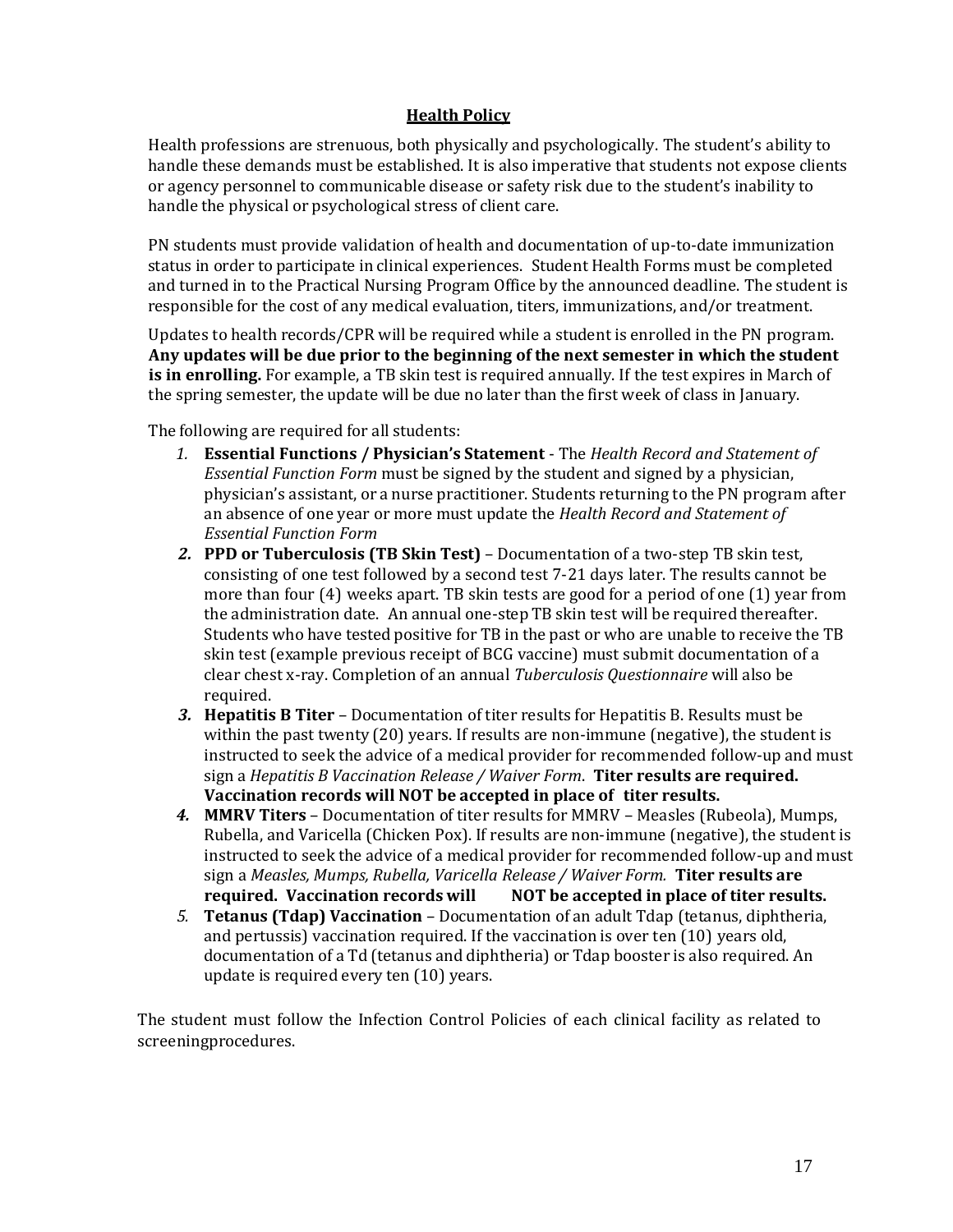#### **Definition**

Infectious diseases, for the purposes of these guidelines, are defined as those diseases which are consideredcontagious. Such diseases include, but are not limited to:

- 1. Coronavirus (COVID-19)
- 2. Hepatitis A, B, and/or C
- 3. Chickenpox or Shingles
- 4. Measles (Rubeola)
- 5. German Measles (Rubella)
- 6. Mumps
- 7. Tuberculosis
- 8. Staph. Aureas and/or MRSA
- 9. Influenza

#### **Operating Guidelines**

ESCC shall adopt and communicate safety guidelines as proposed by the Center for Disease Control\* **(CDC)**, for the handling of blood and body fluids of people with infectious disease.

A student with an infectious disease must report it to the course instructor/program coordinator.

Students who have an infectious disease may not be allowed regular classroom and clinical attendance. During an infectious stage, restrictions may be imposed as deemed appropriate.

A medical statement from a physician/primary healthcare provider will be required whennecessary to confirm a student's physical ability/inability to perform in the clinical area or the classroom. This statement should address the duration of the infectious phase andthe time when it is appropriate to return to the public environment.

Laboratories/Clinical sites used in a teaching context are to be safe experiences. Given the fact that the existence and identity of those with infectious diseases may not be known, procedures for the decontamination of environmental surfaces and objects soiled by blood and body fluids shall be adopted and implemented.

At all times the requirements of affiliated clinical agencies for faculty and students withinfectious disease shall be followed. Vaccinations/screening will be carried out based on requirements for clinical agency affiliation agreements.

#### **PRECAUTIONS FOR CONTAMINATED SUBSTANCES/OBJECTS:**

Students and faculty should be particularly aware of the potential contamination from infectious agents in the health care environment. It is important that everyone be alert to prevent accidental exposure to contaminants. Since we cannot reliably identify all persons with a transmissible disease, especially those in an emergency situation, it follows that health care practitioners shouldtreat all clients at all times as if they were a potential source of infection. This approach includesprecautions for contact with the client's blood and body fluids. This is referred to by the Center for Disease Control as "Standard Precautions."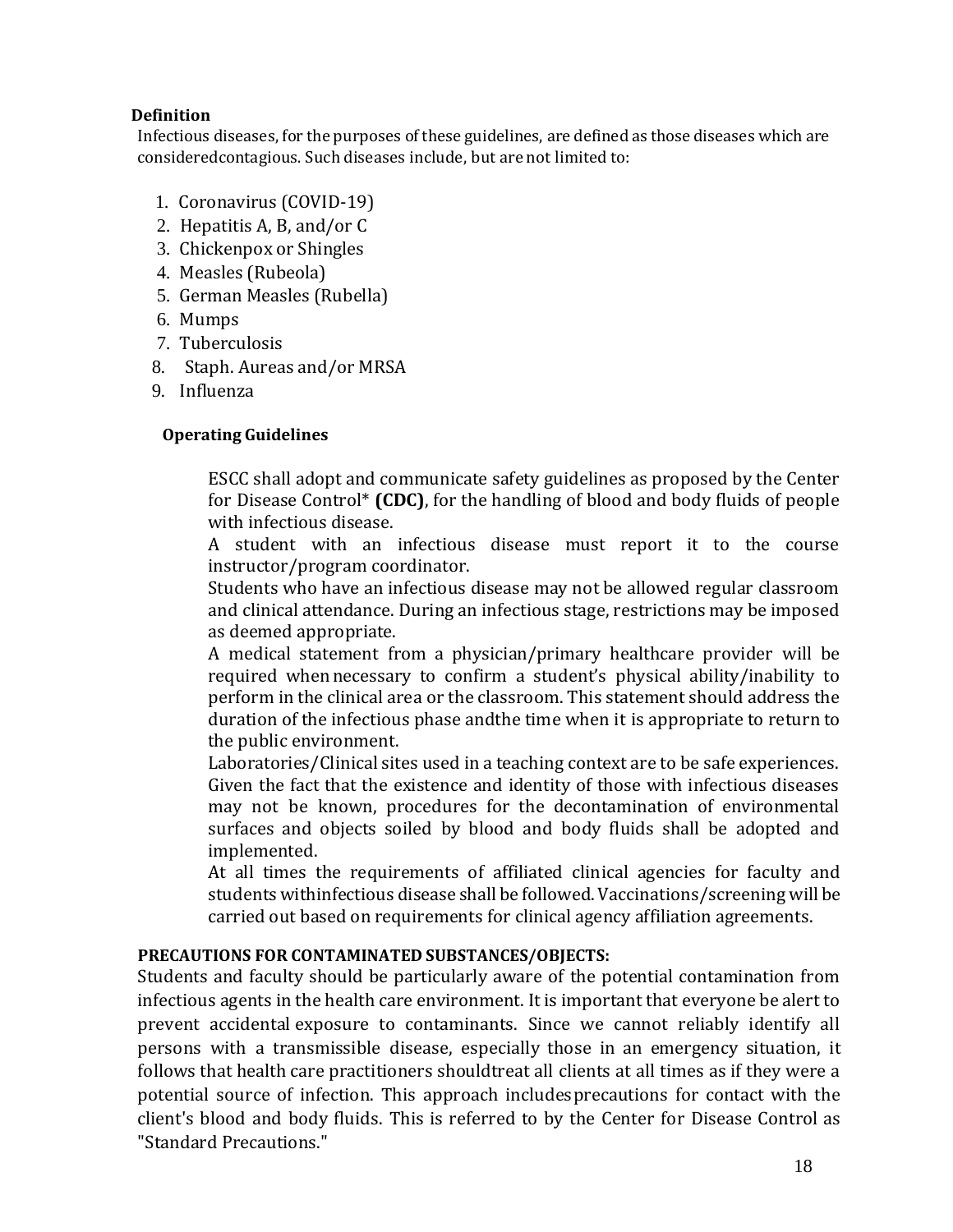Practice of these precautions will ensure protection from blood and fluid borne infectious diseases.Rigorous adherence to these guidelines shall be required of all faculty and students.

#### **PRECAUTIONS FOR THE TRANSMISSION OF BLOOD/BODY FLUID BORNE AGENTS TO HEALTH CARE FACULTY AND STUDENTS:**

A. All clients, their blood and other body fluids, will be considered to be infectious at all times. B. Whether or not the client is known to have an infectious disease, the faculty and student shall:

- 1. Perform "hand Hygiene" before and immediately after contact with clients, their bloodand other body fluids.
- 2. Consider sharp items as being potentially infective and handle with extreme care toprevent accidental injury.
- 3. Dispose of sharp items in puncture resistant containers immediately after use.
- 4. Not recap, purposefully bend, or otherwise manipulate by hand, needles that are to be disposed.
- 5. Minimize the need for emergency mouth-to-mouth resuscitation by using pocket masks,bag-valve-masks, or other ventilation devices.
- 6. Wear gloves when handling client's blood, body fluids, and/or items soiled with blood orother body fluids. Additionally, wear gown, mask and eye covering when performing procedures where aerosolization or splattering are likely to occur, wound irrigation, endotracheal intubation, bronchoscopy, endoscopy, and high speed centrifugations, etc.
- 7. Clean up spills of blood or body fluids immediately with a facility approved disinfectant.
- 8. As appropriate, follow additional guidelines in effect for any affiliated agency whenassigned to the agency.

#### **In all cases, the policy and procedure of the clinical agency shall be followed when an incident occurs in that agency.**

#### **STUDENT MEDICATION ERROR POLICY**

- 1. Student is to immediately report a medication error to his/her clinical instructor and preceptor (if applicable). The instructor is to convey the information to the charge nurse as soon as possible.
- 2. The charge nurse, as per clinical facility, will contact the necessary physician and other persons needed and will also secure the required facility's forms related to the incident for the student to complete with instructor assistance.
- 3. After completing these forms the student/clinical instructor shall contact the appropriate administrator of nursing service or nurse manager and discuss the medication error with one ofthem. The student will be expected to explain why the error happened and how the error could have been avoided.
- 4. The student will write a report to be given to the instructor pertaining to the adverse effectsthis medication may have had on this particular patient. The instructor will then forward on this report to the campus Nursing Program Coordinator.
- 5. The student will receive a clinical unsatisfactory for this clinical experience.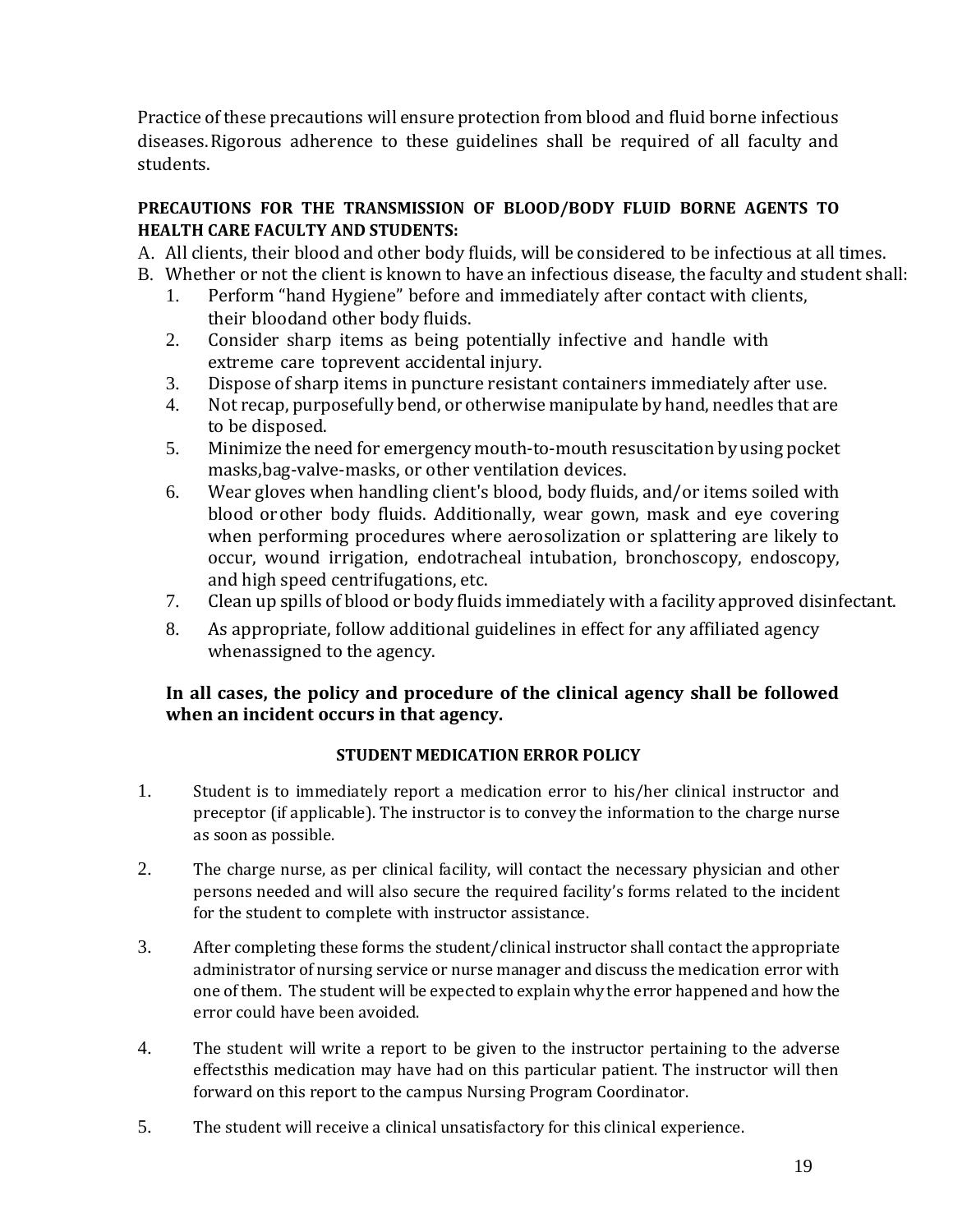#### **CPR Certification**

Students must maintain current cardiopulmonary resuscitation certification throughout the PN program in order to participate in clinical experiences. Certification must be American Heart Association Basic Life Support (BLS) for Health Care Providers (CPR/AED) or American Red Cross CPR for Professional Rescuer. Students have twooptions for obtaining this certification:

- 1. It may be taken through the College by registering for EMS 100 prior to orconcurrent with the first semester of PN program as long as certification is awarded prior to the first clinical day.
- 2. It may be taken at any other approved agency or facility. Proof of successful completion must be presented prior to registration for the first semester of PN program.

### **Students MUST submit ALL updated clinical paperwork, including but notlimited to, vaccinations, immunizations, titers, and CPR to the PN office prior to the first day of class the subsequent semester in which the student is enrolling.**

#### **Health Insurance**

ESCC does not provide health insurance coverage for students. Students are financially responsible for any accident, illness or injury occurring in the clinical setting or college laboratory. This includes any follow-up testing or treatment mandated by the program orclinical agency. During clinical rotations, students are not employees of the clinical agency or the college. *If injured during clinical rotations, students are not entitled, and will not receive, workman's compensation from either the institution or the health care facility.* Health insurance coverage is strongly recommended. If you cannot provide proof of insurance, you will be required to sign a waiver that will remain on file in the PN office.

It is the student's responsibility to notify the appropriate nursing faculty member of any changes in the student's health status (i.e., pregnancy, communicable disease, major illness, surgery, or injury). Additional examinations, with documentation of results by a licensed physician (MD or DO), PA or CRNP, may be required prior to returning to clinical.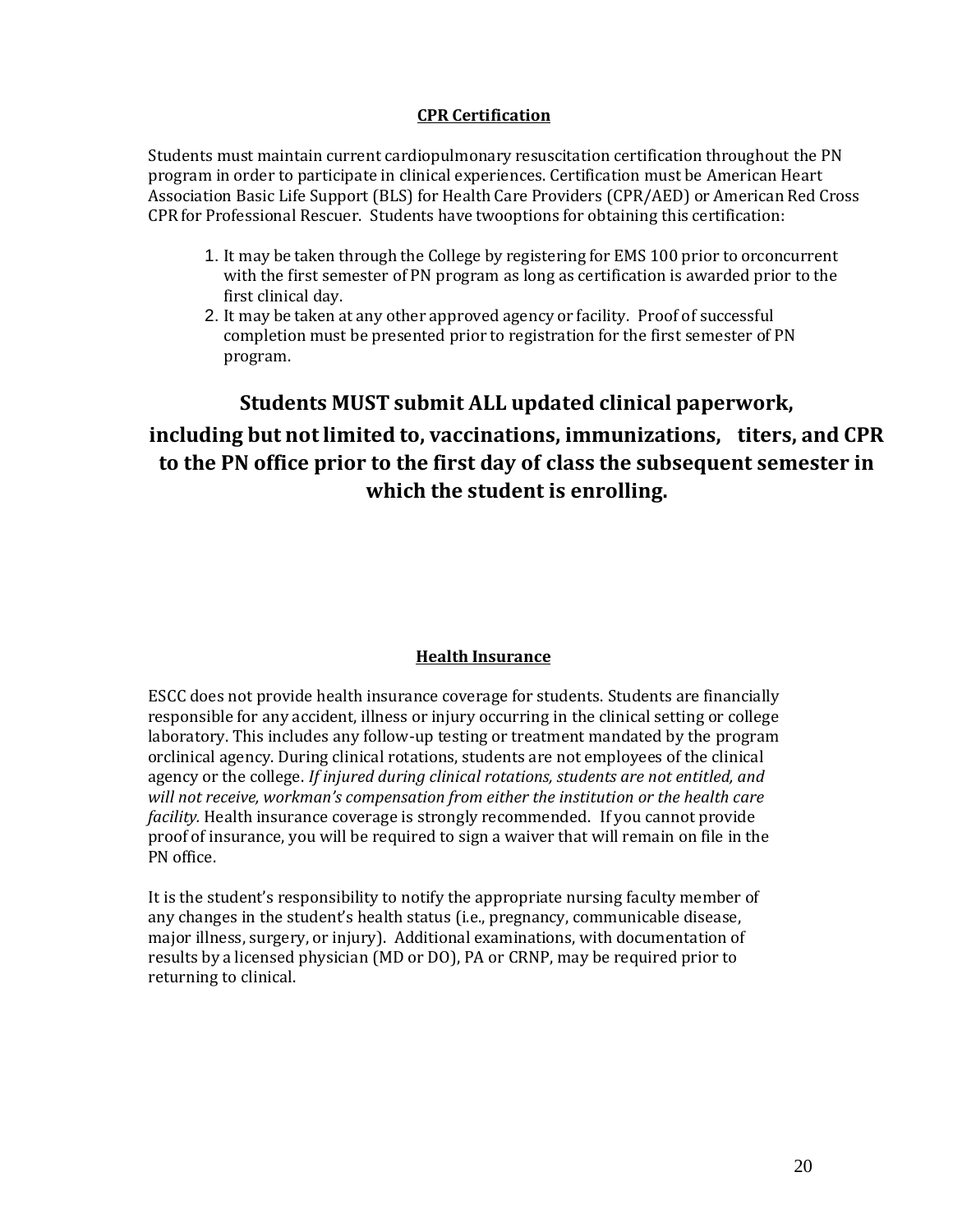#### Liability Insurance

Students are required to maintain professional liability (malpractice) insurance coverage through the College's blanket policy. A fee is paid at registration each semester a student is enrolled in a course with a clinical component. This coverage applies while a student is enrolled in the nursing program and is functioning as a student nurse. Upon graduation, the student is responsible for his/her continuing insurance coverage.

#### Essential Functions

The Alabama Community College System endorses the Americans' with Disabilities Act. In accordance with College policy, when requested, reasonable accommodations may be provided for individuals with disabilities. Physical, cognitive, psychomotor, affective and social abilities are required in unique combinations to provide safe and effective nursing care. The applicant/student must be able to meet the essential functions with or without reasonable accommodations throughout the program of learning. Admission, progression and graduation are contingent upon one's ability to demonstrate the essential functions delineated for the nursing programs with or without reasonable accommodations. The nursing programs and/or its affiliated clinical agencies may identify additional essential functions. The nursing programs reserve the right to amend the essential functions as deemed necessary.

In order to be admitted and to progress in the nursing program one must possessa functional level of ability to perform the duties required of a nurse. Admission or progression may be denied if a student is unable to demonstrate the essential functions with or without reasonable accommodations.

The essential functions delineated are those deemed necessary by the Alabama Community College System nursing programs. No representation regarding industrial standards is implied. Similarly, any reasonable accommodations made will be determined and applied to the respective nursing program and may vary from reasonable accommodations made by healthcare employers.

The essential functions delineated below are necessary for nursing program admission, progression and graduation and for the provision of safe and effective nursing care. The essential functions include but are not limited to the ability to the following: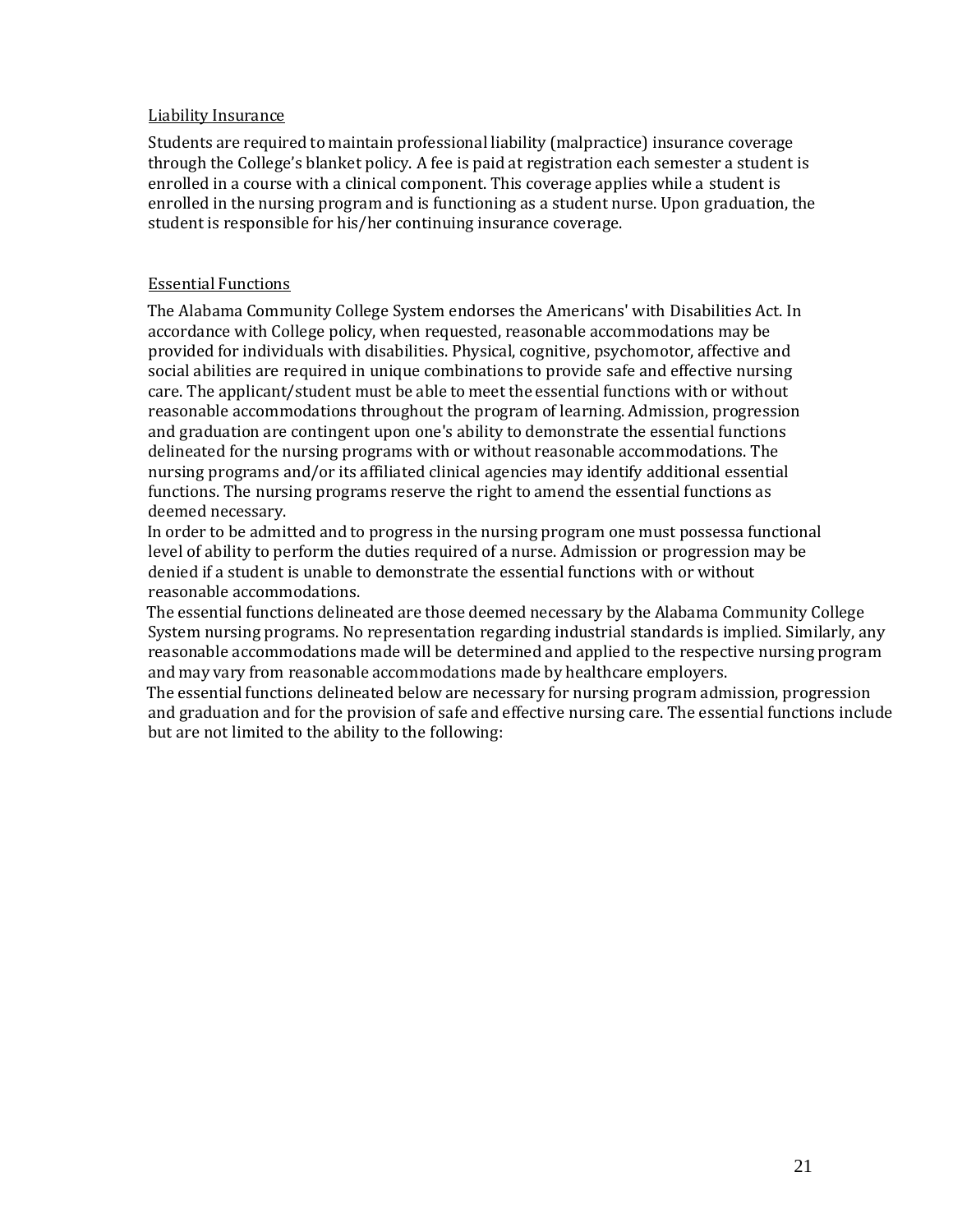| Sensory Perception                             | a) Visual<br>Observe and discern subtle changes in physical conditions and the environment<br>i)<br>ii)<br>Visualize different color spectrums and color changes<br>iii) Read fine print in varying levels of light<br>iv) Read for prolonged periods of time<br>v) Read cursive writing<br>vi) Read at varying distances<br>vii) Read data/information displayed on monitors/equipment<br>b) Auditory<br>i) Interpret monitoring devices<br>ii) Distinguish muffled sounds heard through a stethoscope<br>iii) Hear and discriminate high and low frequency sounds producedby the body<br>and the environment<br>iv) Effectively hear to communicate with others<br>c) Tactile<br>i) Discern tremors, vibrations, pulses, textures, temperature, shapes, size, location<br>and other physical characteristics.<br>d) Olfactory<br>Detect body odors and odors in the environment<br>i) |
|------------------------------------------------|-----------------------------------------------------------------------------------------------------------------------------------------------------------------------------------------------------------------------------------------------------------------------------------------------------------------------------------------------------------------------------------------------------------------------------------------------------------------------------------------------------------------------------------------------------------------------------------------------------------------------------------------------------------------------------------------------------------------------------------------------------------------------------------------------------------------------------------------------------------------------------------------|
| Relationships<br>Interpersona<br>Communication | Verbally and in writing, engage in a two-way communication and interact<br>a)<br>effectively with others, from a variety of social, emotional, cultural, and<br>intellectual backgrounds<br>b) Work effectively in groups<br>c) Work effectively independently<br>d) Discern and interpret nonverbal communication<br>e) Express one's ideas and feelings clearly<br>Communicate with others accurately in a timely manner<br>f)<br>Obtain communications from a computer<br>g)                                                                                                                                                                                                                                                                                                                                                                                                         |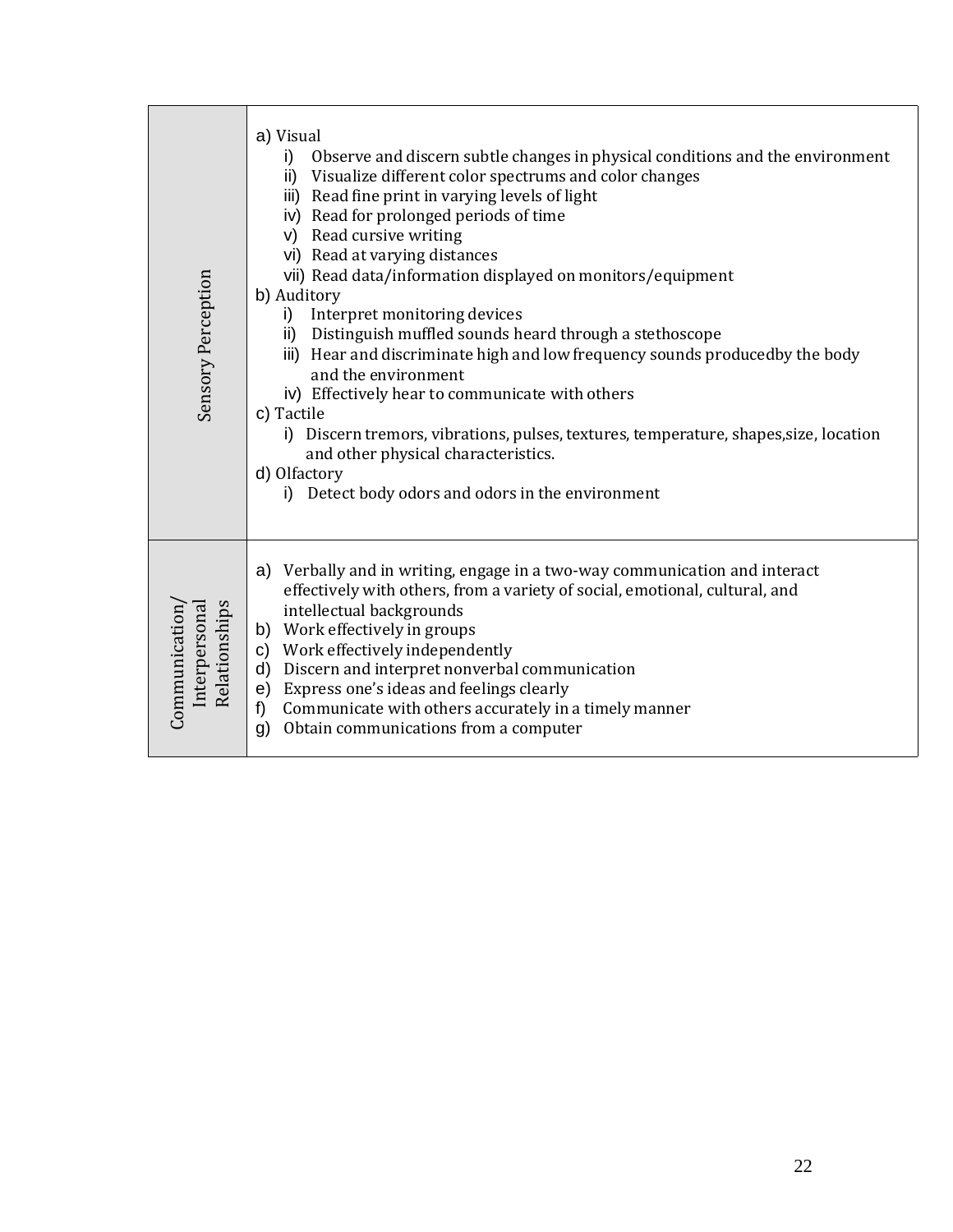| Cognitive/Critical<br>Thinking | a) Effectively read, write, and comprehend the English language<br>b) Consistently and dependably engage in the process of critical thinking in order to<br>formulate and implement safe and ethical nursing decisions in a variety of health<br>care settings<br>c) Demonstrate satisfactory performance on written examinations including<br>mathematical computations without a calculator<br>Satisfactorily achieve the program objectives<br>d)                                                                                                                                                                                                                                                                                                                                                                                                                                                                                                                                                                                                                                                                                                                                                                                                                                                           |
|--------------------------------|----------------------------------------------------------------------------------------------------------------------------------------------------------------------------------------------------------------------------------------------------------------------------------------------------------------------------------------------------------------------------------------------------------------------------------------------------------------------------------------------------------------------------------------------------------------------------------------------------------------------------------------------------------------------------------------------------------------------------------------------------------------------------------------------------------------------------------------------------------------------------------------------------------------------------------------------------------------------------------------------------------------------------------------------------------------------------------------------------------------------------------------------------------------------------------------------------------------------------------------------------------------------------------------------------------------|
| Motor Function                 | Handle small delicate equipment/objects without extraneousmovement,<br>a)<br>contamination or destruction<br>b) Move, position, turn, transfer, assist with lifting or lift and carry clients without injury<br>to clients, self or others<br>Maintain balance from any position<br>C)<br>d) Stand on both legs<br>e) Coordinate hand/eye movements<br>Push/pull heavy objects without injury to client, self or others<br>f)<br>Stand, bend, walk and/or sit for 6-12 hours in a clinical setting performing<br>g)<br>physical activities requiring energy without jeopardizing the safety of the client,<br>self or others<br>h) Walk without a cane, walker or crutches<br>Function with hands free for nursing care and transporting items<br>i)<br>Transport self and client without the use of electrical devices<br>j)<br>Flex, abduct and rotate all joints freely<br>k)<br>Respond rapidly to emergency situations<br>$\vert$<br>m) Maneuver in small areas<br>n) Perform daily care functions for the client<br>o) Coordinate fine and gross motor hand movements to provide safeeffective<br>nursing care<br>p) Calibrate/use equipment<br>q) Execute movement required to provide nursing care in all health caresettings<br>Perform CPR and physical assessment<br>r)<br>Operate a computer<br>s) |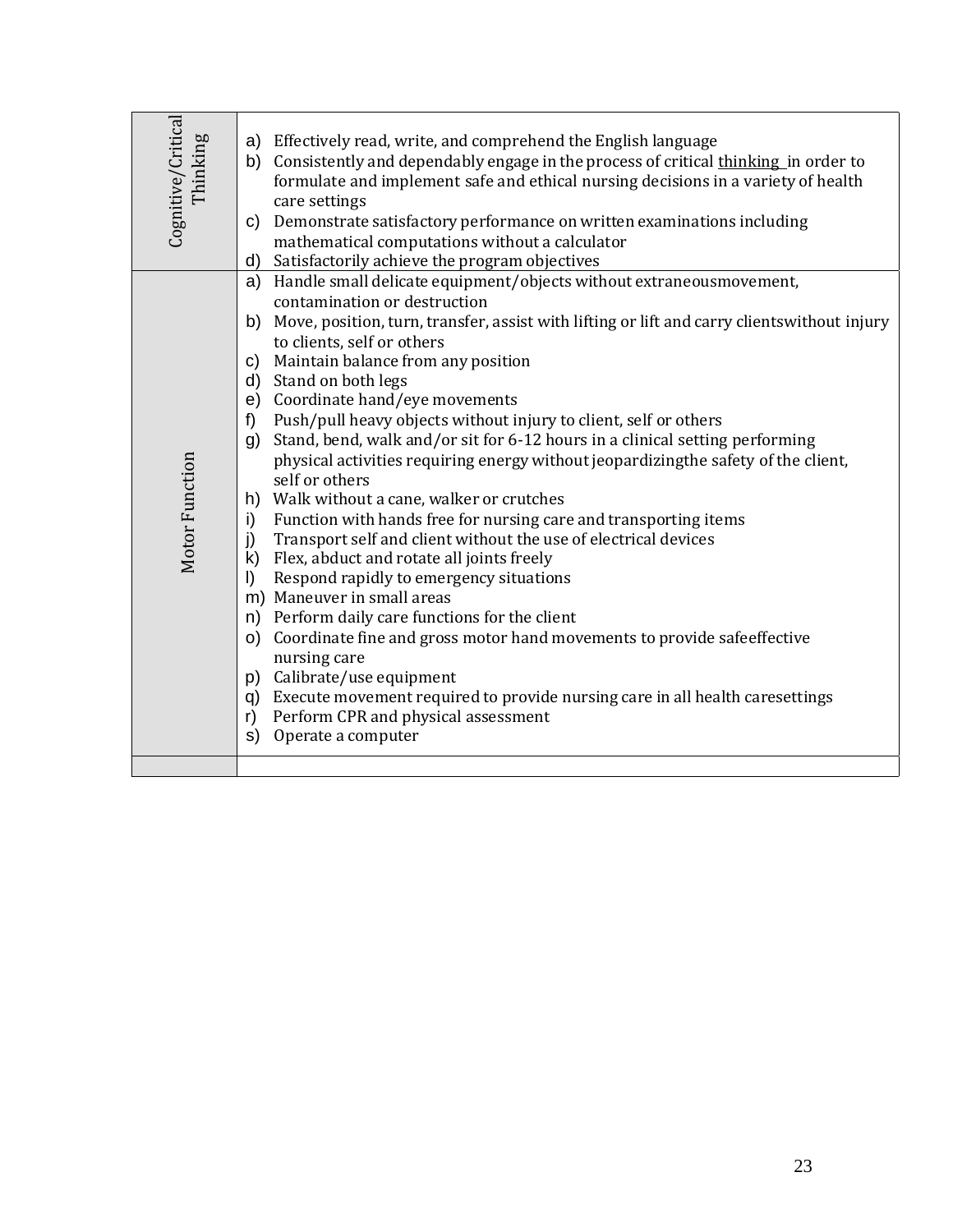|                       | Convey caring, respect, sensitivity, tact, compassion, empathy, tolerance and a<br>a)<br>healthy attitude toward others |
|-----------------------|-------------------------------------------------------------------------------------------------------------------------|
|                       | Demonstrate a mentally healthy attitude that is age appropriate inrelationship<br>b)                                    |
|                       | to the client                                                                                                           |
|                       | Handle multiple tasks concurrently<br>C)                                                                                |
|                       | Perform safe, effective nursing care for clients in a caring context<br>d)                                              |
|                       | Understand and follow the policies and procedures of the College and clinical<br>e)<br>agencies                         |
|                       | f<br>Understand the consequences of violating the student code of conduct                                               |
|                       | Understand that posing a direct threat to others is unacceptable and subjects one to<br>g)                              |
|                       | discipline                                                                                                              |
| Professional Behavior | Meet qualifications for licensure by examination as stipulated by the Alabama<br>h)<br><b>Board of Nursing</b>          |
|                       | Not to pose a threat to self or others<br>i)                                                                            |
|                       | Function effectively in situations of uncertainty and stress inherent inproviding<br>j)<br>nursing care                 |
|                       | Adapt to changing environments and situations<br>k)                                                                     |
|                       | Remain free of chemical dependency<br>$\vert$                                                                           |
|                       | Report promptly to clinicals and remain for 6-12 hours on the clinical unit<br>m)                                       |
|                       | Provide nursing care in an appropriate time frame<br>n)                                                                 |
|                       | Accepts responsibility, accountability, and ownership of one's actions<br>O)                                            |
|                       | Seek supervision/consultation in a timely manner<br>p)                                                                  |
|                       | Examine and modify one's own behavior when it interferes withnursing care<br>q)                                         |
|                       | or learning                                                                                                             |
|                       |                                                                                                                         |
|                       |                                                                                                                         |

Upon admission, an individual who discloses a disability can request reasonable accommodations. Individuals will be asked to provide documentation of the disability in order to assist with the provision of appropriate reasonable accommodations. The respective College will provide reasonable accommodations but is not required to substantially alter the requirements or nature of the program or provide accommodations that inflict an undue burden on the respective College. In order to be admitted one must be able to perform all of the essential functions with or without reasonable accommodations. If an individual's health changes during the program of learning, so that the essential functions cannot be met with or without reasonable accommodations, the student will be withdrawn from the nursing program. The nursing faculty reserves the right at any time to require an additional medical examination at the student's expense in order to assist with the evaluation of the student's liability to perform the essential functions.

Requests for reasonable accommodations should be directed to Ms. Dava Foster for the Enterprise State Campus (334-347-2623 extension 2293).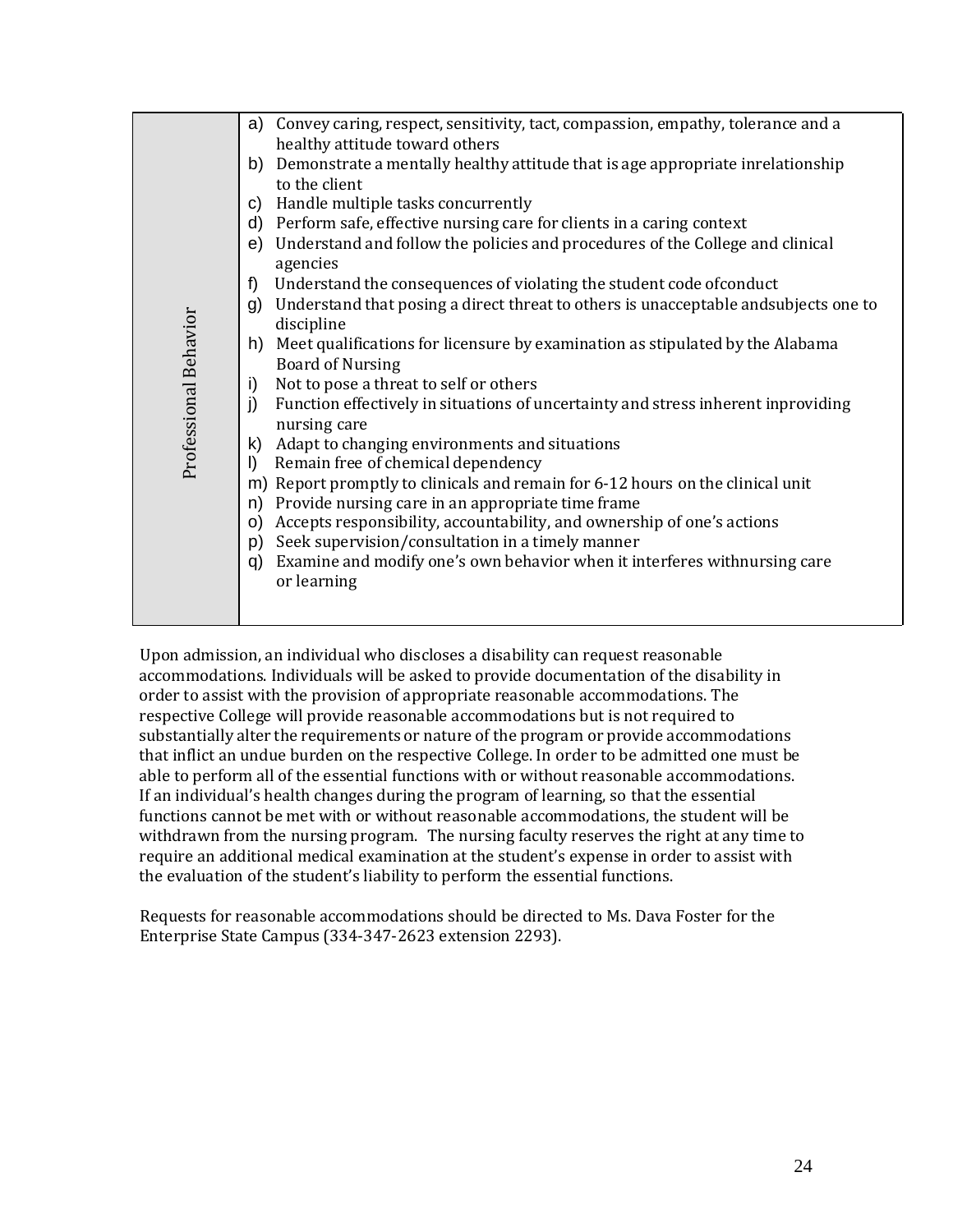#### **Enterprise State Community College Background Screening Policy for Students in the Health Sciences**

#### I. **Policy Purpose**

.

- A. Education of Health Science students at Enterprise State Community College requires extensive collaboration between the institution and its clinical affiliates.
- B. The College and clinical affiliates share an obligation to protect, to the extent reasonably possible, recipients of health care from harm.
- C. The College desires to ensure that the health and safety of students and patients are not compromised and acknowledges that clinical affiliation agreements exist to provide students with quality clinical education experiences.

#### II. **Standards of Conduct and Enforcement Thereof**

- A. Clinical affiliation agreements for programs within the health sciences contain contractual obligations to comply with the requirements set forth by health care facilities.
- B. Student enrolled in a health program at Enterprise State Community College must conform to the rules, policies, and procedures of the clinical affiliate in order to participate in clinical learning experiences.
- C. Enterprise State Community College requires background screening of all students choosing to enroll in a program within the Health Sciences.

#### III. **General Guidelines**

- A. Any student accepted into, currently attending, or re-admitting to any program within the Health Sciences at Enterprise State Community College will be required to undergo an initial background screen.
- B. Types of screening to be conducted
	- 1. Social Security Number Trace / ID Search to verify that the Social Security Administration issued the number provided by the individual and that it is not listed in the files of the deceased. The SSN trace will also locate additional names and addresses that may assist in locating jurisdictions for additional criminal searches.
	- 2. Unlimited County Criminal Record Verifications to identify criminal convictions forall names and addresses revealed on the Social Security Trace.
	- 3. The Alabama Statewide Search includes criminal convictions since 1987. Theserecords contain information submitted to the State by courts from each county toother criminal justice agencies.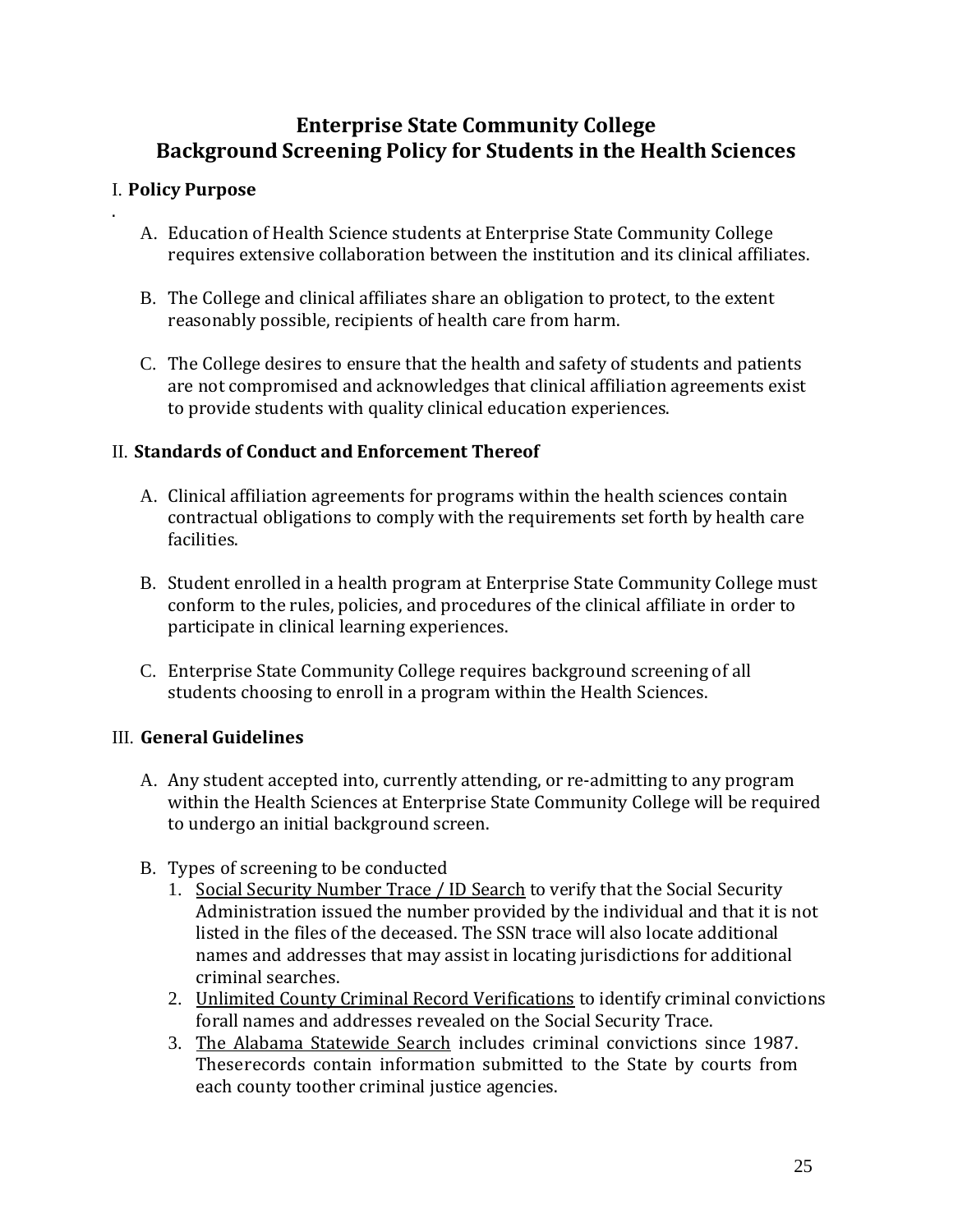- 4. FACIS (Fraud and Abuse Control Information System) Database Searches to identifyadverse actions of individuals and entities in the health care field, including information on disciplinary actions ranging from exclusions and debarments to lettersof reprimand and probation. Among others, searches include the OIG, GSA, OFAC and National Terrorist Watch List.
	- a) Office of the Inspector General (OIG) List of Excluded Individuals/Entities identifies those individuals who have committed offenses deeming them ineligibleto care for patients receiving Medicare, Medicaid and other Federal health care benefits.
	- b) General Services Administration (GSA) Excluded Parties List Service identifies the List of Parties Excluded (EPLS) that identifies those excluded throughout theUS Government from receiving Federal contracts and certain types of Federal financial/non-financial assistance/benefits.
	- c) Office of Foreign Assets Control (OFAC) List of Specially Designated Nationals(SDN) includes individuals associated with terrorism and Narcotics Trafficking.
	- d) National Terrorist Watch List contains names of international terrorism suspectsand those of people who aid them.
- 5. National Sex Offender Public Registry, maintained by the U. S. Department ofJustice, returns complete profiles of sex offenders, including their convictions.
- 6. Professional License, Certification, or Designation Verification confirms validity ofprofessional license(s) claimed by an individual. Verification usually consists of license type, date of issuance, expiration date, current standing and existing restrictions, if any, on the license. Disciplinary actions or suspensions may also be disclosed based on availability from the licensing authority.

#### IV. **Student Guidelines**

#### A. Consent

- 1. Submission of all information disclosed in the process of requesting a background screening will be the responsibility of the student.
- 2. The *Disclosure & Authority to Release Information* form required in on-line creation of an account through the College-approved vendor must be signed by the student.
- 3. A *Background Screening Consent and Release Form* containing appropriate signatures must be submitted to and a copy kept on file in the applicable health program office student file. A copy of the *Background Screening Policy for Students* can be found in PN Student Policy Manual (given to students upon program admission) and on ESCC's Practical Nursing Program page.
- B. Procedure Policies
	- 1. Background screens will be scheduled and conducted by a College-designated vendor in accordance with program specific admission deadlines and/or semester start dates. **Background screens performed by any other vendor or agency will not be accepted.**
	- 2. Students reinstated to a health program after an absence from program coursework of one semester or more, will be required to submit a screening update to the College- approved vendor.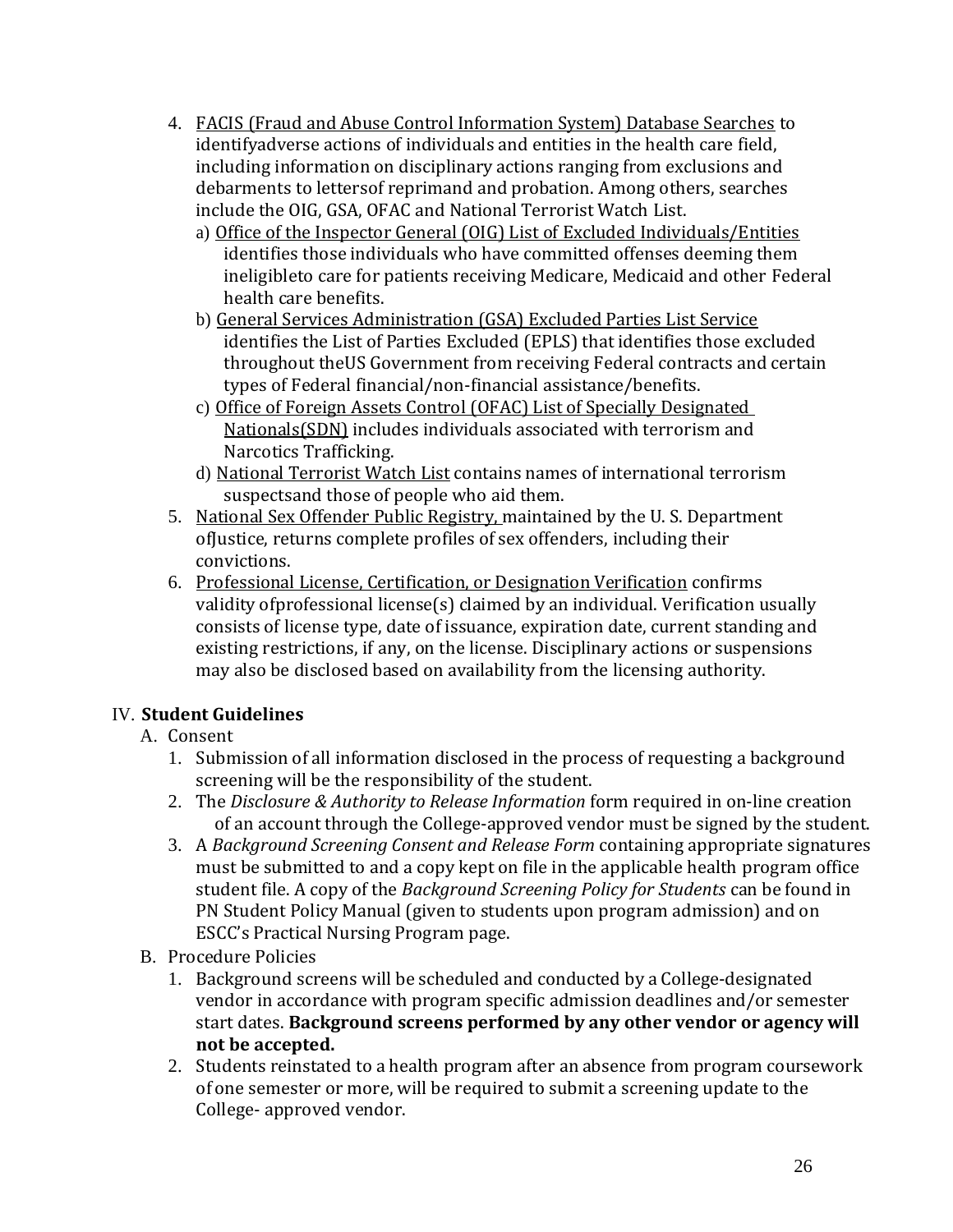- 3. All expenses associated with background screening, whether initial screens or updates, are the responsibility of the student.
	- a) Any applications of financial aid resources must follow aid-specific guidelines approved by the provider.
	- b) Any expenses not applicable to financial aid resources must be provided by the student.
- 4. Failure to complete the background screen by the published deadline and/or refusing to sign the consent, disclosure, and/or release authorization form(s) will prohibit a student from attending health program courses.
	- a) The student will be advised to officially withdraw from registration in any courses within the applicable health program prefix.
	- b) If the student does not officially withdraw, a grade of "F" will be recorded for the course(s).
- 5. A student who experiences extenuating circumstances that prohibit completion of the background screen by the deadline should contact the nursing program coordinator. In the event that a student is allowed to proceed with background screening beyond the designated deadline, he/she will not be allowed to attend any clinical experiences until the full background screen process is completed.

#### V. **Results**

- A. Background checks must be accomplished prior to assignment of any student for a clinical rotation and **annually thereafter** for subsequent clinical rotations.
- B. Results of background screening are confidential and will be released only to the individual student and to the approved College designee.
- C. If required by affiliate contracts, clinical affiliates will be provided with a copy of negative results for students assigned to the specific agency.
- D. Receipt of a positive background screening report will require further review by the College designee and appointed affiliate representatives.
	- 1. Background screens which could render a student ineligible to obtain clinical learning experiences include, but are not limited to:
		- a) Certain convictions or criminal charges which could jeopardize the health and safety of patients.
			- (1) Crimes against the person, such as battery or assault
			- (2) Crimes based on dishonesty or untruthfulness, such as theft or embezzlement
			- (3) Drug or substance abuse-related crimes, including but not limited to, use, manufacture, distribution, possession, and/or purchase of illegal substances.
		- b) Sanctions or debarment.
		- c) Felony or repeated misdemeanor activity within the past 5 years.
		- d) Office of the Inspector General violations including inclusion of one's name on an excluded party list.
		- e) Other crimes as deemed ineligible by appointed affiliate representatives
	- 2. In the event of a positive background screen, the student will be notified of the results by the College designee and the screening vendor.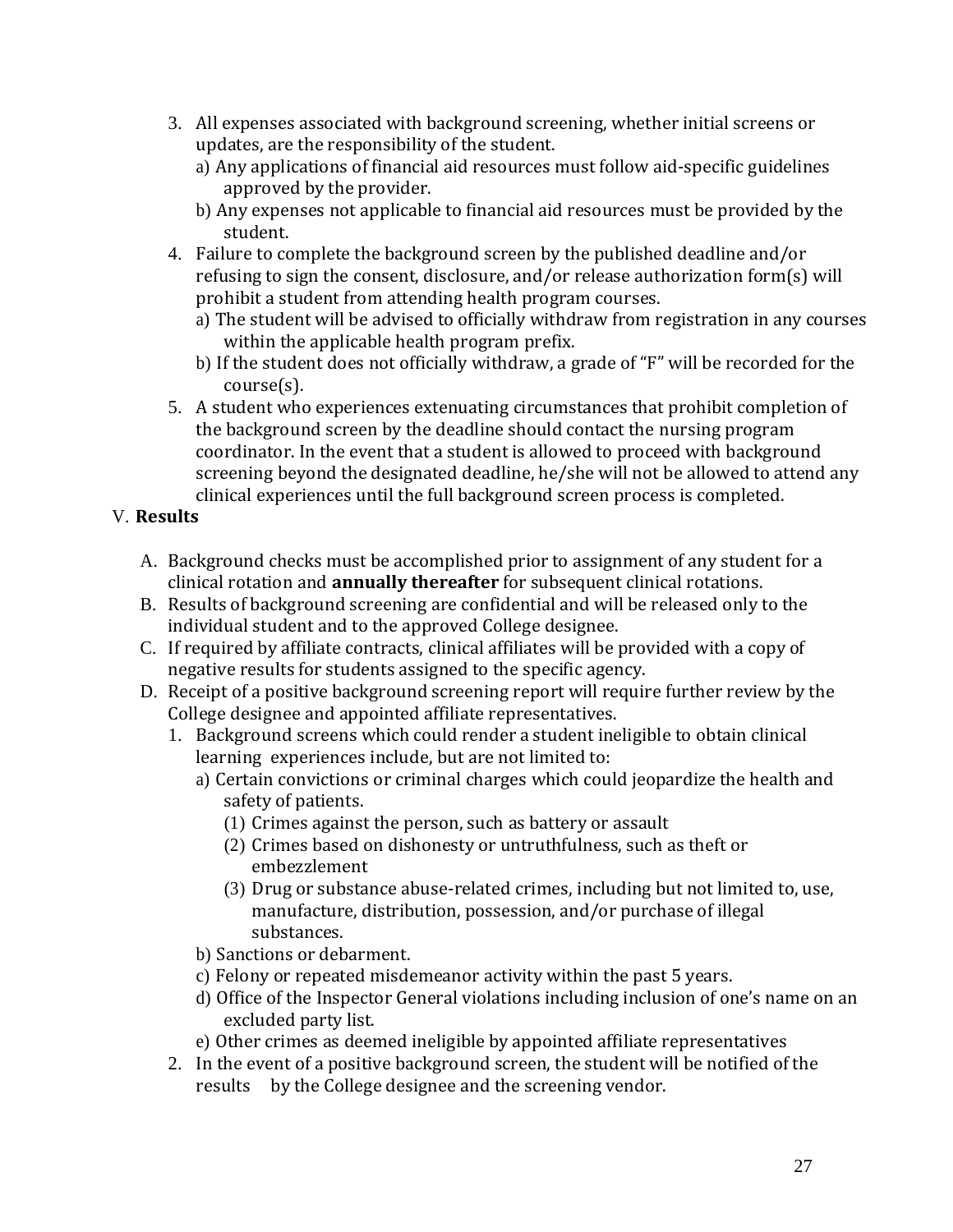- 3. Students will be provided an opportunity to challenge the accuracy of reported findings through the Adverse Action process provided by the College-approved vendor.
- 4. Students with a positive background screen will not be allowed to participate in clinical assignments pending resolution of the background finding.
- 5. Students who are unable to resolve positive background findings will not be allowed to continue in a health program at Enterprise State Community College. The student will beadvised by the College designee as to their future eligibility for program re-entry andthe mechanisms for readmission application to a health program.
	- (1) The student will be advised to officially withdraw from registration in any courses within the applicable health program prefix.
	- (2) If the student does not officially withdraw, a grade of "F" will be recorded for the course(s).
- E. Background screening results will be securely filed in the office of the College designee.
- F. Any conditions associated with positive background screens, which, upon review by designated clinical affiliate representatives are deemed allowable, may still have licensure implications upon graduation from a health program.

#### G. General Guidelines

Students will be accepted to a clinical rotation if their background check reveals:

- 1. No history of criminal offenses
- 2. Misdemeanors for expired or failure to get hunting or fishing licenses
- 3. Misdemeanors for traffic or moving violations (excluding DUI)

#### **Enterprise State Community College Substance Abuse Policy**

Enterprise State Community College (ESCC) supports the concept of a Drug Free Workplace and prohibits the unlawful manufacture, distribution, possession, or use of a controlled substance on any property owned, leased, or controlled by the College or during any activity conducted, sponsored, authorized by, or on behalf of Enterprise State Community College. The College prohibits any form of on-campus (or campus affiliated) use and/or possessionof illegal drugs, drug paraphernalia, or alcoholic beverage by students, which is in direct violation of local, state,and federal law. Students found to be involved in any of these activities are subject to disciplinary action. For a student, the disciplinary action may include, but is not limited to, program dismissal, college suspension or expulsion. And shall be subject to referral to law enforcement officials for arrest and prosecution.

Clinical facilities with contracts for the education of health science students require that Enterprise State Community College obtain a negative drug screen on each student prior to that student arriving at the clinical facility for his/her clinical rotation.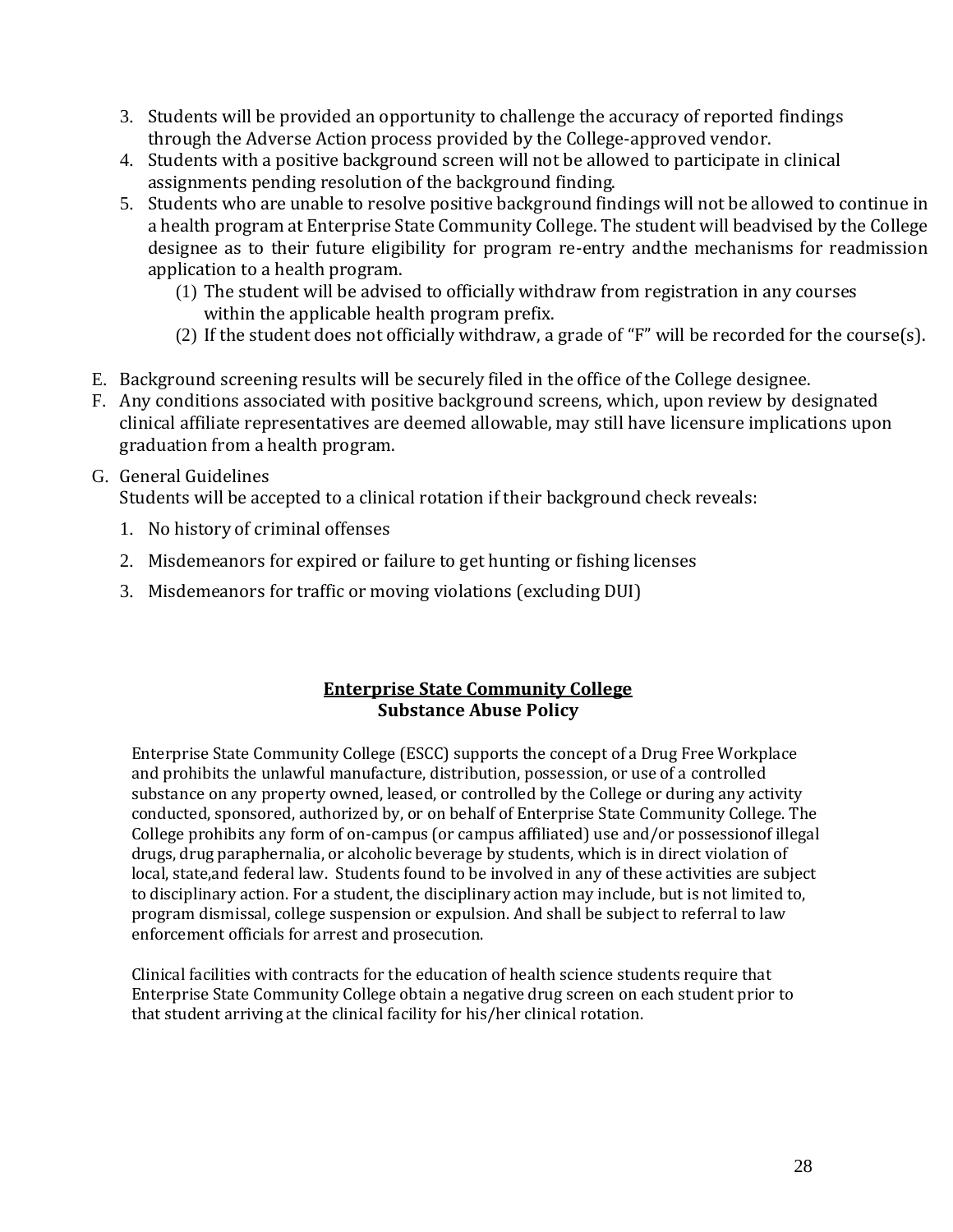#### **Guidelines for Substance Abuse Testing**

As stipulated by the agencies with which the ESCC Health Sciences Division contracts for clinical education experiences, students and faculty must abide by the policies established by these agencies relative to drug and alcohol screening and any subsequent revisions to these policies in order to participate in clinical experiences at the agency. This includes annual testing and random screening should the student or faculty be perceived to exhibit behaviors indicative of substance abuse during a clinical learning experience. Fees for all drug and alcohol screening must be paid by the student. Enterprise State Community College Health Sciences Division will not accept drug tests completed prior to the testing period designated by each respective program, nor will it accept tests completed from vendors not designated by the college.

#### **I. Persons to be Tested**

Any student enrolled in any Enterprise State Community College Health Sciences course that requires a clinical rotation at a contracted healthcare facility will be required to submit to initial drug testing by the deadline set forth by the respective program and annually thereafter.

- A. Drug screening requirements are noted in the practical nursing student policy manual and website for potential Health Science students. Students are provided the substance abuse screening policy atthe time of enrollment in aHealth Science program and must sign an acknowledgement. The student will provide consent(s) to the college-designated vendor conducting the drug screening. If the student is under eighteen (18) years of age, the student's parent or guardian must sign the consent form in addition to the student. This consent will provide permission for:
	- 1.) the vendor to perform required drug screen,
	- 2.) the vendor to provide results to Enterprise State Community College Health Sciences Division.
- B. A signed consent to drug screening will be maintained on file for each health science student.
- C. Drug and alcohol screening will be scheduled and conducted by a vendor designated by the Health Science Division.
- D. Students scheduled for random screening will be individually notified and required to report for testing at a designated location by a designated time. The screening must be completed within 24 hours of the rescheduled time.
- E. Students have the right to refuse to consent to drug testing. However, students who decline or fail to complete the drug testing will be refused access to clinical education facilities and will be unable toachievethe required clinical learning experiences. Refusal to submit to drug testing will render the student unableto meet the clinical rotation requirements of the Health Science program or course. A grade of "F" will be recorded for the course(s) if the student does not officially withdraw.
- F. A student must have a negative drug/ alcohol-screening test on file to complete Health Science courses with a clinical component.
- G. A student who is unable to successfully complete the clinical learning experiences of any Health Science course due to a positive drug screen may apply for readmission to any ESCC Health Science program. The student will be considered for readmission according to criteria in the Readmission Policy below and the readmission policies applicable to his/her program of study.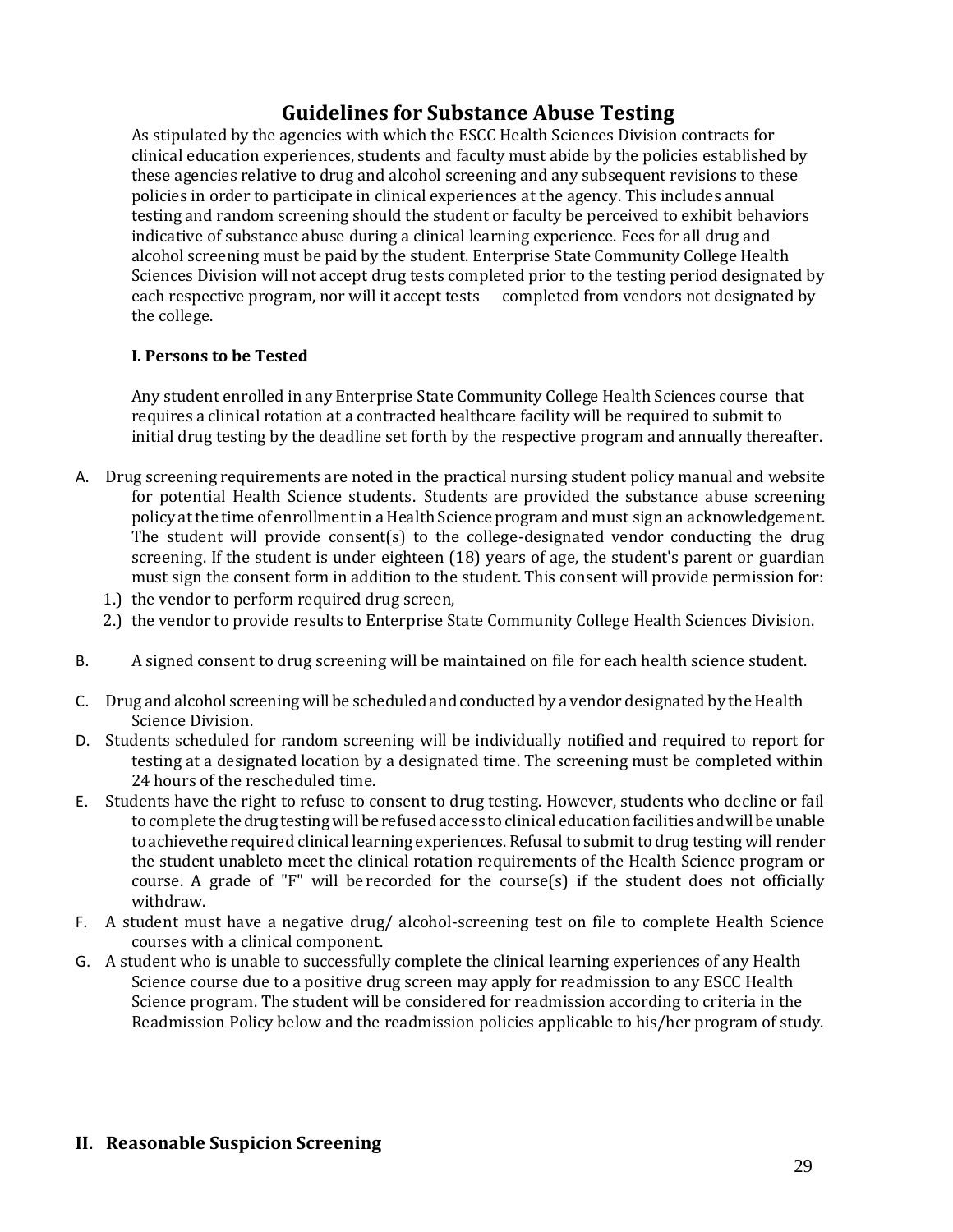Students may also be required to submit to reasonable suspicion testing as stipulated in the substance abuse screening policy of the clinical agency while participating in clinical experiences. Failure to comply with random testing will result in immediate removal of the student from all clinical rotations and dismissal from the program. The definition of reasonable suspicion, as stated in the substance abuse policies of the clinical agencies, may include the following:

- A. Observable phenomena, such as direct observation of drug or alcohol use and/or the physical symptoms or manifestations of being under the influence of a drug or alcohol;
- B.Presence of an odor of alcohol;
- C. Abnormal conduct or erratic behavior while on campus attending class, participating in laboratory or clinical experiences, excessive absenteeism, as defined by the clinical agency, tardiness, or deteriorationin performance;
- D.An accident while in class, lab, or clinical;
- E. Evidence of tampering with a drug test;
- F. Suspected theft of medications, including controlled substances, while in a clinical or laboratory setting;
- G.Information that the individual has caused or contributed to an incident in the clinical agency that created an unnecessarily greater likelihood of a resulting injury to any person or property than should occur in a properly conducted situation or endeavor;
- H.Evidence of involvement in the use, possession, sale, solicitation, or transfer of illegal or illicit drugs or alcohol while enrolled in the Health Science program.
- I. Results are available to the student from the vendor. Students with positive results should contact the Program Director immediately upon receipt of results.

#### **III. Confidentiality**

Confidentiality of test results will be maintained by the program director, Department Chair, and the Dean of Instruction, and the student having access to the results - with the exception of legal actions that require access to test results.

#### **IV. Readmission Requirements**

If a student withdrew or was dismissed from a health sciences course or program due to:

- A. A positive drug and/or alcohol screen, or
- B.The inability of the student to participate or complete a clinical component due to a positive drug and/oralcohol screen, or
- C. Failure to complete a required drug and/or alcohol screen

The student seeking readmission to a health sciences course or program is required to:

- 1.**Nursing students** must submit a letter from an Alabama Board of Nursing recognized substance use disorder treatment provider verifying completion of an appropriate substance abuse treatment program, and
- 2. Submit to an unannounced drug and/or alcohol screen at the student's expense prior to readmission. A positive screen at this time will result in ineligibility for readmission.

#### **V. Drug Screening Programs**

Drug screening programs suggested or required by the Alabama Board of Nursing, Enterprise State Community College, and/or various institutions with which the college contracts, may vary from time to time in any or all of their aspects. Students will be required to comply with screening, which will satisfy any program or requirement established for clinical experience, whether pre-clinical drug screening, random drug screening,or incident-related screening.

Some of the classes of drugs for which screening will be conducted are available by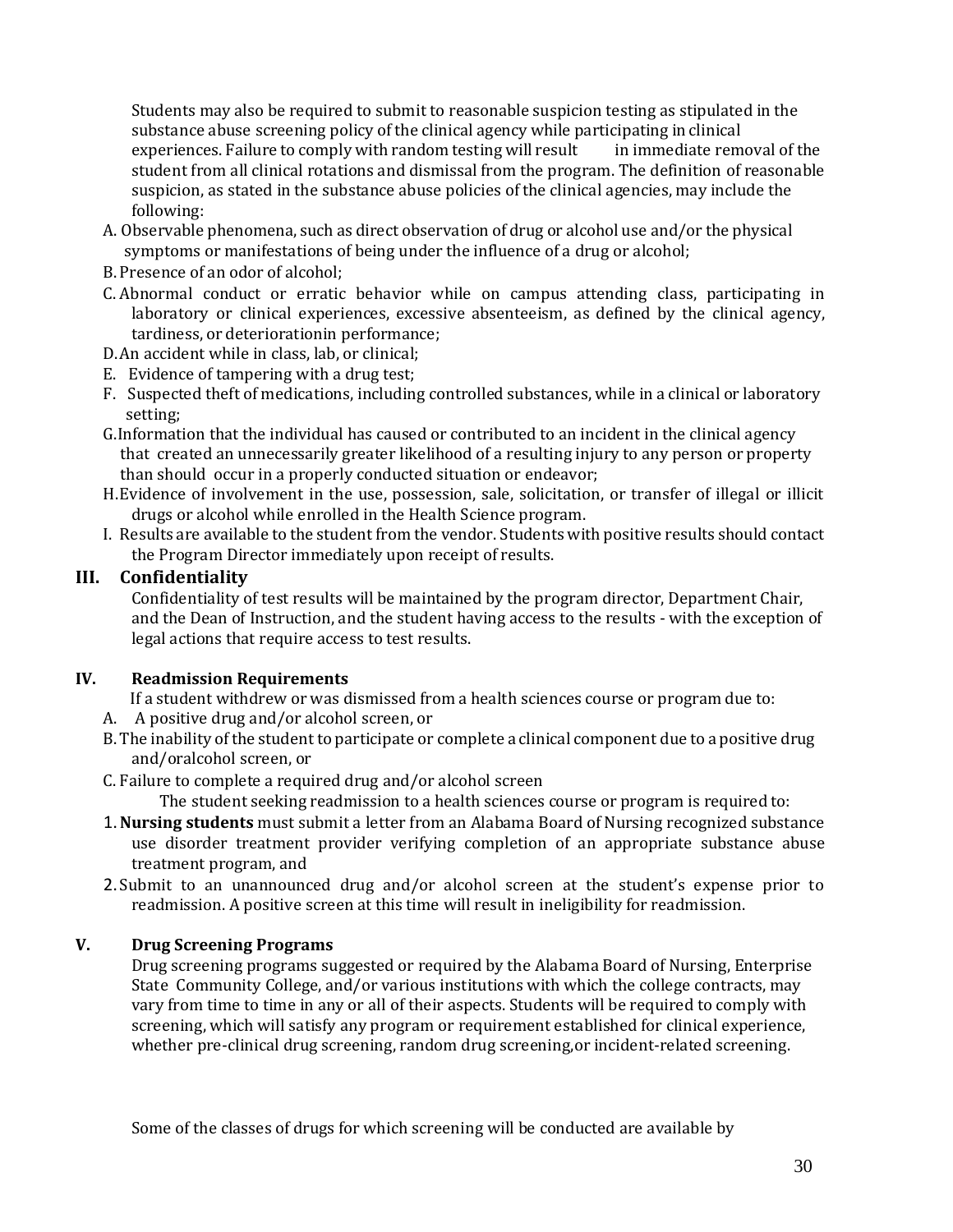prescription from health care practitioners. Prescription drugs prescribed to a student by an appropriate health care practitioner may nevertheless be subject to abuse and may give rise to reasonable suspicion testing or incident testing. The fact that a student has a prescription for one or more of the classes of drugs which are legally prescribed by a health care practitioner does not necessarily, in and of itself, excuse the student from the effect of this policy.

#### **VI. Medical Review of Positive Drug Test Results**

- A. All specimens identified as positive on the initial test shall be confirmed by the testing laboratory at no additional charge to the student. The vendor's Medical Review Officer (MRO) will review any positive test result.
- B.A Medical Review Officer, who shall be a licensed physician with knowledge of substance abuse disorders, shall review and interpret positive test results. The MRO shall:
- a. Examine alternate medical explanations for any positive test results. This action may include conducting amedical interviewandreviewofthe student's medical history or reviewof any other relevant biomedical factors.
- b. Review all medical records made available by the tested student when a confirmed positive test could have resulted from legally prescribed medication. Prior to making a final decision on the results of the confirmed positive test, the MRO shall give the student an opportunity to discuss the results. The MRO may contact the student directly to discuss the results of the test.

#### **Professional Appearance and Uniform Guidelines**

#### **Clinical Uniforms**

Enterprise State nursing students are representatives of the nursing profession, the nursing program, and the college, therefore, adherence to the specified dress code requirements during clinical hours is MANDATORY. Students are required to be in uniform for clinical activities and must appear neat and professional at all times. Students must adhere to the clinical agency uniform policy aswell as:

- 1. Students will be neat, clean and well-groomed.
- 2. Hair must be neat, clean and worn off-the-collar style, away from the face and not obscuring vision, the entire time while in uniform. No extreme hair color allowed. Students with hair dyed any color other than that natural to humans will not be allowed to participate in clinical rotations. Neutral-colored headbands (brown, black, white, or off-white) are allowed. No bows, ribbons, hair jewelry, scrunchies, or scarves shall be worn.
- 3. Men should be clean-shaven. Established beards and mustaches are to be always neatly trimmed. Side burns, if any, will be no longer than earlobe length.
- 4. Fingernails will be natural, clean, and short. No nail polish or artificial nails or nail tips can beworn.
- 5. Perfume, scented hair or body products, or heavy makeup will not be worn.
- 6. Undergarments must be worn but should not be visible through clothing.
- 7. No body piercings may be visible.
- 8. No tattoos may be visible, must be covered with flesh-toned covering.
- 9. No artificially applied eyelashes will be worn.
- 10. Students should not have a noticeable smoking odor during clinical hours.
- 11. A clinical ID badge must be worn on the left side of the chest on the uniform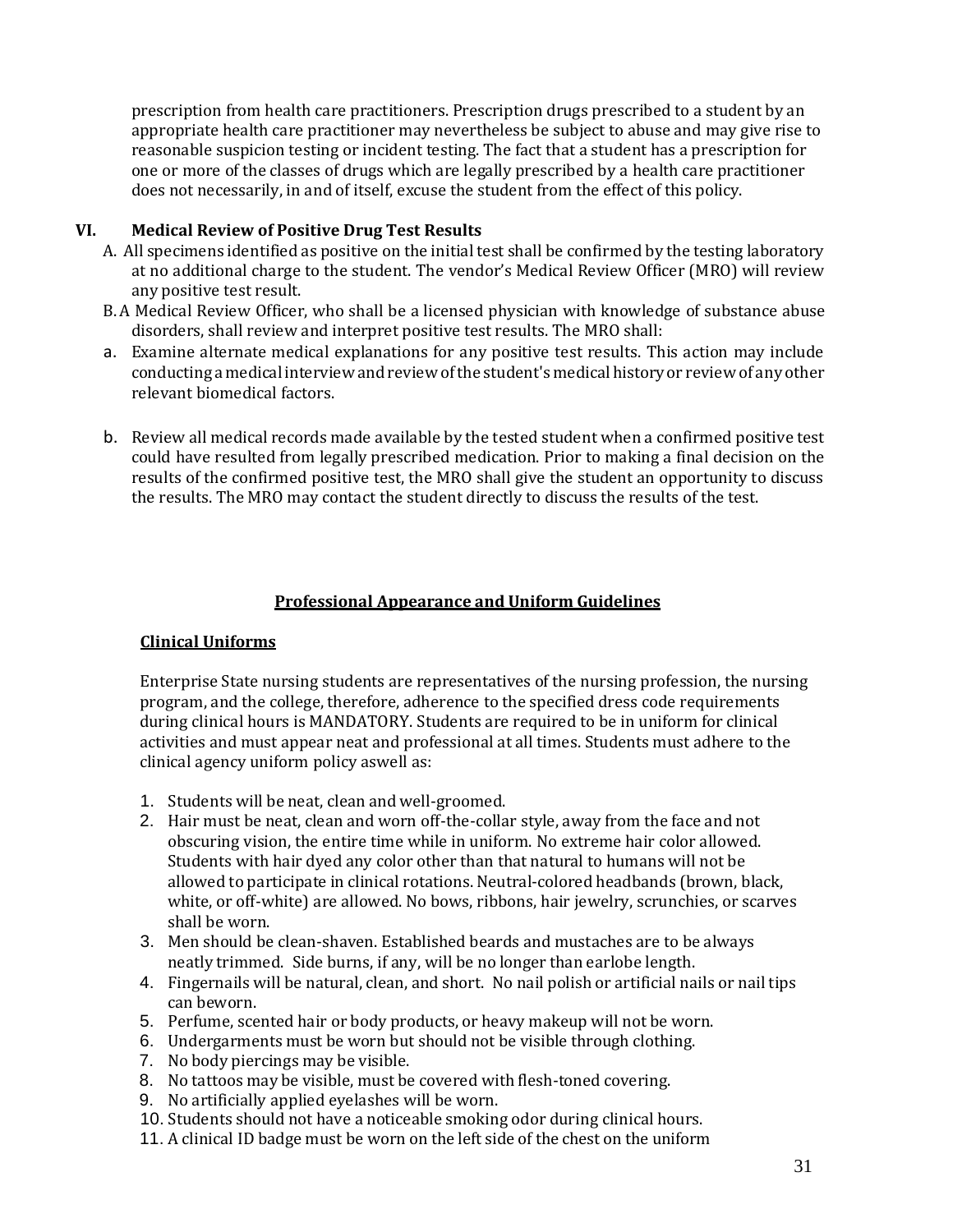at all times while on healthcare facility premises or while representing ESCC.

- 12. The PN clinical uniform should be wrinkle free and as listed below:
	- a) Female Students: 1) A short sleeved white uniform dress with a collar, hemmed to length below the knee with full length white hosiery and an official ESCC PN program patch sewn onto the upper right side (chest)of the uniform dress OR 2) A short sleeved white collared female uniform top with official ESCC PN program patch sewn onto the upper right side (chest) of the top and hunter green scrub pants with white socks or a hunter green skirt with white hosiery. No pants with ankle cuffs allowed. Pants dragging the floor and frayed on the cuffs are not allowed due to safety and infection controlmeasures. Short sleeve tee shirts may be worn under uniform tops but they must be white. Lab jackets (with official ESCC PN program patch sewn onto the upper right sleeve of lab jacket) are permissible. Lab jackets must be belowthe waist and above the knee in length with wrist-length sleeves. No cuff sleeves allowed.
	- b) Male Students: A short sleeved white collared male uniform top with an official ESCC PN program patch sewn onto the upper right side (chest) of uniform top and hunter green scrub pants with white socks. Pants dragging thefloor and frayed on the cuffs are not allowed due to safety and infection control measures. White short sleeve tee shirts may be worn under uniform tops. Lab jackets with an official ESCC PN program patch sewn ontothe upper right sleeve of lab jacket are permissible. Lab jackets must be below the waist and above the knee in length with wrist-length sleeves.
	- c) Shoes must be clean, white leather-like shoes. They must have enclosed toesand heels. No canvas shoes can be worn.
	- d) A watch with a second hand must be worn. No smart watches allowed. Other jewelry will not be worn, including rings, earrings, bracelets, and necklaces. The ONLY exception is a plain wedding band.
- 13. All students must bring to clinical the following items: stethoscope, pen light, bandage scissors, black pen, watch with a second hand, and a copy of ALL required medical documents.
- 14. To retrieve patient assignment at facility or while representing ESCC at various meetings, uniform, as described above may be worn OR, the approved lab coat as described above over adress shirt, dress pants, and shoes with enclosed toes and heels may be worn. No shorts, t shirts, jeans, or other very casual clothing are allowed. Skirts/dresses above the knee are not allowed.
- 15. Pinning Ceremony attire will abide with the aforementioned rules with the following exceptions:
	- a) Female students are required to wear the same uniform as described above with white scrub pants or white knee length (or longer) scrub skirt (with white hose). The uniform MUST be neat and clean with no dinginess or stains.
	- b) Male students are required to wear the same uniform top as described above for male students,with white scrub pants. The uniform MUST be neat and clean with no dinginess or stains.

Students who fail to meet these guidelines will be considered unsatisfactory and may notbe allowed to participate in activities for that day.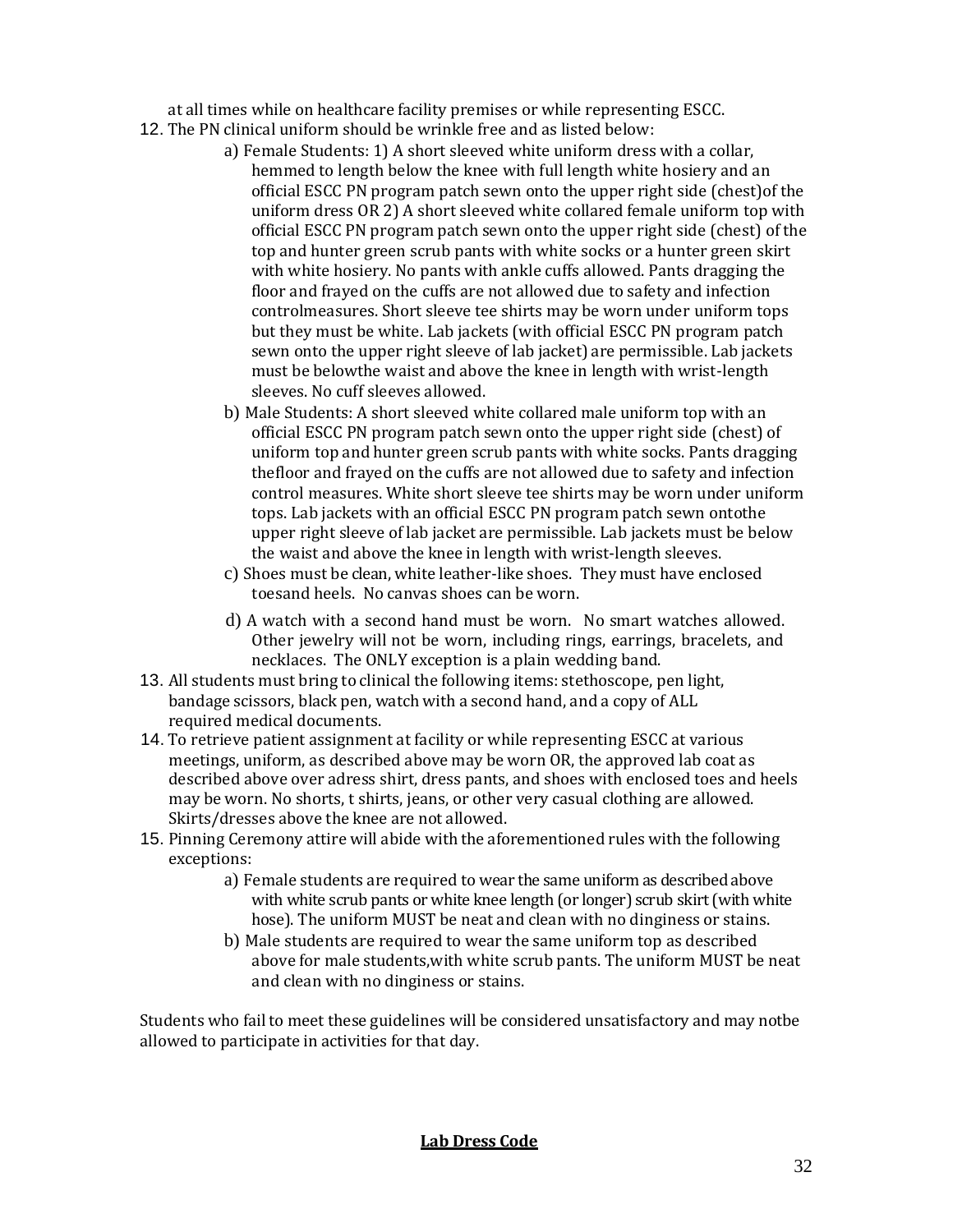Students are strongly encouraged to wear white lab coat with official ESCC PN program patch sewn onto the upper right sleeve of lab jacket for lab meetings.

#### **Confidentiality**

Students will, in the course of clinical assignments, be exposed to information regarding clients, hospitals, physicians, staff, and others. All such information must be considered confidential and will not, under any circumstances, be discussed with anyone except in the line of duty.

A client's condition may not be discussed with the client, staff, students, or any other persons not directly concerned with the care of the client. Only the physician, directorsor supervisors of nursing services, or administration are authorized to discuss the condition of the client with others.

All students enrolled in the PN program are required to sign a confidentiality form. This form covers confidentiality and the Health InsurancePortability and Accountability Act (HIPAA) rules and regulations.

The following are some general guidelines for students regarding HIPAA compliance: ● Students should not discuss patient/client information with anyone except for clinical personnel and those in the Health Science program who are involved in your education and adhere to the same confidentiality (e.g., faculty, graduate colleagues).

• Client records should never leave the clinical agency.

● Students should never save patient/client sensitive information (with identifying information) on any electronic device.

● E-mail correspondence with faculty should also be treated confidentially and identifying information about patients/clients should not be included.

● All documentation related to clinical clients must be treated as a legal document and confidentiality respected and maintained.

● Client names should not be included in clinical paperwork, case presentations, or on notes.

- Photocopying of client records is NOT permitted in any clinical setting.
- Records should not have client's names or initials when turned in for clinical paperwork
- Students should NEVER discuss ANY information, no matter how insignificant it may seem, on any social media site.
- For more information regarding HIPAA please visithttp://www.hhs.gov/ocr/privacy/

• All violations of the ESCC confidentiality/ HIPAA will remain active until student completion of the currently enrolled program.

#### **No Compensation**

During clinical components at health care facilities, students under the supervision of a clinical instructor provide direct patient care. Students must understand that clinical components are required and that the student is not due compensation from any healthcare facility or the College. Students will be required to sign a contract with ESCC regarding this policy.

#### **Behavior in the Classroom/Clinical/Lab**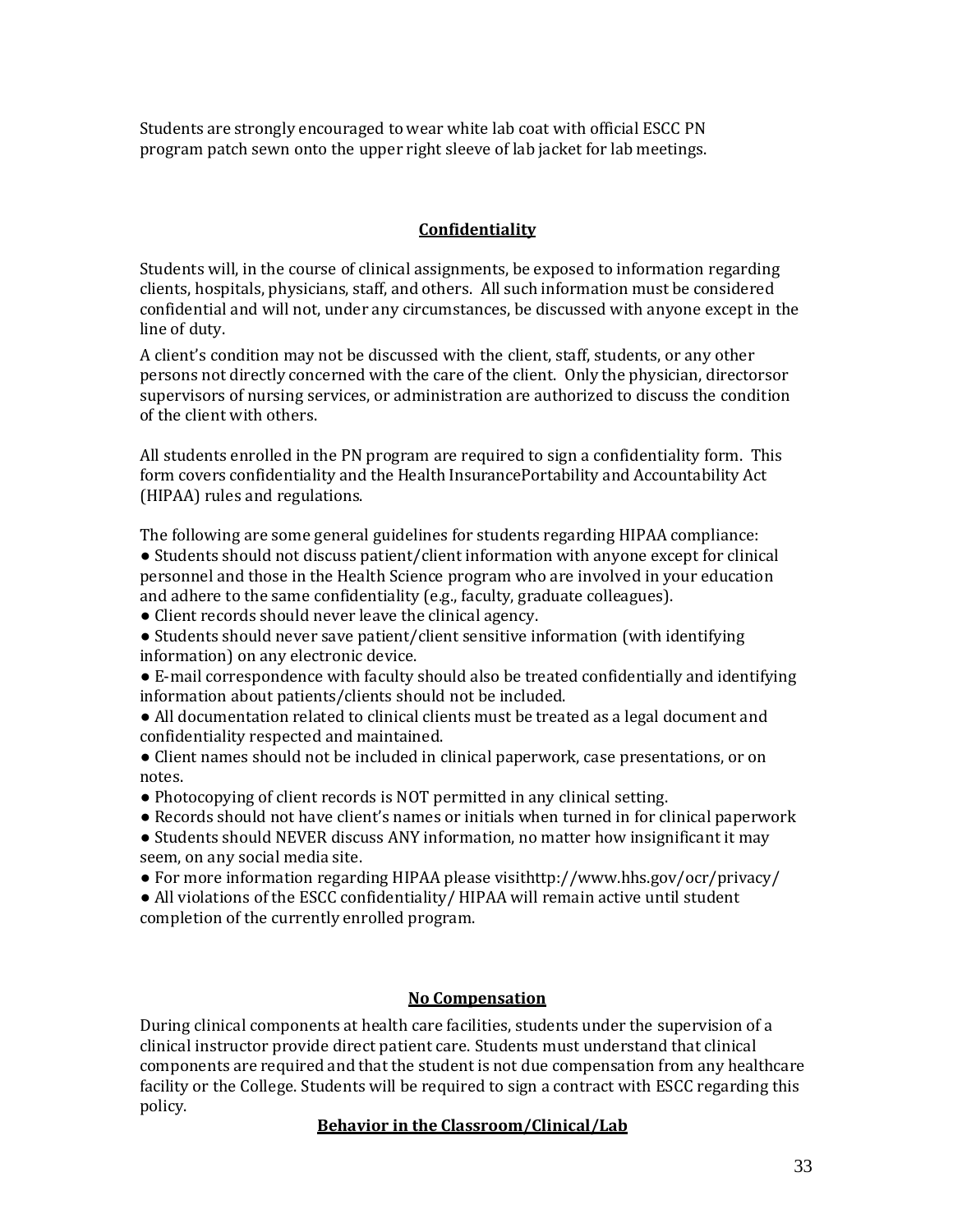Students should observe the highest moral, ethical, professional, and social standards. Disruptive behavior in the classroom/clinical/lab will not be tolerated and students responsible for disruptive behavior will be asked to leave the classroom/clinical/lab andwill be assigned an unexcused absence.

The use of a cellular telephone, pager, tape player, radio or other electronic device where such activity would interfere with normal activity of the College will constitute adismissal from class/clinical/lab and will be assigned as an unexcused absence.

As a vital part of the professional team and the total healthcare environment, each student is expected to exercise tact, kindness, courtesy and consideration to everyone they encounter in the clinical area. The clinical agencies' reputation and the community's confidence in it are established and maintained by the collective effort of all employeesand students. Therefore, personal conduct should be of the highest quality. Some examples of inappropriate behavior in the clinical setting are:

- 1. Chewing gum or eating in the clinical area.
- 2. Smoking, electronic cigarette, or vaping in any unauthorized area.
- 3. Talking loudly, laughing, or horse playing in hallways or elevators.
- 4. Sitting in the nurse's station rather than seeking learning experiences.
- 5. Removing uniform, letting hair down, etc., before leaving the clinical site.
- 6. Wearing sweaters or jackets in the clinical area or cafeteria.
- 7. Failing to put client charts and health care information in the appropriate place.
- 8. Being disrespectful to the client, instructor, other students and/or employees of the institution.
- 9. Being dishonest (i.e., lying, stealing, charting care not provided).
- 10. Dressing inappropriately (dirty, wrinkled, collarless uniforms or nonstandard nursing shoes).
- 11. Displaying repeated mistakes placing client or student in unsafe environment.
- 12. Using profanity or lewd comments anywhere in the institution.
- 13. Inappropriate physical conduct (shoving, rough handling of client).
- 14. Talking in client's room about matters not concerning client (personal or about other clients assigned to student).
- 15. Breaching confidentiality.
- 16. Failing to follow instructions.
- 17. Wearing shorts, flip-flops, mid-riff tops, tank tops, vulgar logos, etc., to pick up clinical assignments. Students are to dress professionally by following the dress code when picking up assignments.
- 18. Behavior considered inappropriate by the instructor.

Students shall abide by the Code of Student Conduct and accompanying disciplinary sanctions as outlined in the student policy manual section of the ESCC Academic Catalog.

If a student is found cheating on an exam or committing plagiarism, a grade of zero "0" will be assigned for that exam or assignment. Further disciplinary action will be taken at the discretion ofthe Dean of Students.

Tests may not be duplicated in any form including, but not limited to: handwritten, photocopy, video or tape recording.

#### **Cell Phones**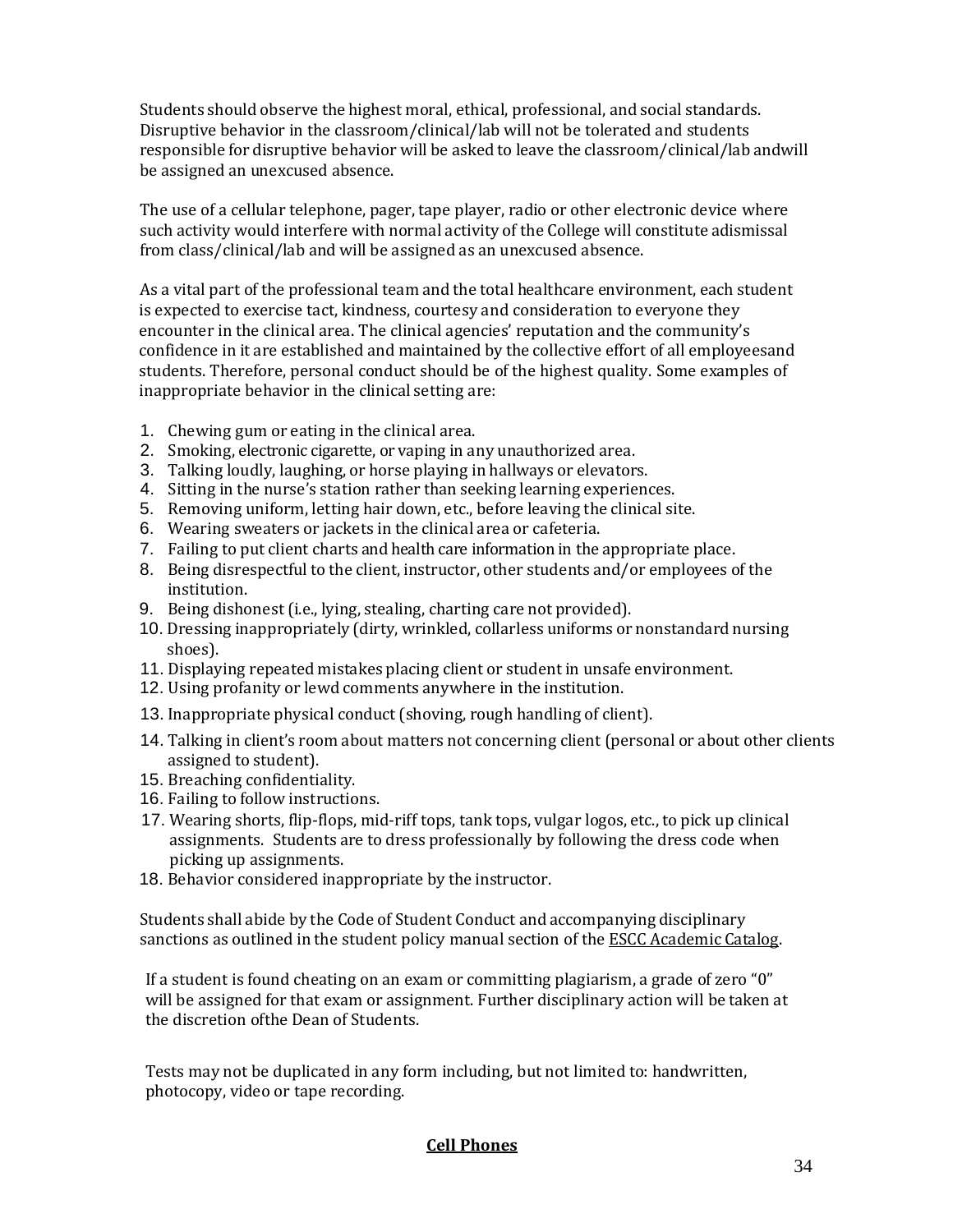Cell phones must be turned on silent or vibrate during class time. Communication by any inappropriate means of communication during class is strictly prohibited. If a student has a situation in which they expect a call during class time, then it is the student's responsibility to alert the faculty member so a plan can be implemented. At no time should the student have the cell phone in a direct patient care area at clinical nor during an exam. Taking a picture during clinical is considered a violationof HIPAA.

#### **ELECTRONIC DEVICE USE**

Smart phones, smart watches, tablets, and/or cellular phones are not allowed during testing. The use of electronic devices is not allowed while in clinical areas.While these devices can be a great asset to the student, it is the student's responsibility to realize the boundaries needed with the use of these devices in order to maintain HIPAA compliance, as well as professionalism**.** ESCC's HIPAA policy will apply to the use of electronic devices, while at the clinical setting.

The taping of lecture may be allowed for studying purposes. Students are not allowed to retransmit lectures without the explicit consent of the instructor. (Examples of transmission are, but not limited to posting lectures on websites {You Tube, Facebook, etc.}, and dispersion of copies of recorded lectures. This includes both whole lectures and portions of lectures).

#### **SOCIAL NETWORKING POLICY/ SOCIAL MEDIA**

Definition: As non-limiting examples of the Social Networking sites/social media this policy is intended to cover are Facebook, Instagram, Twitter, Tik Tok, and any other site that is normally considered under social networking.

#### **The taking of photographs, texting, using personal email, and the use of social media at clinical sites is strictly prohibited.**

Students are advised to use social media cautiously and to avoid disclosing any information that could beconsidered confidential patient information. Any disclosure, intentional or unintentional, of information that could lead to the identification of a patient will result in appropriate disciplinary actions up to suspension fromthe college.Removal ofanindividual's name, or face, or image, is not sufficient to protectidentity or confidential information. The use of privacy settings that are available on many social networking sites, does not guarantee that information will not appear in public and is thus not deemed sufficient to protect confidential patient information.

Students are **not** to make negative or disparaging or unprofessional remarks about fellow students, instructors, patients, patient visitors, clinical sites or other healthcare professionals through social media. Any negative or disparaging remarks, intentional or unintentional,through social mediawill be consideredunprofessional and will be considered a form of misconduct. This type of misconduct will be subject to appropriate disciplinary actions. The following guidelines are to be followed:

● Do not save confidential or sensitive patient information, or information of any sort which couldserve as identifying information, on your personal computer or other electronic device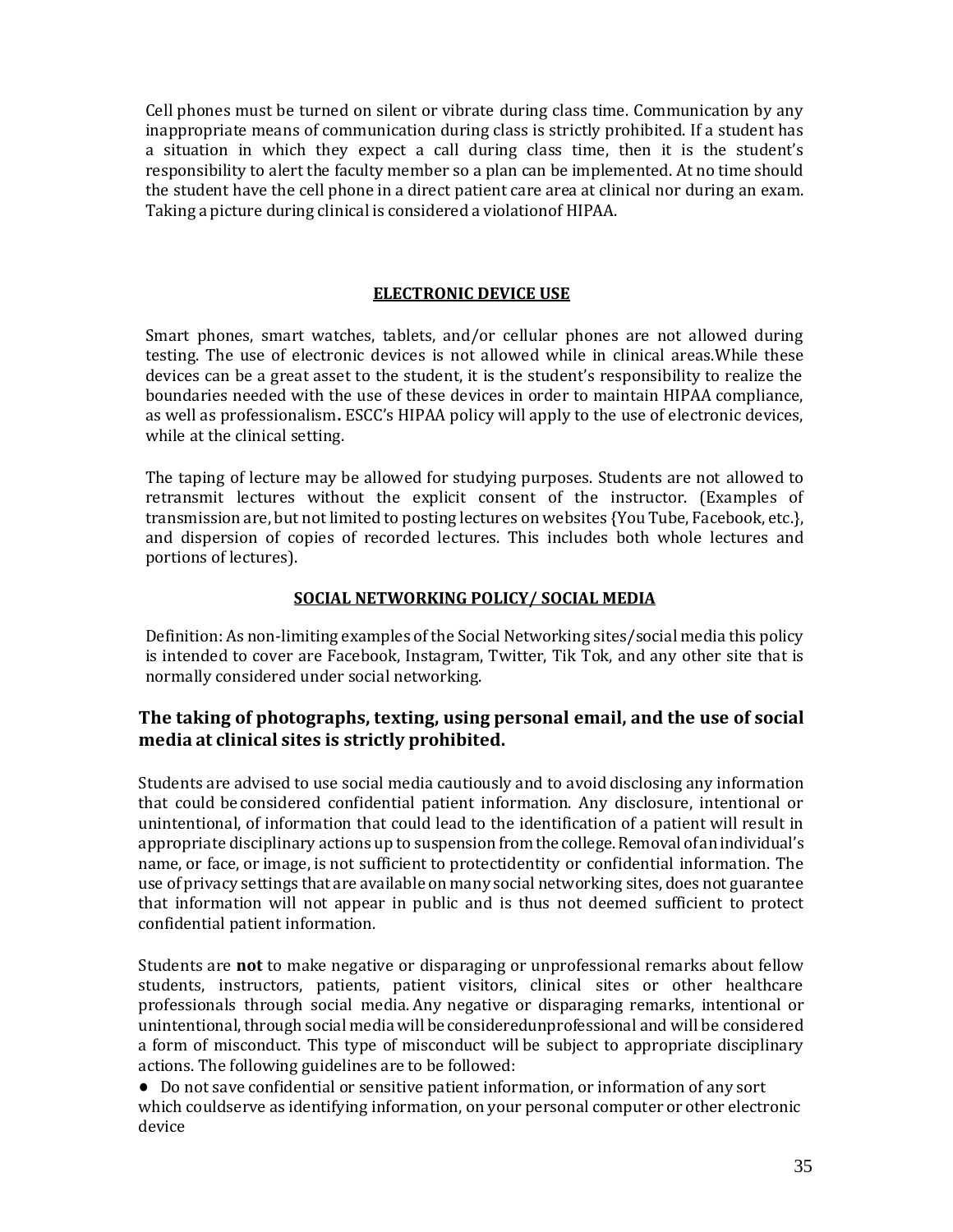● Electronic correspondence with faculty should be treated confidentially and should not include patient identifyinginformation

● Do not transmit any patient-related information or images through social media. Do not takepictures or videos of patients or record discussion with cell phones or other personal devices

● Limiting access through privacy settings is not deemed sufficient to protect privacy and confidentiality of information. There is no such thing as a "private" social media site

● Comply with clinical agency regulations regarding use of computers, cameras, electronic devicesand cell phones while present in the clinicalagency

● Always maintain patient privacy and confidentiality

● Report breaches of confidentiality or privacy to appropriate discipline instructor promptly.

● When in doubt as to whether or not it is considered inappropriate, do not do it!

#### **A violation of this policy will result in appropriate disciplinary action up to and including suspension from the college.**

#### **Video Recording / Photography**

The ESCC Health Sciences Division develops and implements events and initiatives to promote the overall well-being of the college, to create awareness of the college's mission, history, and contributions to the region, and to foster positive relationships with prospective students, alumni and friends of the college.

Public relations and marketing activities include, but are not limited to, distributing press releases and news stories concerning college activities, developing and distributing publications regarding college mission andprograms, participating in community activities, and designing and implementing marketing material for print and electronic media.

#### **Any student who wishes not to be video recorded or have photographs taken during events or initiatives must notify the staff/faculty prior to the scheduled event date.**

#### **Communication Channels**

Students should make appointments to interact with faculty members during office or retention hours. Appointments should be kept by both parties; if circumstances prevent this, the person unable to make the appointment should contact the other and attempt to reschedule. The faculty is interested in students; however, formal lines of communication are important. Therefore,when it becomes necessary to discuss a concern, the following channels of communication are:

#### **APPROPRIATE FACULTY MEMBER**

If problem is not resolved at this level then make an appointment with the,

#### **COURSE COORDINATOR**.

If problem is not resolved at this level then make an appointment with the,

#### **NURSING PROGRAM COORDINATOR-** Mrs Amy Phillips

If problem is not resolved at this level then make an appointment with the,

**CHAIR OF HEALTH DIVISION –** D r . T y l e r S i m m o n s If problem is not resolved at this level then make an appointment with the,

**DEAN OF INSTRUCTION** - Mr. Daniel Long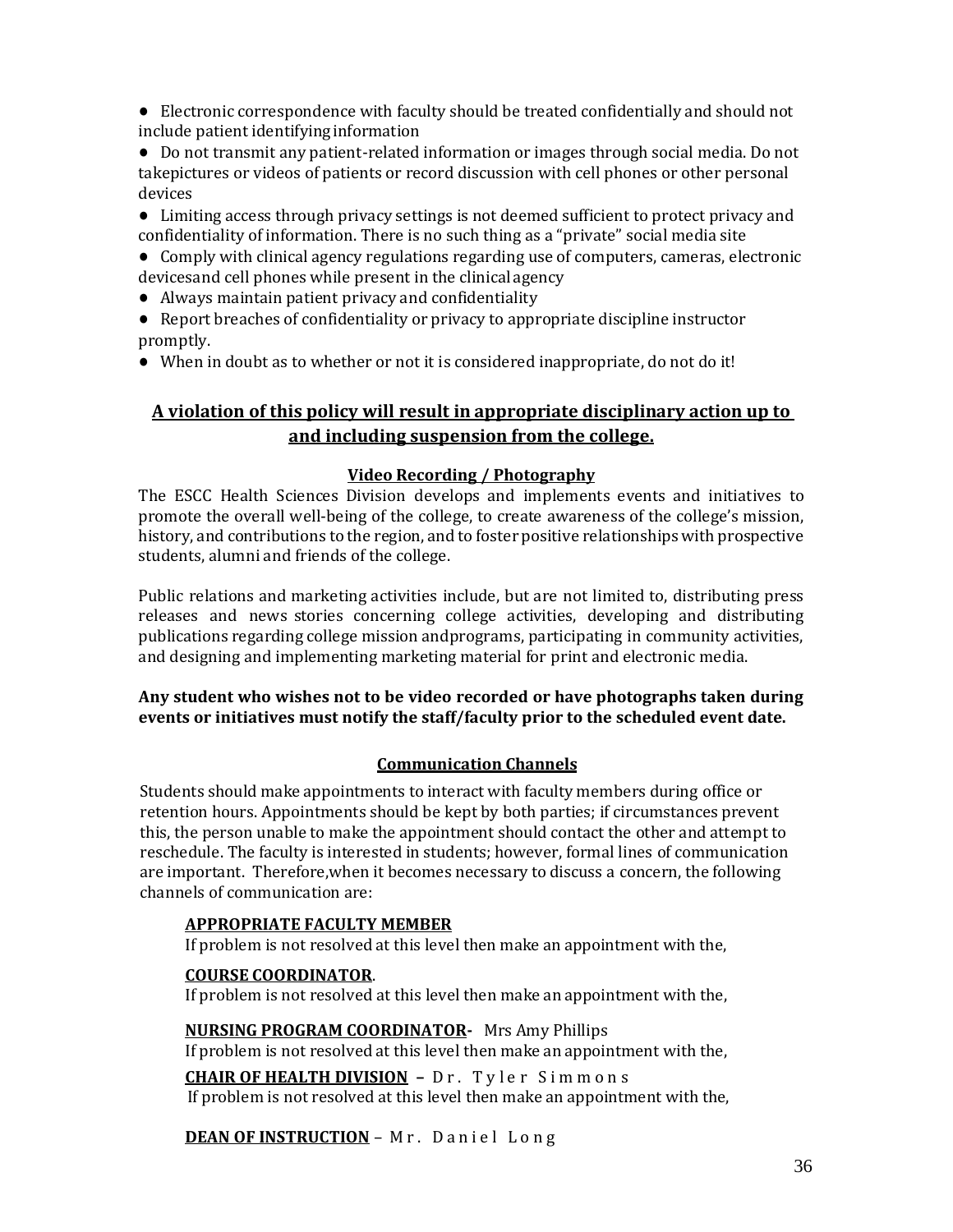#### **Grading Policy**

A minimum grade of "C" (75 or above) is required to successfully complete nursing courses.

No rounding of test scores is done (for example, 78.6 is 78.6). Only the final course grade is rounded (0.5 or higher is raised to the next whole number). ESCC nursing program will carry all grade computations within a course (exams, quizzes, comprehensive tests, outside activity grades, etc.) to the hundredths place with no rounding applied to intermediate steps. Final course averages will be rounded to the nearest whole number and the following grading scale applied:

| А | 90-100       | Passing |
|---|--------------|---------|
| B | 80-89        | Passing |
| C | 75-79        | Passing |
| D | 60-74        | Failing |
| F | 59 and below | Failing |

The student must achieve a final grade of 75 in the theory component of all nursing courses. In addition, students enrolled in courses containing lab and/or clinical components, must achieve a "satisfactory" evaluation in order to successfully complete the course. If a student fails a clinical component of a course, a grade of "D" will be recorded for the course grade. Otherwise, course grade will reflect the theory grade.

Grades from each exam will be posed only on Canvas within 10 school days. Grades will not be given out over the phone. Do not call the nursing instructor for any unit or final exam grade.

#### **Comprehensive Assessment**

Comprehensive Assessment (CA) testing through the use of standardized and validated assessment tools will be incorporated into each field of concentration course. This assessment may or may not comprise a portion of grade calculation and is intended to aid in advisement, counseling, and/or remediation of students. Costs associated with CA are the responsibility of the individual student.

#### **Travel**

Off-campus activities, such as seminars, conventions, field trips, etc., are periodically scheduled as student learning experiences. All students are encouraged to participate

in these activities. Students unable to participate will be given an assignment as designated by the instructor. Upon leaving ESCC and/or the affiliated hospital facilities of ESCC to attend instructor scheduled off-campus activities, ESCC, along with its faculty and staff, are not liable for any adverse events which could happen to the student while participating in these activities.

#### **Copy Policy**

Students are encouraged to maintain copies of health, medical, or related information which may be in the PN Program's files and needed by the student for future reference;for example, TB skin test results, immunization records, acceptance letters. This must be done prior to submitting document(s) to the PN office. Copies may be made at the student's expense in the Learning Resources Centers on campus. The PN office will not make copies of any items in your student file.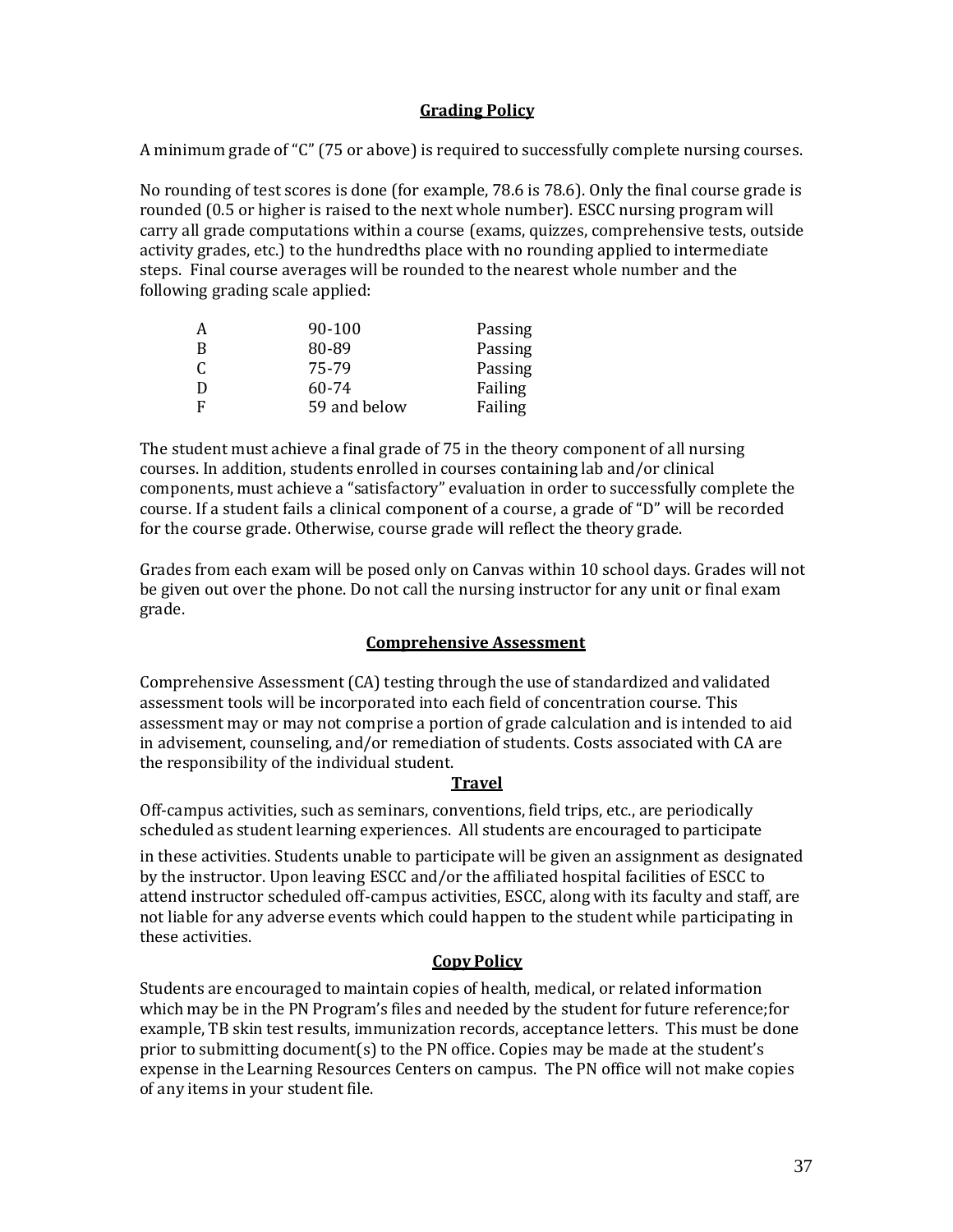The PN office will not release health, medical, or related information in a student's file toany persons or agencies for employment or personal needs.

#### **Visitors**

Students are not allowed to bring visitors, including children, to regularly scheduled classes, nonscheduled computer lab, or clinical. Any visitors asking to see a student will be referred to administrative offices. Visitors should report tothe administrative offices at the campus or site visited rather than proceeding to instructional areas.

#### **Parking**

College: Free parking is available at PN sites. Vehicles must be registered and parkedin areas designated for student parking.

Clinical: Students will be assigned parking areas at all clinical facilities. ESCC decalsmust be displayed on vehicles and vehicles must be parked in the designated area.

#### **Telephone**

Personal calls may not be made on either College or clinical facility phones. Please instruct family and friends not to call while in the clinical setting. In the case of an emergency, the call should be made to the PN office or a PN instructor who will contactthe student. If the PN office or PN instructor does not answer, the ESCC switchboard operator can be contacted at 334-347-2623.

Phone Numbers:

College:

Enterprise State Community College: 347-2623

Clinical Facilities:

Dale Medical Center: 774-2601 Dale Medical Center/New Day: 774-7352 Enterprise Health and Rehabilitation Center: 347-9541 Medical Center Enterprise: 347-0584 Troy Health and Rehab Center: 566-0880 Troy Regional Medical Center: 670-5409

Wiregrass Medical Center and Nursing Home: 684-3655

#### **Human Rights and Non-Discrimination**

The PN program adheres to the Human Rights and Non-discrimination policy of ESCC as stated below:

Enterprise State Community College is committed to equal opportunity education. The College is guided in philosophy and practice by the principle that individuals will not be treated differently because of race, creed, religion, color, gender, age, national origin, disability, or marital status, and that legitimate and reasonable access to facilities is available to all. This principle particularly applies to the admission of students in all programs of the College and in their academic pursuits.